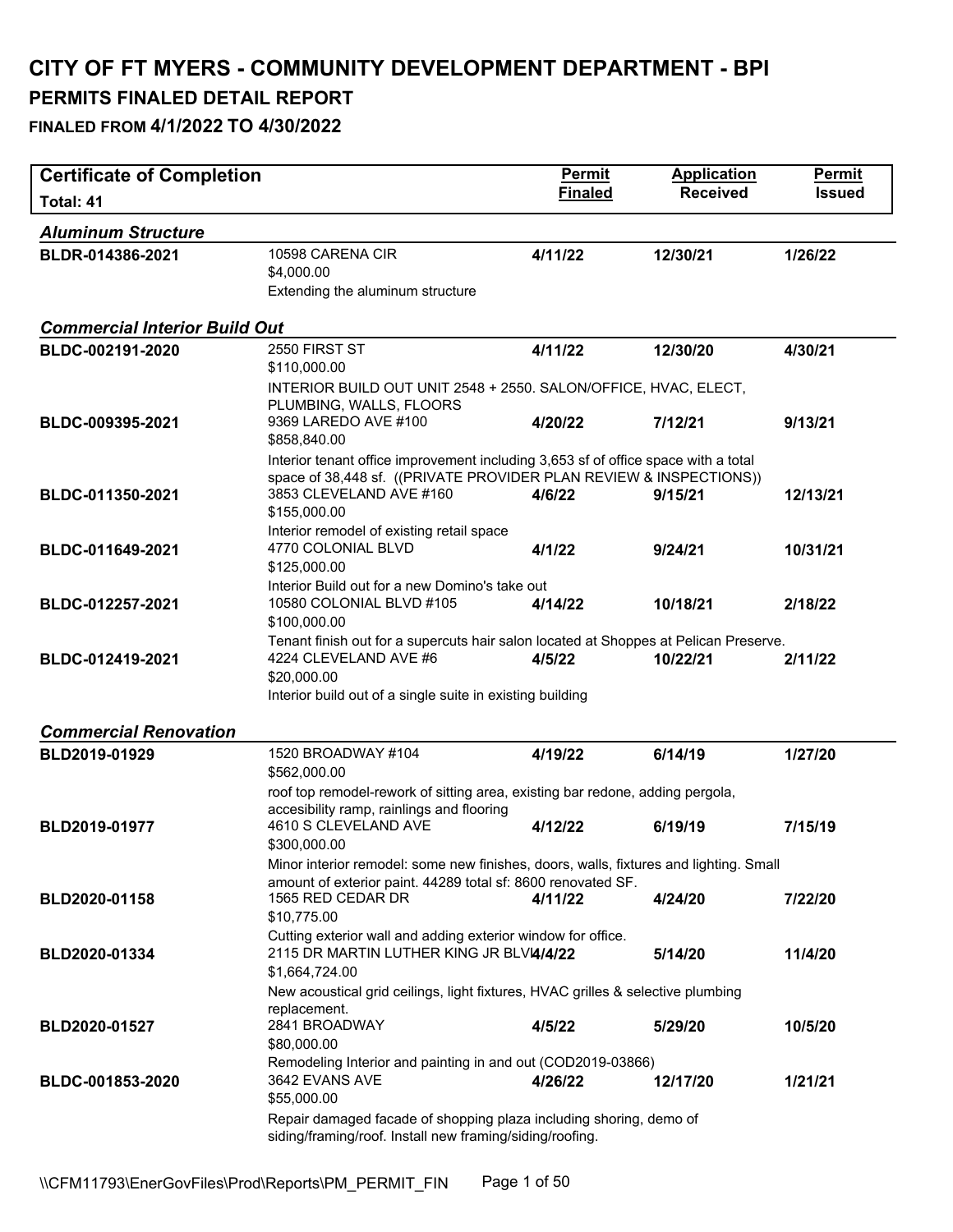**FINALED FROM 4/1/2022 TO 4/30/2022** 

| <b>Certificate of Completion</b>           |                                                                                                                                                                    | <b>Permit</b>  | <b>Application</b> | <b>Permit</b> |  |
|--------------------------------------------|--------------------------------------------------------------------------------------------------------------------------------------------------------------------|----------------|--------------------|---------------|--|
| Total: 41                                  |                                                                                                                                                                    | <b>Finaled</b> | <b>Received</b>    | <b>Issued</b> |  |
| <b>Commercial Renovation</b>               |                                                                                                                                                                    |                |                    |               |  |
| BLDC-010069-2021                           | 1920 VIRGINIA AVE #403                                                                                                                                             | 4/25/22        | 7/30/21            | 11/15/21      |  |
|                                            | \$5,000.00                                                                                                                                                         |                |                    |               |  |
|                                            | INTERIOR RENOVATION, REPLACEMENT OF CABINETRY, FIXTURES, NEW<br>ELECTRICAL LIGHTS, NEW OPENING                                                                     |                |                    |               |  |
| BLDC-010091-2021                           | 1915 JEFFERSON AVE                                                                                                                                                 | 4/27/22        | 7/30/21            | 1/10/22       |  |
|                                            | \$16,600.00                                                                                                                                                        |                |                    |               |  |
|                                            | Removal of existing sliders and installation of block with transom window and                                                                                      |                |                    |               |  |
| BLDC-011624-2021                           | storefront door.<br>2480 THOMPSON ST                                                                                                                               | 4/27/22        | 9/23/21            | 10/25/21      |  |
|                                            | \$1,850.00                                                                                                                                                         |                |                    |               |  |
|                                            | Replace existing generator ladder with exterior ship ladder and catwalk.                                                                                           |                |                    |               |  |
| BLDC-011863-2021                           | 4429 CLEVELAND AVE #130                                                                                                                                            | 4/29/22        | 10/1/21            | 11/29/21      |  |
|                                            | \$200,000.00<br><b>TENANT IMPROVEMENT</b>                                                                                                                          |                |                    |               |  |
| BLDC-013901-2021                           | 3696 DR MARTIN LUTHER KING JR BLVI4/28/22                                                                                                                          |                | 12/10/21           | 1/12/22       |  |
|                                            | \$3,880.00                                                                                                                                                         |                |                    |               |  |
|                                            | Convert existing day care facility into a wholesale supply outlet. Remove several                                                                                  |                |                    |               |  |
|                                            | interior non-bearing walls and install counter. Install new transfer grill, existing                                                                               |                |                    |               |  |
|                                            | kitchen shall be removed. Existing exit emergency light shall be relocated. Existing<br>plumbing fixtures in the kitchen shall be capped and adbandoned.           |                |                    |               |  |
| BLDC-014085-2021                           | 1500 COLONIAL BLVD #231                                                                                                                                            | 4/26/22        | 12/16/21           | 2/28/22       |  |
|                                            | \$34,000.00                                                                                                                                                        |                |                    |               |  |
|                                            | Demolition of interior partitions, trim, outlets/data, and suspended ceiling system.                                                                               |                |                    |               |  |
|                                            | New construction includes new outlets/data, patched-in suspended ceiling system,<br>relocation of light fixture and mechanical device, and new furniture/finishes. |                |                    |               |  |
| BLDC-014508-2022                           | 2267 FIRST ST                                                                                                                                                      | 4/20/22        | 1/6/22             | 1/24/22       |  |
|                                            | \$30,000.00                                                                                                                                                        |                |                    |               |  |
|                                            | REMOVE/REPLACE EXISTING CANOPY PLASTER SOFFIT WITH NEW PVC                                                                                                         |                |                    |               |  |
|                                            | BEADBOARD, REMOVE/REPLACE EXISTING LIGHTS WITH LED RECESSED CAN<br>LIGHTS. ASSESS EXISTING FRAMING ONCE EXPOSED AND REPAIR AS                                      |                |                    |               |  |
|                                            | NEEDED. "FL15935; FL13139"                                                                                                                                         |                |                    |               |  |
| BLDC-014952-2022                           | 9370 BEN C PRATT SIX MILE CYPRESS 4/25/22                                                                                                                          |                | 1/19/22            | 3/16/22       |  |
|                                            | \$70,000.00                                                                                                                                                        |                |                    |               |  |
| BLDC-015518-2022                           | interior alteration to an existing shell building.<br>3247 CYPRESS LEGENDS CIR                                                                                     | 4/5/22         | 2/8/22             | 2/8/22        |  |
|                                            | \$25,000.00                                                                                                                                                        |                |                    |               |  |
|                                            | Demo & replace 9'x9' area damaged by car (to include stucco, framing, insulation,                                                                                  |                |                    |               |  |
|                                            | window & drywall)<br>3561 FOWLER ST                                                                                                                                |                |                    |               |  |
| BLDC-015976-2022                           | \$1,900.00                                                                                                                                                         | 4/13/22        | 2/22/22            | 3/17/22       |  |
|                                            | Add a wall to divided the space.                                                                                                                                   |                |                    |               |  |
|                                            |                                                                                                                                                                    |                |                    |               |  |
| <b>Multi-Family Residential Renovation</b> |                                                                                                                                                                    |                |                    |               |  |
| BLD2020-03014                              | 4275 BELLASOL CIR #2212                                                                                                                                            | 4/15/22        | 9/28/20            | 10/12/20      |  |
|                                            | \$14,283.00<br>Shower to shower conversion in master bathroom.                                                                                                     |                |                    |               |  |
| BLDM-002298-2020                           | 3000 OASIS GRAND BLVD #507                                                                                                                                         | 4/21/22        | 12/31/20           | 2/4/21        |  |
|                                            | \$100,428.00                                                                                                                                                       |                |                    |               |  |

cabinets & counter tops in kitchen, office & foyer, cabinet reface in master & guest bathroom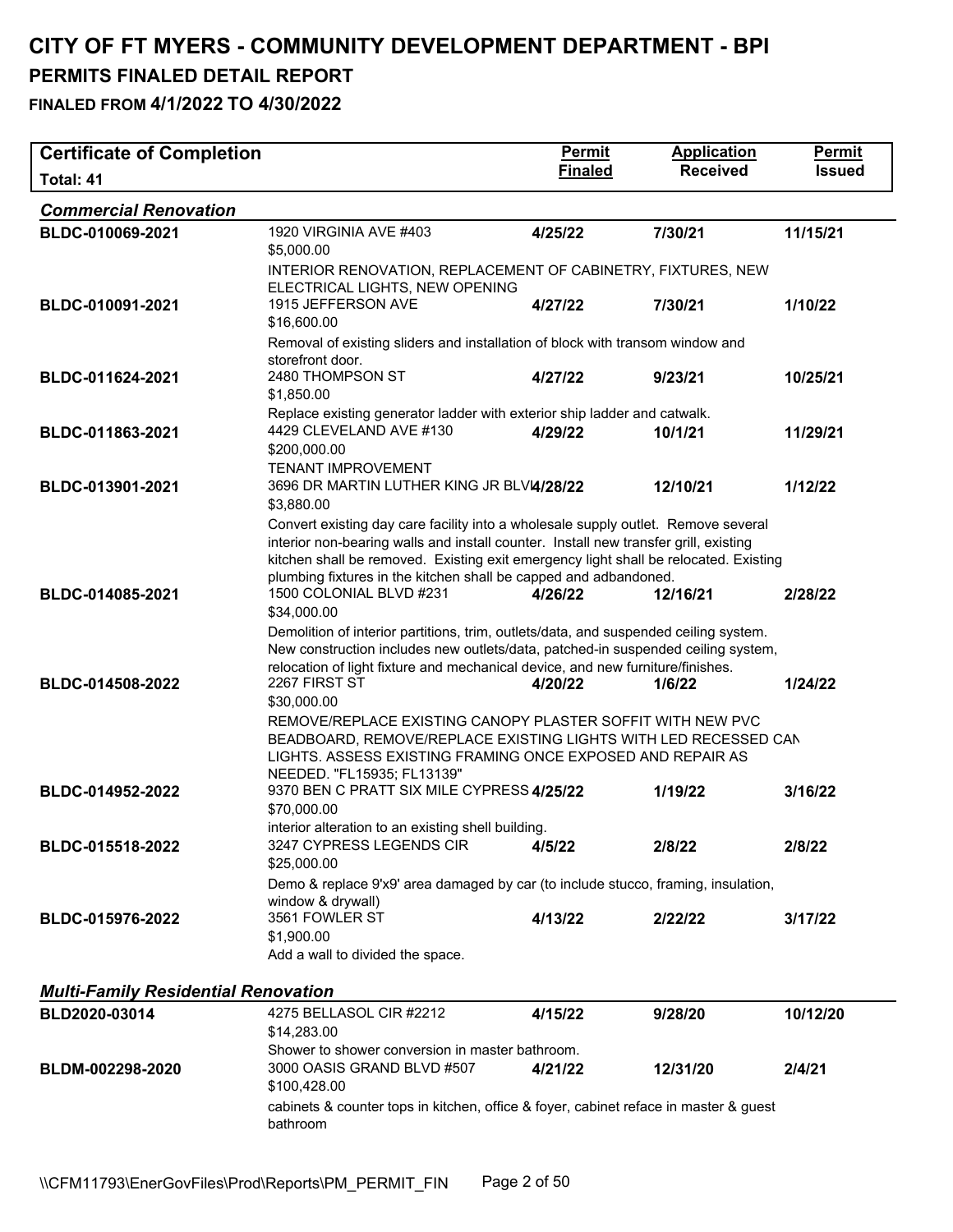# **CITY OF FT MYERS - COMMUNITY DEVELOPMENT DEPARTMENT - BPI**

## **PERMITS FINALED DETAIL REPORT**

| <b>Certificate of Completion</b>           |                                                                                                                                                                                                                                               | <b>Permit</b>  | <b>Application</b> | Permit        |
|--------------------------------------------|-----------------------------------------------------------------------------------------------------------------------------------------------------------------------------------------------------------------------------------------------|----------------|--------------------|---------------|
| Total: 41                                  |                                                                                                                                                                                                                                               | <b>Finaled</b> | <b>Received</b>    | <b>Issued</b> |
| <b>Multi-Family Residential Renovation</b> |                                                                                                                                                                                                                                               |                |                    |               |
| BLDM-003498-2021                           | 3079 CLEVELAND AVE #18<br>\$5,000.00                                                                                                                                                                                                          | 4/6/22         | 2/9/21             | 3/4/21        |
| BLDM-003499-2021                           | Floor Stringer Repair<br>3079 CLEVELAND AVE #22<br>\$5,000.00                                                                                                                                                                                 | 4/6/22         | 2/9/21             | 3/4/21        |
| BLDM-009351-2021                           | Floor Stringer Repair<br>1900 VIRGINIA AVE #1203<br>\$191,000.00                                                                                                                                                                              | 4/6/22         | 7/9/21             | 8/27/21       |
| BLDM-010486-2021                           | Interior remodeling<br>11879 NALDA ST #12101<br>\$4,500.00                                                                                                                                                                                    | 4/1/22         | 8/16/21            | 9/16/21       |
| BLDM-011025-2021                           | Temporary roof and stucco repairs<br>Temporary stucco repairs<br>8106 QUEEN PALM LN #128<br>\$81,527.00                                                                                                                                       | 4/7/22         | 9/2/21             | 9/28/21       |
| BLDM-015407-2022                           | new cabinets in master bath & guest bath; new countertops in master bath,<br>kitchen, & guest bath; shower to shower conversion in master bath; tub/shower to<br>tub/shower conversion in guest bath<br>1920 VIRGINIA AVE #801<br>\$30,000.00 | 4/19/22        | 2/3/22             | 2/24/22       |
| <b>Re-Roof: 1&amp;2 Family</b>             | Master and guest bathroom remodel                                                                                                                                                                                                             |                |                    |               |
| TRD-011637-2021                            | 8579 PEGASUS DR<br>\$65,000.00                                                                                                                                                                                                                | 4/8/22         | 9/23/21            | 9/30/21       |
| TRD-011641-2021                            | Remove and replace tile with new<br>8558 PEGASUS DR<br>\$60,000.00<br>Remove and replace shingles with new.                                                                                                                                   | 4/8/22         | 9/23/21            | 9/30/21       |
| <b>Re-Roof: Multi-Family</b>               |                                                                                                                                                                                                                                               |                |                    |               |
| TRD-012040-2021                            | 3841 SCHOOLHOUSE RD<br>\$57,393.70<br>Re-Roof Like to Like                                                                                                                                                                                    | 4/29/22        | 10/7/21            | 10/20/21      |
| <b>Sheds/Utility Structure</b>             |                                                                                                                                                                                                                                               |                |                    |               |
| BLDR-011393-2021                           | 4750 PALMA DE NOVA LN<br>\$2,450.00                                                                                                                                                                                                           | 4/8/22         | 9/16/21            | 11/17/21      |
| BLDR-011394-2021                           | Build a new attached shed with electric.<br>4742 PALMA DE NOVA LN<br>\$2,450.00                                                                                                                                                               | 4/8/22         | 9/16/21            | 11/17/21      |
| BLDR-011395-2021                           | Build a new attached shed with electric.<br>4744 PALMA DE NOVA LN<br>\$2,450.00                                                                                                                                                               | 4/8/22         | 9/16/21            | 11/17/21      |
| BLDR-011396-2021                           | Build a new attached shed with electric.<br>4748 PALMA DE NOVA LN<br>\$2,450.00<br>Build a new attached shed with electric.                                                                                                                   | 4/8/22         | 9/16/21            | 11/17/21      |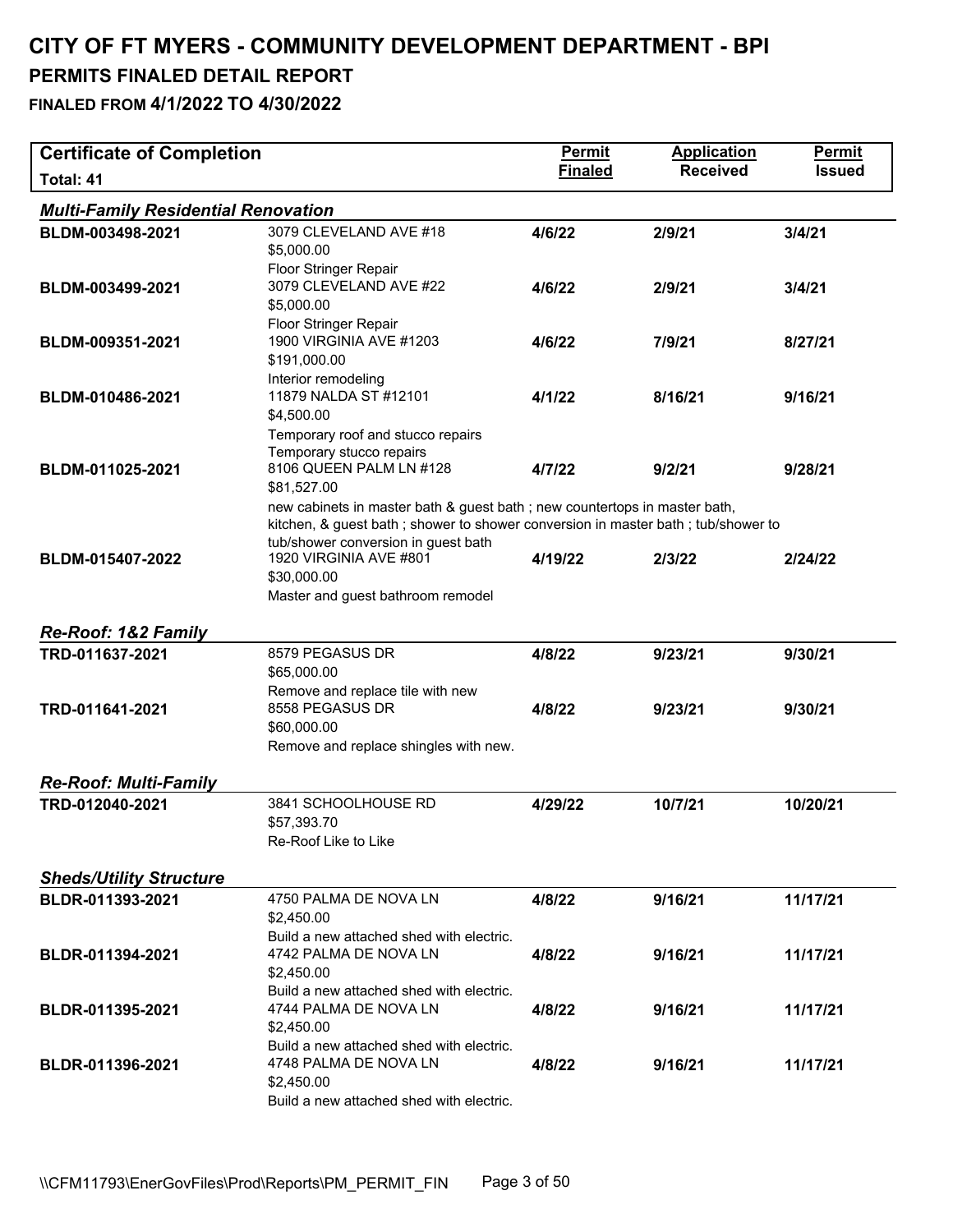| <b>Certificate of Completion</b>                 |                                                                                                                              | <b>Permit</b>  | <b>Application</b> | Permit        |
|--------------------------------------------------|------------------------------------------------------------------------------------------------------------------------------|----------------|--------------------|---------------|
| Total: 41                                        |                                                                                                                              | <b>Finaled</b> | <b>Received</b>    | <b>Issued</b> |
| <b>Sheds/Utility Structure</b>                   |                                                                                                                              |                |                    |               |
| BLDR-011553-2021                                 | 4907 MAJORCA PALMS DR<br>\$2,450.00<br>build a new attached shed with electric                                               | 4/7/22         | 9/22/21            | 10/29/21      |
| BLDR-011555-2021                                 | 4785 PALMA DE NOVA LN<br>\$2,450.00                                                                                          | 4/7/22         | 9/22/21            | 10/29/21      |
| BLDR-011864-2021                                 | build a new attached shed w/ electric<br>4775 PALMA DE NOVA LN<br>\$2,450.00                                                 | 4/7/22         | 10/1/21            | 10/29/21      |
|                                                  | BUILD AN ATTACHED SHED W/ ELECTRIC                                                                                           |                |                    |               |
| <b>Certificate of Occupancy</b>                  |                                                                                                                              | <b>Permit</b>  | <b>Application</b> | Permit        |
| Total: 25                                        |                                                                                                                              | <b>Finaled</b> | <b>Received</b>    | <b>Issued</b> |
| <b>Commercial Addition</b>                       |                                                                                                                              |                |                    |               |
| BLD2020-01086                                    | 3170 OLD METRO PKWY                                                                                                          | 4/20/22        | 4/17/20            | 6/9/20        |
|                                                  | \$311,480.00                                                                                                                 |                |                    |               |
|                                                  | 40' x 100' Metal building by Buck Steel warehouse / storage addition.                                                        |                |                    |               |
| <b>Commercial Interior Build Out</b>             |                                                                                                                              |                |                    |               |
| BLDC-004738-2021                                 | 9345 BEN C PRATT SIX MILE CYPRESS 4/26/22                                                                                    |                | 3/22/21            | 8/26/21       |
|                                                  | \$300,000.00<br>Interior build up Asian Restaurant                                                                           |                |                    |               |
|                                                  |                                                                                                                              |                |                    |               |
| <b>Commercial New Construction</b>               |                                                                                                                              |                |                    |               |
| BLD2019-03979                                    | 3626 COLONIAL CT<br>\$20,000.00                                                                                              | 4/5/22         | 12/27/19           | 8/24/20       |
| BLD2020-02117                                    | Pool bath mens + womans<br>3660 DR MARTIN LUTHER KING JR BLVI4/25/22<br>\$9,161,050.00                                       |                | 7/16/20            | 1/7/21        |
|                                                  | New 3 story Climate Self Storage Facility. ((PRIVATE PROVIDER - INSPECTIONS<br>ONLY))                                        |                |                    |               |
| <b>BLD2020-03226</b>                             | 4317 VERONICA S SHOEMAKER BLVD 4/12/22<br>\$1,943,000.00                                                                     |                | 10/12/20           | 6/10/21       |
|                                                  | Excavation, footing/foundations, 1-story -12846 SF metal building & Exterior                                                 |                |                    |               |
| BLDC-006899-2021                                 | masonry, metal roofing, 1523 connecting building, sprinklered.<br>11000 BEN C PRATT SIX MILE CYPRES 4/4/22<br>\$2,000,000.00 |                | 5/26/21            | 8/5/21        |
|                                                  | Storage Facility "Fire Station 17"                                                                                           |                |                    |               |
|                                                  |                                                                                                                              |                |                    |               |
| <b>Garage/Carport</b>                            |                                                                                                                              |                |                    |               |
| BLDC-000772-2020                                 | 3671 PALM BEACH BLVD<br>\$16,000.00                                                                                          | 4/13/22        | 11/13/20           | 3/12/21       |
|                                                  | install garage                                                                                                               |                |                    |               |
| <b>Multi-Family Residential New Construction</b> |                                                                                                                              |                |                    |               |
| BLD2019-03249                                    | 10665 AREUM PL                                                                                                               | 4/19/22        | 10/11/19           | 8/27/20       |
|                                                  | \$6,444,556.00                                                                                                               |                |                    |               |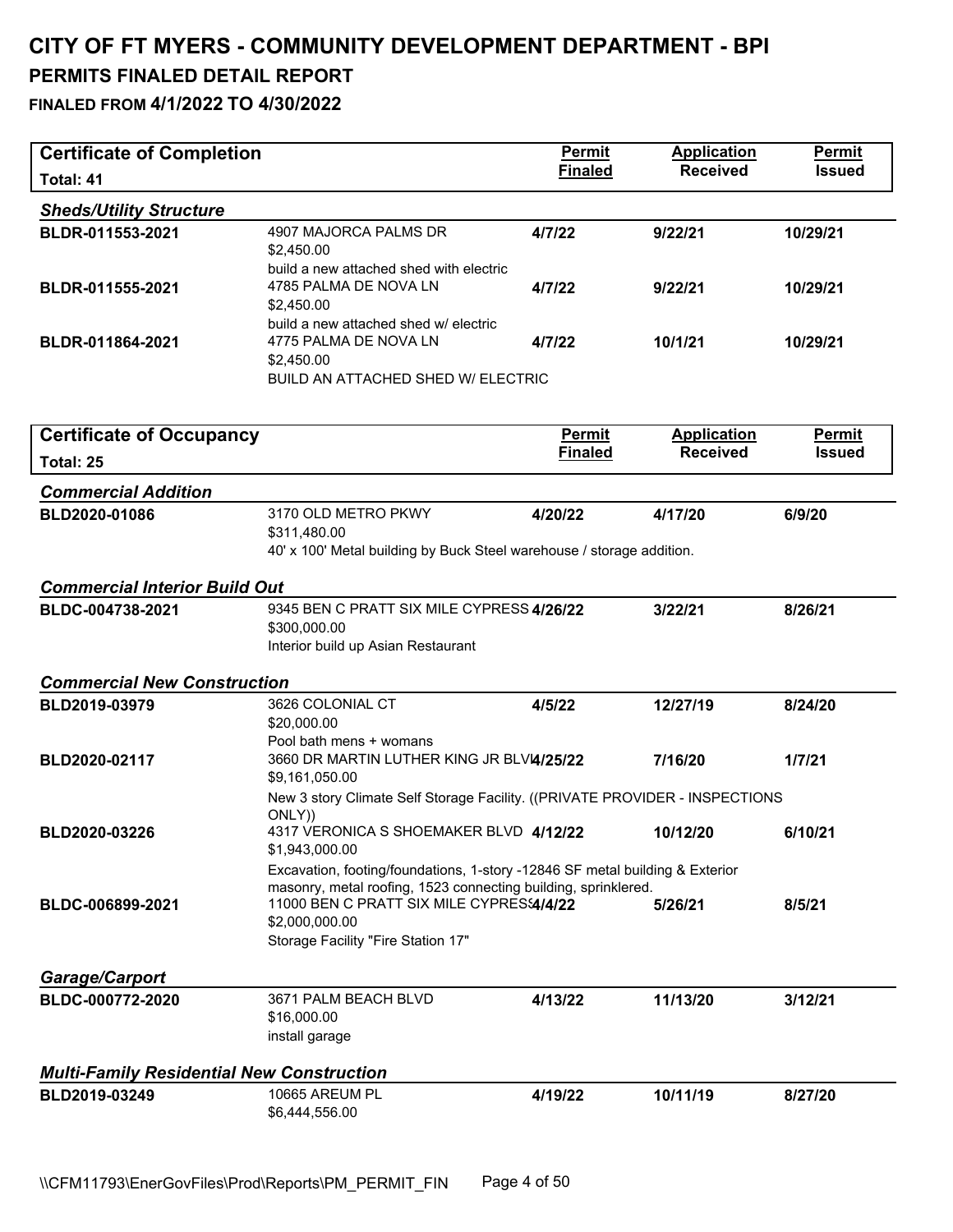| <b>Certificate of Occupancy</b>                  |                                                                                                                                                                                                                                                                                                                                          | <b>Permit</b>  | <b>Application</b> | <b>Permit</b> |
|--------------------------------------------------|------------------------------------------------------------------------------------------------------------------------------------------------------------------------------------------------------------------------------------------------------------------------------------------------------------------------------------------|----------------|--------------------|---------------|
| Total: 25                                        |                                                                                                                                                                                                                                                                                                                                          | <b>Finaled</b> | <b>Received</b>    | <b>Issued</b> |
| <b>Multi-Family Residential New Construction</b> |                                                                                                                                                                                                                                                                                                                                          |                |                    |               |
|                                                  | Building Type 4 - 3 story wood fram apartment with 34 units, Hip & Gable roof with<br>wood trusses ((PRIVATE PROVIDER - INSPECTIONS ONLY))                                                                                                                                                                                               |                |                    |               |
| BLD2020-00849                                    | 3814 OLD BERRY POINT<br>\$5,264,803.00                                                                                                                                                                                                                                                                                                   | 4/27/22        | 3/23/20            | 7/13/20       |
|                                                  | New construction of a 3 story apartment building that includes 32 units of 5 types<br>and 10 direct entry garage units. It also includes a single MRL elevator. The buildng<br>provies 44,844 GSF of floor area and is classified as Type V(B) construction with<br>Use Groups R-2 and U. It includes an NFPA 13R fire sprinkler system. |                |                    |               |
| <b>Single Family - New</b>                       |                                                                                                                                                                                                                                                                                                                                          |                |                    |               |
| BLD2020-00692                                    | 2185 DUPREE ST                                                                                                                                                                                                                                                                                                                           | 4/25/22        | 3/5/20             | 5/12/20       |
|                                                  | \$320,355.00                                                                                                                                                                                                                                                                                                                             |                |                    |               |
|                                                  | NEW CONSTRUCTION. INSPECTOR Note. There's an administration deviation to<br>the property. There's a 15' easement on the left side of house, reducing the lot line<br>on the right to 6'3 no equipment on either side of the house. right side must have                                                                                  |                |                    |               |
| BLD2020-02435                                    | gutters.<br>3024 MANGO ST                                                                                                                                                                                                                                                                                                                | 4/25/22        | 8/10/20            | 11/3/20       |
|                                                  | \$600,789.00                                                                                                                                                                                                                                                                                                                             |                |                    |               |
| BLDR-000640-2020                                 | New single family home. IMPACT GLASS<br>1385 ALCAZAR AVE                                                                                                                                                                                                                                                                                 | 4/21/22        | 11/9/20            | 2/5/21        |
|                                                  | \$482,000.00                                                                                                                                                                                                                                                                                                                             |                |                    |               |
|                                                  | CONSTRUCT A SINGLE FAMILY RESIDENCE IMPACT GLASS                                                                                                                                                                                                                                                                                         |                |                    |               |
| BLDR-001799-2020                                 | 3421 JEFFCOTT ST                                                                                                                                                                                                                                                                                                                         | 4/25/22        | 12/16/20           | 2/16/21       |
|                                                  | \$105,000.00<br>NEW CONSTRUCTION HOME                                                                                                                                                                                                                                                                                                    |                |                    |               |
| BLDR-005213-2021                                 | 3112 THOMAS ST                                                                                                                                                                                                                                                                                                                           | 4/6/22         | 4/5/21             | 5/17/21       |
|                                                  | \$150,000.00                                                                                                                                                                                                                                                                                                                             |                |                    |               |
|                                                  | New construction single family                                                                                                                                                                                                                                                                                                           |                |                    |               |
| <b>Single Family Attached - New</b>              |                                                                                                                                                                                                                                                                                                                                          |                |                    |               |
| BLDR-008758-2021                                 | 6515 GOOD LIFE ST                                                                                                                                                                                                                                                                                                                        | 4/5/22         | 6/29/21            | 7/29/21       |
|                                                  | \$237,888.00                                                                                                                                                                                                                                                                                                                             |                |                    |               |
|                                                  | Single family attached. Termite via Sentricon<br>6517 GOOD LIFE ST                                                                                                                                                                                                                                                                       |                | 6/29/21            | 7/29/21       |
| BLDR-008763-2021                                 | \$237,888.00                                                                                                                                                                                                                                                                                                                             | 4/5/22         |                    |               |
|                                                  | Single family attached. Termite via Sentricon                                                                                                                                                                                                                                                                                            |                |                    |               |
| BLDR-009106-2021                                 | 6533 GOOD LIFE ST                                                                                                                                                                                                                                                                                                                        | 4/5/22         | 7/1/21             | 7/20/21       |
|                                                  | \$237,888.00<br>Single family attached. Termite via Sentricon                                                                                                                                                                                                                                                                            |                |                    |               |
| BLDR-010697-2021                                 | 6511 GOOD LIFE ST                                                                                                                                                                                                                                                                                                                        | 4/8/22         | 8/20/21            | 9/9/21        |
|                                                  | \$237,440.00                                                                                                                                                                                                                                                                                                                             |                |                    |               |
|                                                  | Single family attached. Termite via Sentricon                                                                                                                                                                                                                                                                                            |                |                    |               |
| BLDR-010698-2021                                 | 6513 GOOD LIFE ST<br>\$237,440.00                                                                                                                                                                                                                                                                                                        | 4/8/22         | 8/20/21            | 9/9/21        |
|                                                  | Single family attached. Termite via Sentricon                                                                                                                                                                                                                                                                                            |                |                    |               |
| BLDR-011765-2021                                 | 10360 BONAVIE COVE DR                                                                                                                                                                                                                                                                                                                    | 4/26/22        | 9/28/21            | 10/15/21      |
|                                                  | \$237,888.00                                                                                                                                                                                                                                                                                                                             |                |                    |               |
|                                                  | Single family attached. Termite via Sentricon                                                                                                                                                                                                                                                                                            |                |                    |               |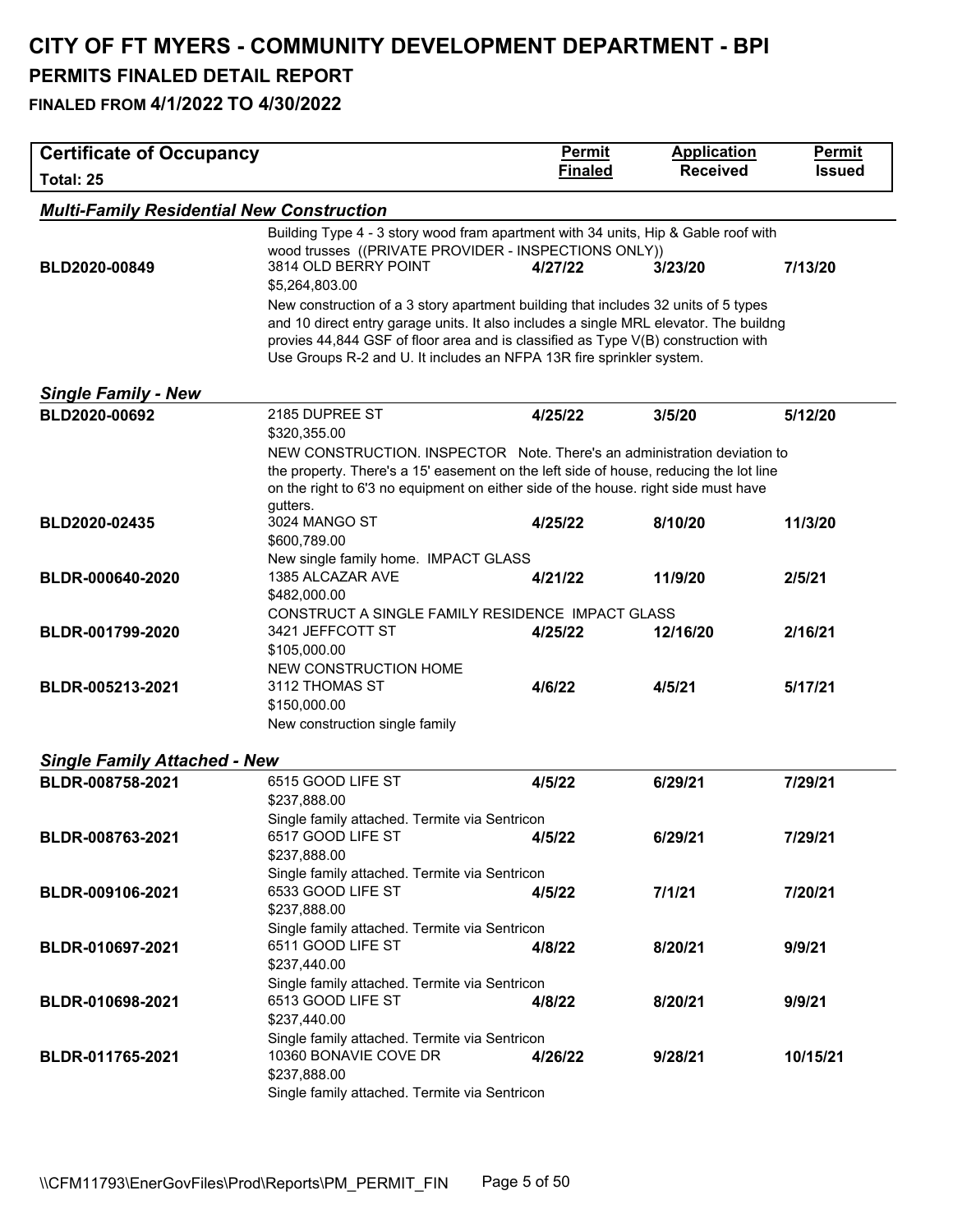| <b>Certificate of Occupancy</b>     |                                                                                          | <b>Permit</b>                   | <b>Application</b>                    | <b>Permit</b>                  |
|-------------------------------------|------------------------------------------------------------------------------------------|---------------------------------|---------------------------------------|--------------------------------|
| Total: 25                           |                                                                                          | <b>Finaled</b>                  | <b>Received</b>                       | <b>Issued</b>                  |
| <b>Single Family Attached - New</b> |                                                                                          |                                 |                                       |                                |
| BLDR-011766-2021                    | 10358 BONAVIE COVE DR<br>\$237,888.00                                                    | 4/27/22                         | 9/28/21                               | 10/19/21                       |
| BLDR-011769-2021                    | Single family attached. Termite via Sentricon<br>6519 GOOD LIFE ST<br>\$237,888.00       | 4/15/22                         | 9/28/21                               | 10/19/21                       |
| BLDR-011770-2021                    | Single family attached. Termite via Sentricon<br>6521 GOOD LIFE ST<br>\$237,888.00       | 4/15/22                         | 9/28/21                               | 10/19/21                       |
| BLDR-011771-2021                    | Single family attached. Termite via Sentricon<br>6523 GOOD LIFE ST<br>\$237,888.00       | 4/26/22                         | 9/28/21                               | 10/15/21                       |
| BLDR-011772-2021                    | Single family attached. Termite via Sentricon<br>6525 GOOD LIFE ST<br>\$237,888.00       | 4/26/22                         | 9/28/21                               | 10/19/21                       |
|                                     | Single family attached. Termite via Sentricon                                            |                                 |                                       |                                |
| Finaled (No CO or CC)               |                                                                                          | <b>Permit</b><br><b>Finaled</b> | <b>Application</b><br><b>Received</b> | <b>Permit</b><br><b>Issued</b> |
| <b>Total: 643</b>                   |                                                                                          |                                 |                                       |                                |
| <b>Adjustment</b>                   |                                                                                          |                                 |                                       |                                |
| SWU2014-01448                       | 11018 LONGWING DR                                                                        | 4/25/22                         | 7/21/14                               |                                |
| SWU2014-01485                       | Common Element Square Footage being added to 2015<br>11011 LONGWING DR                   | 4/25/22                         | 7/21/14                               |                                |
| SWU2014-01487                       | Common Element Square Footage being added to 2015<br>11023 LONGWING DR                   | 4/25/22                         | 7/21/14                               |                                |
| SWU2014-02762                       | Common Element Square Footage being added to 2015<br>8574 PEGASUS DR                     | 4/25/22                         | 7/21/14                               |                                |
| SWU2014-02983                       | Common Element Square Footage being added to 2015<br>11662 EROS RD                       | 4/25/22                         | 7/21/14                               |                                |
|                                     | Common Element Square Footage being added to 2015                                        |                                 |                                       |                                |
| <b>Aluminum Structure</b>           |                                                                                          |                                 |                                       |                                |
| BLDM-015332-2022                    | 8116 BIBIANA WAY #201<br>\$2,600.00                                                      | 4/12/22                         | 2/1/22                                | 2/16/22                        |
| BLDR-008988-2021                    | Add footer for pavers, and new screen enclosure.<br>12950 KENTFIELD LN<br>\$11,000.00    | 4/6/22                          | 6/30/21                               | 7/19/21                        |
| BLDR-010300-2021                    | screen enclosure install<br>10094 CHESAPEAKE BAY DR<br>\$22,692.00                       | 4/5/22                          | 8/9/21                                | 8/23/21                        |
| BLDR-011327-2021                    | NEW POOL SCREEN ENCLOSURE<br>11344 PASEO DR<br>\$12,000.00<br>Screen Enclosure Sq ft 600 | 4/29/22                         | 9/14/21                               | 11/4/21                        |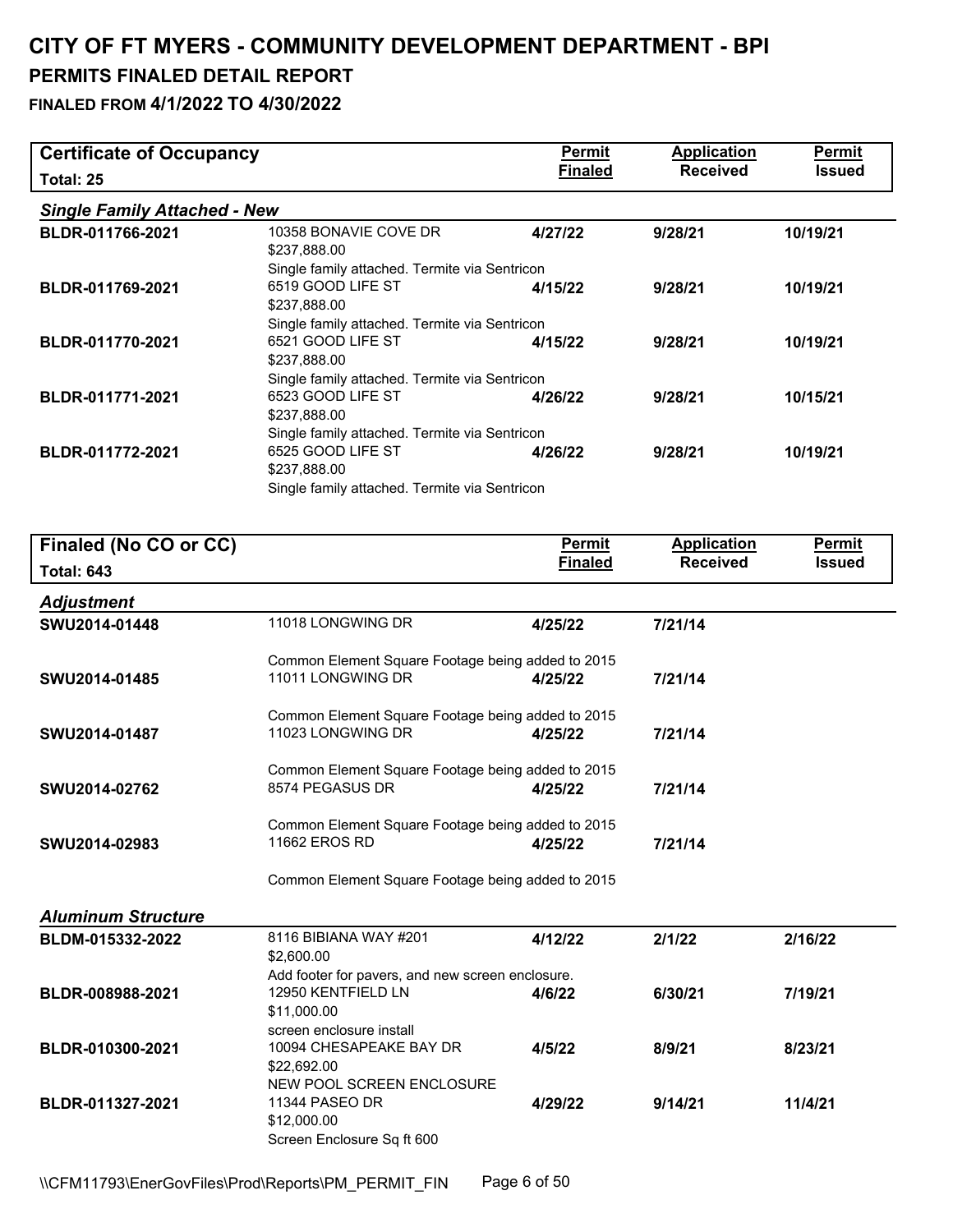| Finaled (No CO or CC)     |                                                                                                                                          | Permit         | <b>Application</b> | <b>Permit</b> |
|---------------------------|------------------------------------------------------------------------------------------------------------------------------------------|----------------|--------------------|---------------|
| <b>Total: 643</b>         |                                                                                                                                          | <b>Finaled</b> | <b>Received</b>    | <b>Issued</b> |
| <b>Aluminum Structure</b> |                                                                                                                                          |                |                    |               |
| BLDR-011330-2021          | 11962 WESTMORELAND WAY<br>\$9,000.00                                                                                                     | 4/29/22        | 9/14/21            | 2/15/22       |
| BLDR-011589-2021          | Screen Enclosure 540 Sq Ft<br>10562 PRATO DR<br>\$23,972.00                                                                              | 4/19/22        | 9/23/21            | 10/14/21      |
| BLDR-012247-2021          | Replace & extend current screen enclosure 15' with new footings.<br>12006 MACQUARIE WAY<br>\$11,880.00                                   | 4/12/22        | 10/18/21           | 11/2/21       |
| BLDR-013685-2021          | NEW POOL SCREEN ENCLOSURE<br>3022 ROYAL GARDENS AVE<br>\$9,585.00                                                                        | 4/1/22         | 12/3/21            | 12/15/21      |
| BLDR-015448-2022          | POOL ENCLOSURE<br>9947 VIA SAN MARCO LOOP<br>\$10,300.00                                                                                 | 4/21/22        | 2/4/22             | 2/18/22       |
| BLDR-015657-2022          | NEW POOL ENCLOSURE<br>1528 INVENTORS CT<br>\$20,000.00                                                                                   | 4/14/22        | 2/10/22            | 2/24/22       |
| BLDR-015662-2022          | Altering existing screen enclosure to include screen picture window with no change<br>to foot print.<br>4153 BLOOMFIELD ST<br>\$3,100.00 | 4/25/22        | 2/10/22            | 2/24/22       |
| BLDR-016204-2022          | Screen enclosure on existing concrete deck (concrete permit SITR-014618-2022)<br>105 POINSETTIA DR<br>\$9,215.00                         | 4/25/22        | 2/28/22            | 3/11/22       |
| BLDR-016237-2022          | Screen room and carport repair on exisitng concrete<br>9448 RIVER OTTER DR<br>\$12,770.00                                                | 4/26/22        | 3/1/22             | 3/31/22       |
| BLDR-016439-2022          | Install pool enclosure over existing deck with a screen roof.<br>3951 ASHENTREE CT<br>\$8,000.00                                         | 4/11/22        | 3/8/22             | 3/25/22       |
| BLDR-016659-2022          | Install screen enclosure<br>12048 ARBOR TRACE DR<br>\$8,000.00                                                                           | 4/18/22        | 3/14/22            | 3/30/22       |
| BLDR-016921-2022          | Install screen enclosure<br>3086 BIRCHIN LN<br>\$8,000.00                                                                                | 4/11/22        | 3/22/22            | 4/7/22        |
| BLDR-016922-2022          | install screen enclosure<br>3090 BIRCHIN LN<br>\$8,000.00<br>install screen enclosure                                                    | 4/11/22        | 3/22/22            | 4/4/22        |
| BLDR-016924-2022          | 3957 SPOTTED EAGLE WAY<br>\$8,000.00<br>Screen enclosure install                                                                         | 4/11/22        | 3/22/22            | 4/7/22        |
| BLDR-016956-2022          | 10635 PISTOIA DR<br>\$12,800.00                                                                                                          | 4/12/22        | 3/23/22            | 4/6/22        |
| BLDR-016982-2022          | new pool screen enclosure<br>11897 ARBOR TRACE DR<br>\$13,438.00                                                                         | 4/25/22        | 3/23/22            | 4/5/22        |
|                           | INSTALL POOL ENCLOSURE ON EXISTING DECK. POOL PERMIT<br>POOL-009793-2021                                                                 |                |                    |               |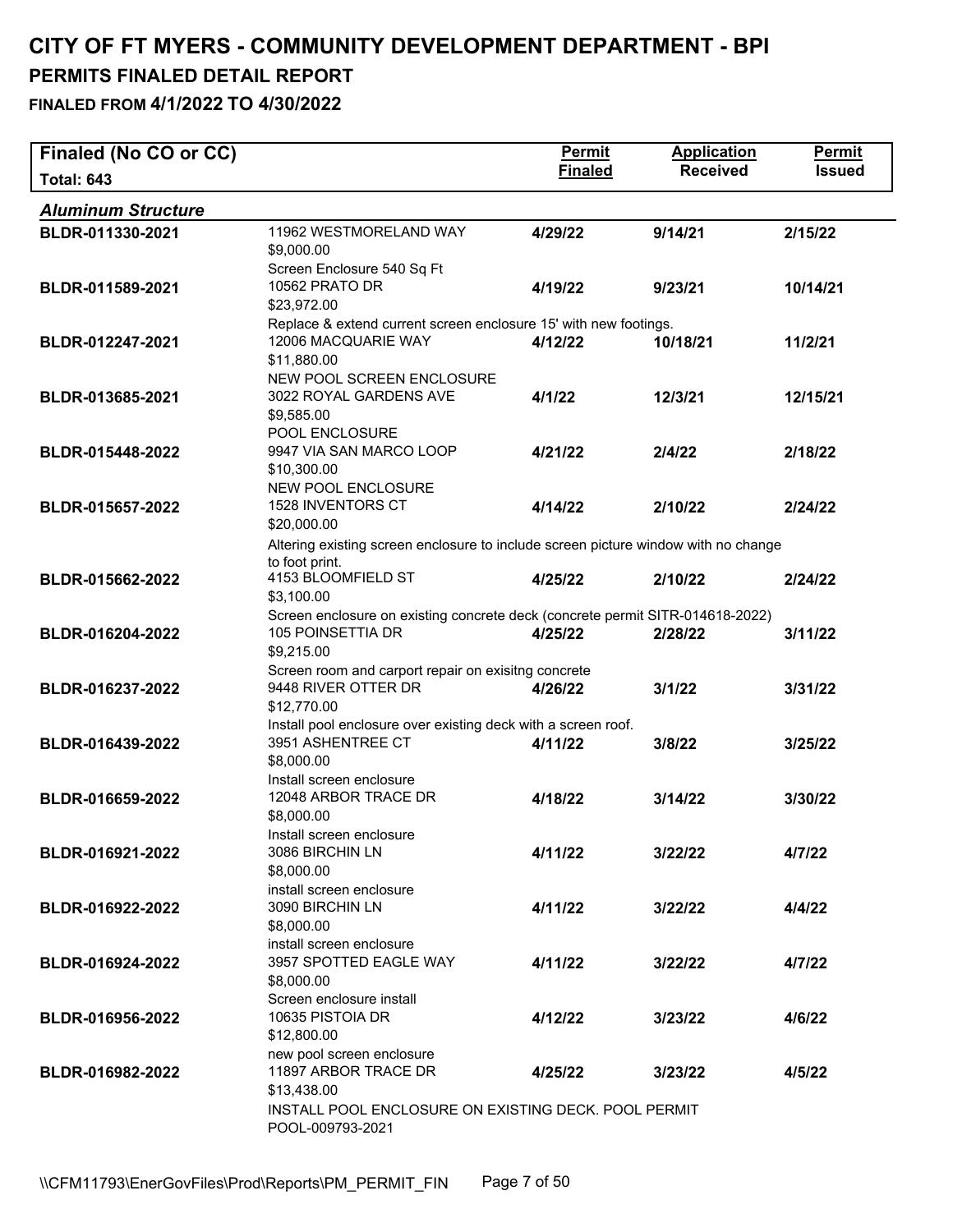| Finaled (No CO or CC)                      |                                                                                                                | <b>Permit</b>  | <b>Application</b> | <b>Permit</b> |
|--------------------------------------------|----------------------------------------------------------------------------------------------------------------|----------------|--------------------|---------------|
| <b>Total: 643</b>                          |                                                                                                                | <b>Finaled</b> | <b>Received</b>    | <b>Issued</b> |
| <b>Aluminum Structure w/ Slab Addition</b> |                                                                                                                |                |                    |               |
| BLDR-007036-2021                           | 2858 VIA PIAZZA LOOP                                                                                           | 4/25/22        | 6/1/21             | 6/23/21       |
|                                            | \$6,964.00                                                                                                     |                |                    |               |
|                                            | footers, 21.11' x 4.11' paver deck extension including screen enclosure extension<br>1827 COLLIER AVE          | 4/4/22         |                    |               |
| BLDR-010958-2021                           | \$8,400.00                                                                                                     |                | 8/31/21            | 10/15/21      |
|                                            | concrete slab with footings, elite insulated roof with screen walls                                            |                |                    |               |
| BLDR-013407-2021                           | <b>11532 ONYX CIR</b>                                                                                          | 4/29/22        | 11/19/21           | 2/3/22        |
|                                            | \$18,000.00                                                                                                    |                |                    |               |
|                                            | FOOTER, PAVER DECK EXTENSION, NEW SCREEN ENCLOSURE<br>3807 CHERRYBROOK LOOP                                    |                |                    |               |
| BLDR-016084-2022                           | \$3,774.00                                                                                                     | 4/25/22        | 2/23/22            | 3/15/22       |
|                                            | Install aluminum cage with concrete ribbon footer                                                              |                |                    |               |
| BLDR-016085-2022                           | 3809 CHERRYBROOK LOOP                                                                                          | 4/25/22        | 2/23/22            | 3/15/22       |
|                                            | \$3,949.00                                                                                                     |                |                    |               |
|                                            | Install aluminum enclosure with concrete ribbon footer                                                         |                |                    |               |
|                                            |                                                                                                                |                |                    |               |
| <b>Awning</b><br>BLDC-013123-2021          | 10420 WASHINGTONIA PALM WAY                                                                                    | 4/5/22         | 11/9/21            |               |
|                                            | \$17,000.00                                                                                                    |                |                    | 12/7/21       |
|                                            | Install 1 shade sail system with 2 trapezoid sails and one triangle sail                                       |                |                    |               |
|                                            |                                                                                                                |                |                    |               |
| <b>Banners - All Others</b>                |                                                                                                                |                |                    |               |
| TEMP-014158-2021                           | 4415 METRO PKWY                                                                                                | 4/12/22        | 12/21/21           | 1/19/22       |
|                                            |                                                                                                                |                |                    |               |
| TEMP-014163-2021                           | Install one temporary banner for identification purposes reading "Truist."<br>3330 FORUM BLVD                  | 4/12/22        | 12/21/21           | 1/11/22       |
|                                            |                                                                                                                |                |                    |               |
|                                            | Install temporary banner, reading "Truist," for purposes on east elevation.                                    |                |                    |               |
|                                            |                                                                                                                |                |                    |               |
| <b>Commercial Interior Build Out</b>       |                                                                                                                |                |                    |               |
| BLDC-011043-2021                           | 2976 CLEVELAND AVE #B                                                                                          | 4/27/22        | 9/2/21             | 12/13/21      |
|                                            | \$10,700.00<br>Add an ADA compliant bathroom                                                                   |                |                    |               |
|                                            |                                                                                                                |                |                    |               |
| <b>Demolition - Interior Demo</b>          |                                                                                                                |                |                    |               |
| BLDC-009501-2021                           | 2250 WIDMAN WAY                                                                                                | 4/13/22        | 7/14/21            | 10/29/21      |
|                                            | \$65,000.00                                                                                                    |                |                    |               |
|                                            | Demolition of existing structure and facilities to be replaced with the renovation,                            |                |                    |               |
| BLDC-010847-2021                           | according t what is shown on the demo plan sheet<br>2711 PARK WINDSOR DR #302                                  | 4/15/22        | 8/26/21            | 1/31/22       |
|                                            | \$6,500.00                                                                                                     |                |                    |               |
|                                            | Demolition of un-permitted work including framing and ceiling.                                                 |                |                    |               |
|                                            | ""COD-003290-2021""                                                                                            |                |                    |               |
| BLDC-013459-2021                           | 3852 CLEVELAND AVE                                                                                             | 4/25/22        | 11/23/21           | 4/6/22        |
|                                            | \$15,000.00                                                                                                    |                |                    |               |
|                                            | Interior non structural demolition "COD-012826-2021""<br>Gas and water disconnection by Plumbing subcontractor |                |                    |               |
|                                            | Power feeders have already been removed by FP&L                                                                |                |                    |               |
|                                            |                                                                                                                |                |                    |               |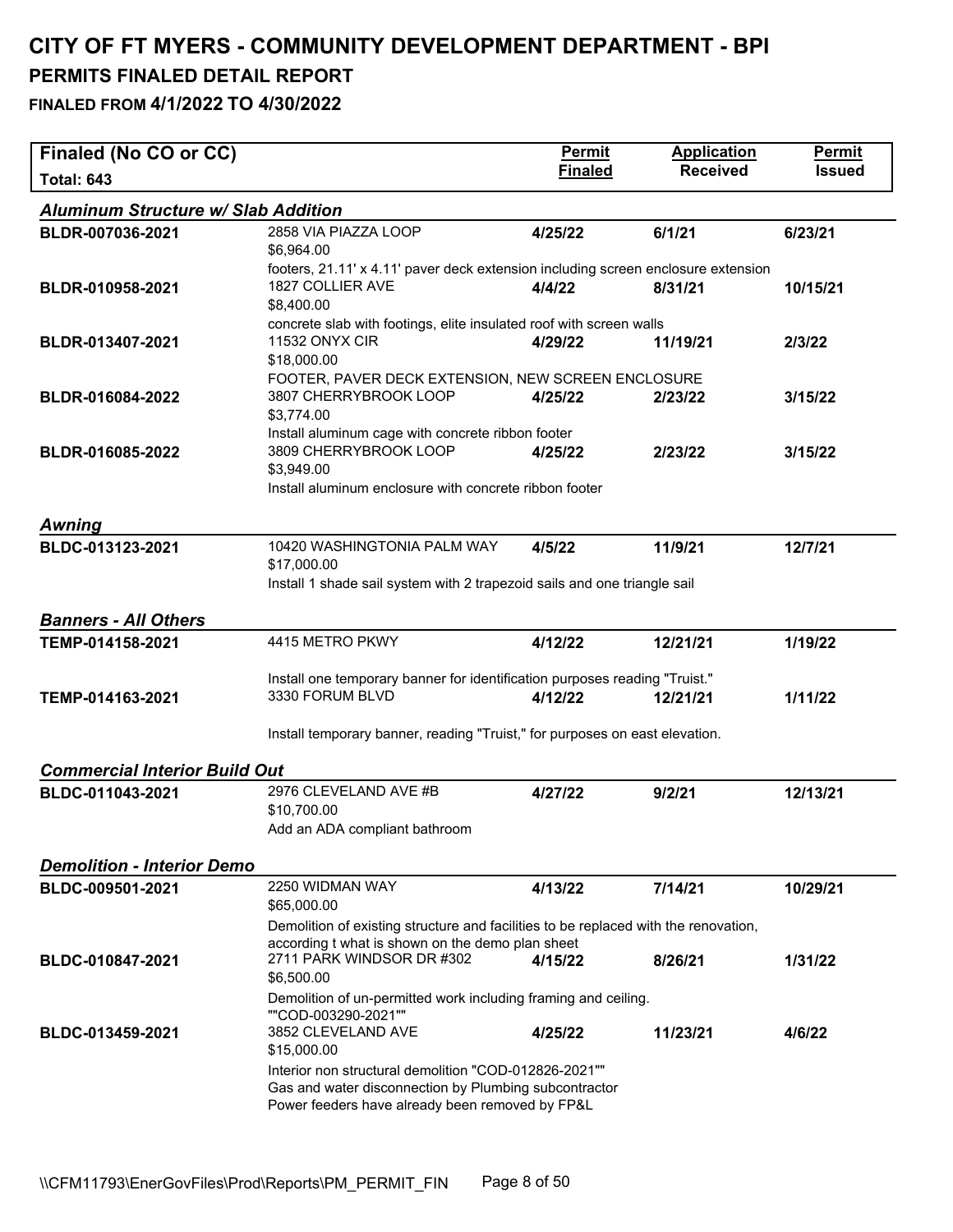| Finaled (No CO or CC)                          |                                                                   | <b>Permit</b>  | <b>Application</b> | <b>Permit</b> |  |
|------------------------------------------------|-------------------------------------------------------------------|----------------|--------------------|---------------|--|
| <b>Total: 643</b>                              |                                                                   | <b>Finaled</b> | <b>Received</b>    | <b>Issued</b> |  |
| <b>Demolition - Interior Demo</b>              |                                                                   |                |                    |               |  |
| BLDR-014946-2022                               | 1520 PASSAIC AVE                                                  | 4/1/22         | 1/19/22            | 2/10/22       |  |
|                                                | \$5,500.00                                                        |                |                    |               |  |
|                                                | Interior drywall demo of two bedrooms and hallway                 |                |                    |               |  |
| <b>Driveway On Property Only</b>               |                                                                   |                |                    |               |  |
| SIT2018-00348                                  | 1301 MELALEUCA LN                                                 | 4/14/22        | 10/22/18           | 11/28/18      |  |
|                                                | \$10,000.00                                                       |                |                    |               |  |
| SITR-012310-2021                               | Paver driveway (pdox)<br>3712 HIGHLAND AVE                        |                | 10/19/21           |               |  |
|                                                | \$2,000.00                                                        | 4/20/22        |                    | 11/10/21      |  |
|                                                | Driveway on property                                              |                |                    |               |  |
| SITR-015368-2022                               | 1721 SOUTH DR                                                     | 4/8/22         | 2/2/22             | 2/22/22       |  |
|                                                | \$539.04                                                          |                |                    |               |  |
|                                                | Turn old asphalt driveway into new paver driveway.                |                |                    |               |  |
| SITR-015764-2022                               | 1505 RANSOM ST                                                    | 4/8/22         | 2/14/22            | 3/3/22        |  |
|                                                | \$2,000.00<br><b>INSTALL BRICK PAVER DRIVEWAY</b>                 |                |                    |               |  |
| SITR-016001-2022                               | 2132 STELLA ST                                                    | 4/21/22        | 2/22/22            | 4/19/22       |  |
|                                                | \$2,000.00                                                        |                |                    |               |  |
|                                                | USE PAVER FOR DRIVEWAY, PAVERS ARE 2 1/2 " THICK                  |                |                    |               |  |
| SITR-016125-2022                               | 3345 THOMAS ST                                                    | 4/6/22         | 2/24/22            | 3/11/22       |  |
|                                                | \$1,800.00                                                        |                |                    |               |  |
|                                                | Driveway New 10'x45' extending.                                   |                |                    |               |  |
| <b>Driveway/Sidewalk and ROW</b>               |                                                                   |                |                    |               |  |
| SITC-001397-2020                               | 3164 PALM BEACH BLVD                                              | 4/20/22        | 12/3/20            | 2/11/21       |  |
|                                                | \$2,000.00                                                        |                |                    |               |  |
|                                                | Repave ashpalt driveway or concrete driveway                      |                |                    |               |  |
| SITR-011010-2021                               | 4658 SIESTA CIR                                                   | 4/7/22         | 9/1/21             | 9/28/21       |  |
|                                                | \$6,000.00                                                        |                |                    |               |  |
| SITR-011012-2021                               | REMOVE CONCRETE DRIVEWAY AND INSTALL PAVERS<br>3980 MCGREGOR BLVD | 4/4/22         | 9/1/21             | 9/27/21       |  |
|                                                | \$8,800.00                                                        |                |                    |               |  |
|                                                | REMOVE ASPHALT DRIVEWAY AND INSTALL PAVERS                        |                |                    |               |  |
|                                                |                                                                   |                |                    |               |  |
| <b>Driveway/Sidewalk On Property Only</b>      |                                                                   |                |                    |               |  |
| SITC-000736-2020                               | 2770 PROVIDENCE ST                                                | 4/26/22        | 11/12/20           | 3/17/21       |  |
|                                                | \$1,500.00                                                        |                |                    |               |  |
|                                                | driveway on property                                              |                |                    |               |  |
| <b>Existing Repair: 1 &amp; 2 Family</b>       |                                                                   |                |                    |               |  |
| TRD-012177-2021                                | 4536 WATERCOLOR WAY                                               | 4/18/22        | 10/13/21           | 10/20/21      |  |
|                                                | \$5,301.00                                                        |                |                    |               |  |
|                                                | REPLACE 1 TON 17 SEER MINI SPLIT LIKE FOR LIKE                    |                |                    |               |  |
|                                                |                                                                   |                |                    |               |  |
| <b>Existing/Replace/Repair: 1&amp;2 Family</b> | 7 W CLERMONT CT                                                   |                |                    |               |  |
| TRD-000322-2020                                | \$5,550.00                                                        | 4/13/22        | 10/30/20           | 12/11/20      |  |
|                                                | A/C CHANGE OUT                                                    |                |                    |               |  |
|                                                |                                                                   |                |                    |               |  |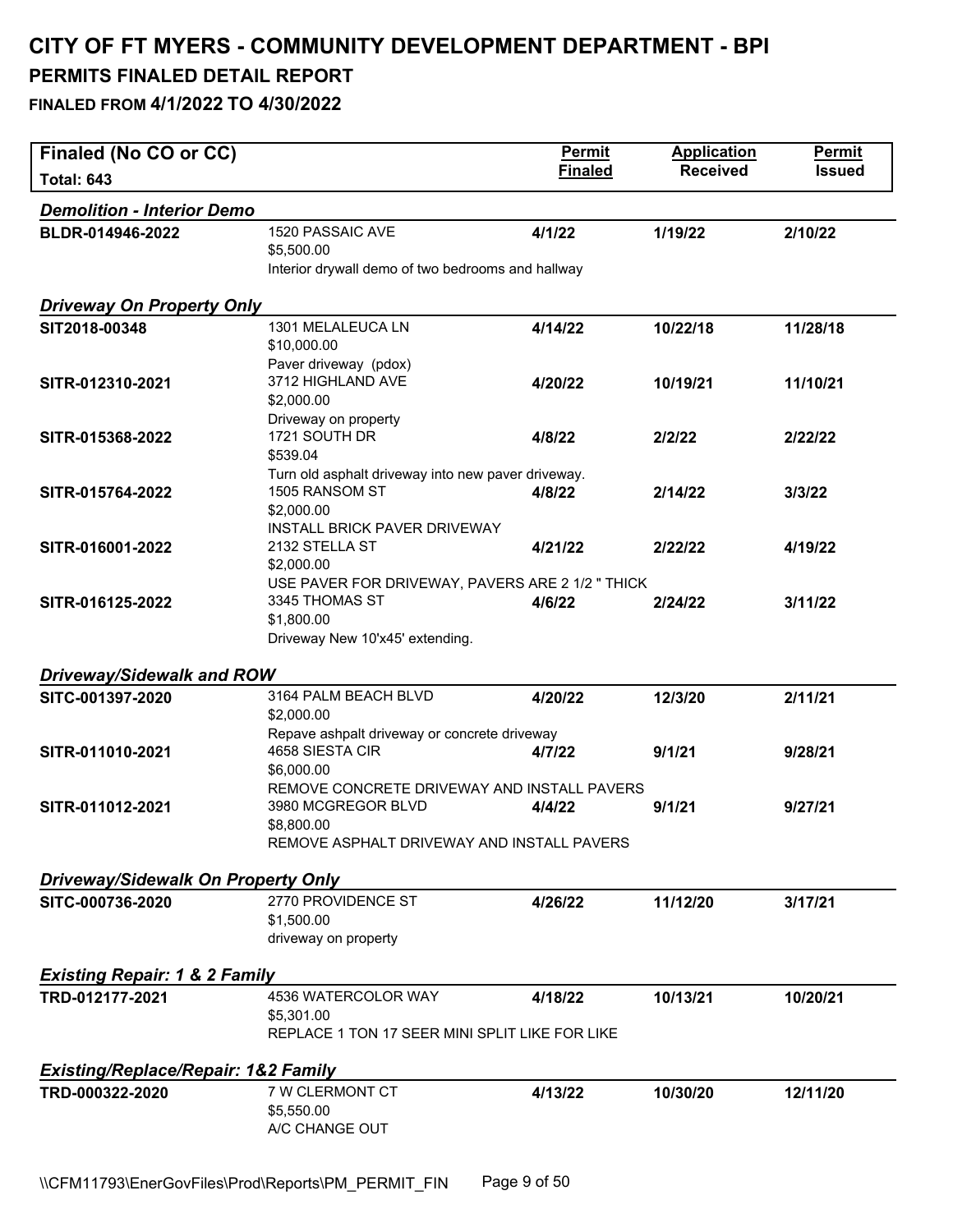| Finaled (No CO or CC)                          |                                                                                                                                      | <b>Permit</b>  | <b>Application</b> | <b>Permit</b> |
|------------------------------------------------|--------------------------------------------------------------------------------------------------------------------------------------|----------------|--------------------|---------------|
| <b>Total: 643</b>                              |                                                                                                                                      | <b>Finaled</b> | <b>Received</b>    | <b>Issued</b> |
| <b>Existing/Replace/Repair: 1&amp;2 Family</b> |                                                                                                                                      |                |                    |               |
| TRD-005128-2021                                | 4938 JEANIE LN<br>\$4,715.00                                                                                                         | 4/21/22        | 3/31/21            | 4/9/21        |
| TRD-005206-2021                                | Change out existing split system<br>2734 ORANGE ST<br>\$4,100.00                                                                     | 4/20/22        | 4/5/21             | 4/9/21        |
| TRD-005853-2021                                | HVAC CHANGE OUT<br>1822 JEFFERSON AVE<br>\$5,800.00                                                                                  | 4/18/22        | 4/22/21            | 4/30/21       |
| TRD-007240-2021                                | replacement of the torn duct work<br>2540 HUNTER TER<br>\$100.00                                                                     | 4/21/22        | 6/7/21             | 6/7/21        |
| TRD-008081-2021                                | Replace electric wire from the pole.<br>1515 INVENTORS CT<br>\$11,290.26                                                             | 4/25/22        | 6/23/21            | 4/6/22        |
| TRD-008844-2021                                | Replace 2 systems like for like. System 1: 4 Ton, 16 seer Ruud, System 2: 2 Ton,<br>16 Seer Ruud.<br>1746 WOODLAWN AVE<br>\$6,810.00 | 4/18/22        | 6/29/21            | 6/30/21       |
| TRD-009364-2021                                | remove and replace existing a/c equipment and duct work (diagram attached for<br>ductwork)<br>11218 TULIP POPLAR LN<br>\$1,250.00    | 4/21/22        | 7/9/21             | 7/15/21       |
| TRD-009806-2021                                | 240 VOLT 60 AMP CIRCUIT FOR PORTABLE SPA<br>5245 RAMSEY WAY #D2<br>\$6,134.00                                                        | 4/7/22         | 7/23/21            | 8/4/21        |
| TRD-010616-2021                                | change out 2 - 2 ton 16 seer 8 kw split systems/like for like<br>1306 MELALEUCA LN<br>\$2,400.00                                     | 4/29/22        | 8/19/21            | 8/30/21       |
| TRD-011262-2021                                | Convert existing overhead electrical service to underground lines and service<br>3652 CLERMONT ST<br>\$3,436.00                      | 4/22/22        | 9/10/21            | 9/14/21       |
| TRD-012219-2021                                | Replace split AC system<br>11672 KATI FALLS LN<br>\$7,610.00                                                                         | 4/5/22         | 10/15/21           | 10/20/21      |
| TRD-012255-2021                                | A/C Change-out, Mitsubishi Ducted Split System, 1 Ton, 22 Seer, Heat Pump<br>4007 ASHENTREE CT<br>\$6,500.00                         | 4/13/22        | 10/18/21           | 10/20/21      |
| TRD-012505-2021                                | Replace 4ton 17seer Split ac System<br>8293 PACIFIC BEACH DR<br>\$5,419.00<br>A/C CHANGE OUT LIKE FOR LIKE                           | 4/29/22        | 10/25/21           | 10/27/21      |
| TRD-012797-2021                                | 10379 SPRUCE PINE CT<br>\$5,000.00<br>A/C CHANGE OUT                                                                                 | 4/25/22        | 11/2/21            | 11/2/21       |
| TRD-013062-2021                                | 7886 GO CANES WAY<br>\$9,408.25                                                                                                      | 4/4/22         | 11/8/21            | 11/16/21      |
| TRD-013133-2021                                | REPLACE AC SYSTEM LIKE FOR LIKE<br>3709 MICHIGAN AVE<br>\$7,400.00<br>Change out existing AC same for same                           | 4/26/22        | 11/9/21            | 11/16/21      |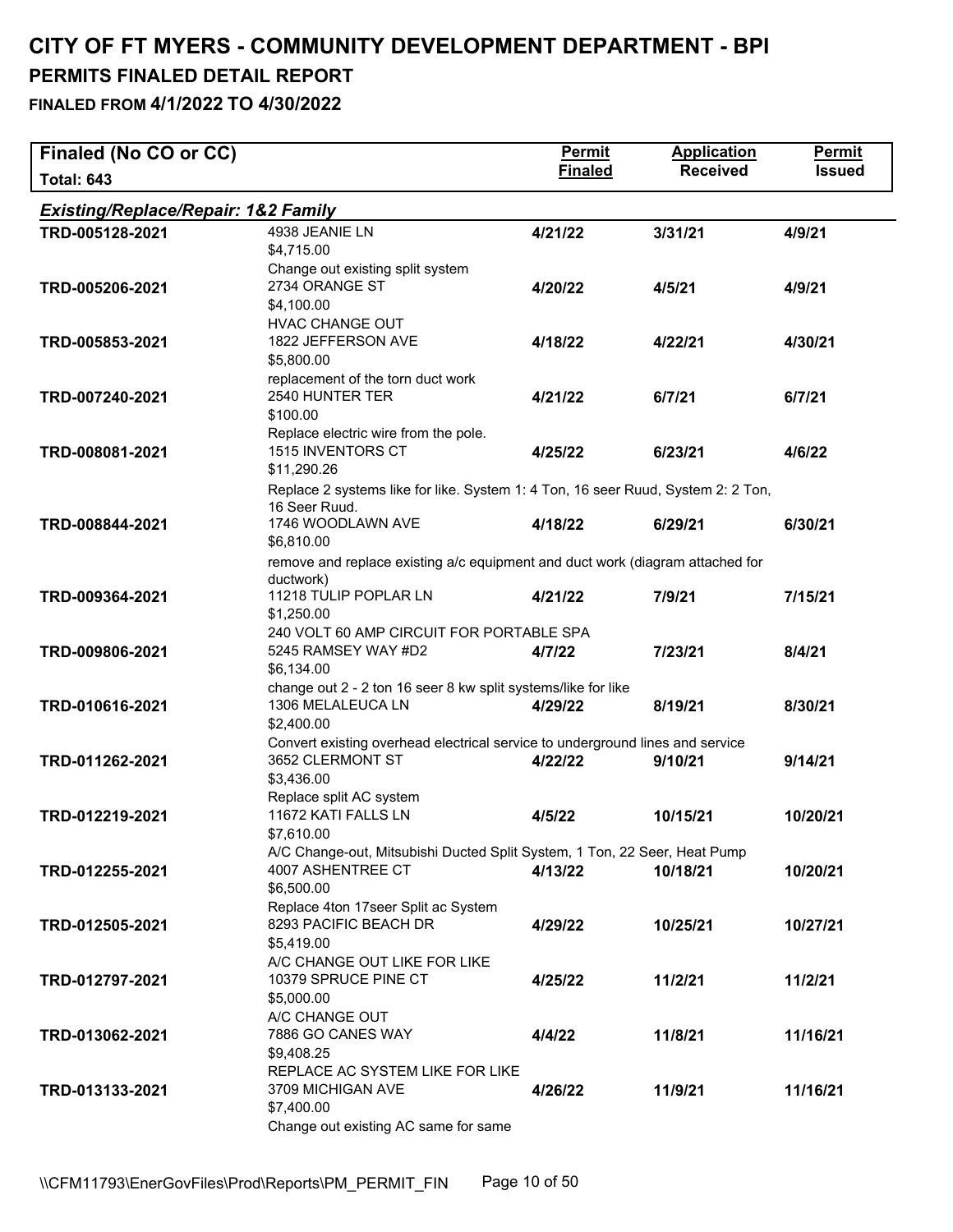| Finaled (No CO or CC)                          |                                                                     | <b>Permit</b>  | <b>Application</b> | <b>Permit</b> |
|------------------------------------------------|---------------------------------------------------------------------|----------------|--------------------|---------------|
| <b>Total: 643</b>                              |                                                                     | <b>Finaled</b> | <b>Received</b>    | <b>Issued</b> |
| <b>Existing/Replace/Repair: 1&amp;2 Family</b> |                                                                     |                |                    |               |
| TRD-013427-2021                                | 1834 HIGH ST                                                        | 4/18/22        | 11/22/21           | 11/23/21      |
|                                                | \$3,626.00                                                          |                |                    |               |
|                                                | replace 150 amp panel like for like. update grounding               |                |                    |               |
| TRD-013460-2021                                | 11019 IRON HORSE WAY                                                | 4/7/22         | 11/23/21           | 12/2/21       |
|                                                | \$950.00                                                            |                |                    |               |
|                                                | disconnect/reconnect plumbing in kitchen                            |                |                    |               |
| TRD-013718-2021                                | 10422 MATERITA DR                                                   | 4/29/22        | 12/6/21            | 12/13/21      |
|                                                | \$7,000.00                                                          |                |                    |               |
| TRD-013993-2021                                | AC change out like for like<br>11612 GIULIA DR                      | 4/7/22         | 12/14/21           | 4/4/22        |
|                                                | \$7,000.00                                                          |                |                    |               |
|                                                | REPLACE 3.5 TON 14 SEER 8 KW SPLIT SYSTEM LIKE FOR LIKE             |                |                    |               |
| TRD-014269-2021                                | 1632 MORENO AVE                                                     | 4/4/22         | 12/23/21           | 12/23/21      |
|                                                | \$4,500.00                                                          |                |                    |               |
|                                                | Replace existing Split A/C                                          |                |                    |               |
| TRD-014725-2022                                | 2717 BLAKE ST                                                       | 4/1/22         | 1/12/22            | 1/20/22       |
|                                                | \$6,000.00                                                          |                |                    |               |
|                                                | Replace existing system with a Tempstar 2 ton 14 seer.              |                |                    |               |
| TRD-014789-2022                                | 9061 SHADOW GLEN WAY                                                | 4/21/22        | 1/14/22            | 2/3/22        |
|                                                | \$7,499.00                                                          |                |                    |               |
|                                                | 4 TON 15 SEER 9 KW - SPLIT SYSTEM REPLACEMENT - LIKE FOR LIKE       |                |                    |               |
| TRD-015483-2022                                | 1380 GASPARILLA DR                                                  | 4/5/22         | 2/7/22             | 3/15/22       |
|                                                | \$6,100.00                                                          |                |                    |               |
|                                                | AC CHANGE OUT OF ALL THREE SYSTEMS AT PROPERTY                      |                |                    |               |
|                                                | RUUD 3 TON 17S 10 KW X2<br>RUUD 2 TON 17S 5 KW                      |                |                    |               |
| TRD-015542-2022                                | 2668/2674 MICHIGAN AVE                                              | 4/8/22         | 2/8/22             | 2/8/22        |
|                                                | \$2,100.00                                                          |                |                    |               |
|                                                | Service change                                                      |                |                    |               |
| TRD-015844-2022                                | 1421 MARAVILLA AVE                                                  | 4/19/22        | 2/15/22            | 2/15/22       |
|                                                | \$1,000.00                                                          |                |                    |               |
|                                                | ALUMINUM PORCH BUILT, ELECTRIC RIZER NEEDS TO BE REPLACED AND       |                |                    |               |
|                                                | <b>HIGHER</b>                                                       |                |                    |               |
| TRD-015993-2022                                | 4113 W RIVERSIDE DR                                                 | 4/26/22        | 2/22/22            | 2/24/22       |
|                                                | \$7,000.00                                                          |                |                    |               |
|                                                | Replacement of 5 ton split system with same                         |                |                    |               |
| TRD-016026-2022                                | 3422 JEFFCOTT ST<br>\$2,400.00                                      | 4/6/22         | 2/22/22            | 2/22/22       |
|                                                | Replace services and upgrade grounding system.                      |                |                    |               |
| TRD-016082-2022                                | 1631 HIGH ST                                                        | 4/25/22        | 2/23/22            | 3/10/22       |
|                                                | \$12,500.00                                                         |                |                    |               |
|                                                | A/C 2 Minisplit A/C Systems - change out like for like              |                |                    |               |
| TRD-016105-2022                                | 9376 VIA SAN GIOVANI ST                                             | 4/15/22        | 2/24/22            | 3/7/22        |
|                                                | \$6,420.00                                                          |                |                    |               |
|                                                | change out of two 3 ton 16.5 seer 10 kw split systems/like for like |                |                    |               |
| TRD-016130-2022                                | 10826 DENNINGTON RD                                                 | 4/7/22         | 2/24/22            | 2/25/22       |
|                                                | \$11,237.00                                                         |                |                    |               |
|                                                | 3.5 TON 16 SEER 8 KW - SPLIT SYSTEM REPLACEMENT - LIKE FOR LIKE     |                |                    |               |
| TRD-016219-2022                                | 20 GEORGE TOWN                                                      | 4/6/22         | 3/1/22             | 3/4/22        |
|                                                | \$2,157.00                                                          |                |                    |               |
|                                                | panel Replacement                                                   |                |                    |               |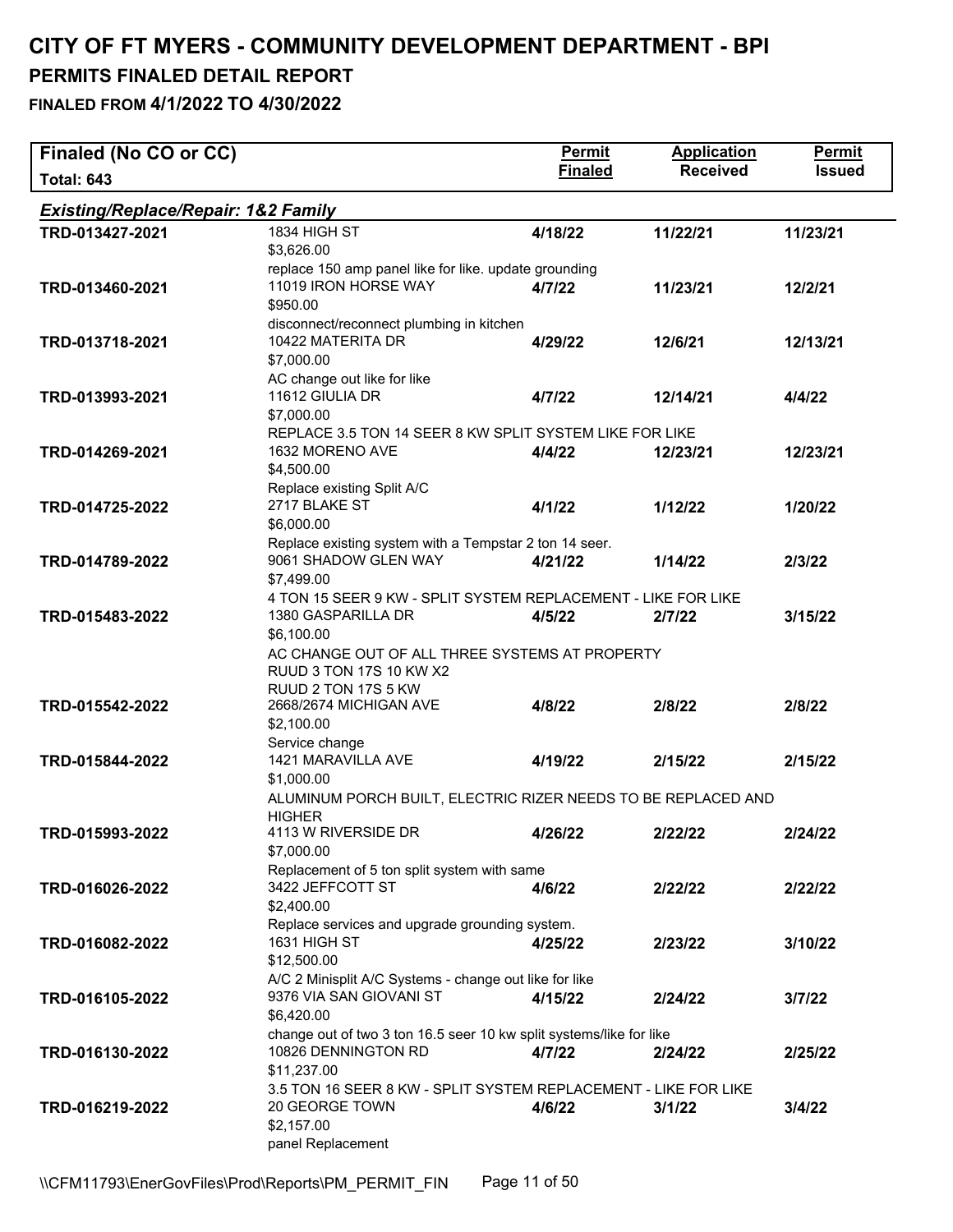| Finaled (No CO or CC)                          |                                                                                                                                                                                                                    | <b>Permit</b>  | <b>Application</b> | <b>Permit</b> |  |
|------------------------------------------------|--------------------------------------------------------------------------------------------------------------------------------------------------------------------------------------------------------------------|----------------|--------------------|---------------|--|
| <b>Total: 643</b>                              |                                                                                                                                                                                                                    | <b>Finaled</b> | <b>Received</b>    | <b>Issued</b> |  |
| <b>Existing/Replace/Repair: 1&amp;2 Family</b> |                                                                                                                                                                                                                    |                |                    |               |  |
| TRD-016263-2022                                | 1551 RICARDO AVE<br>\$6,700.00                                                                                                                                                                                     | 4/22/22        | 3/2/22             | 3/8/22        |  |
| TRD-016431-2022                                | Replace existing Air Conditioning equipment only<br>10928 CLARENDON ST<br>\$7,000.00                                                                                                                               | 4/12/22        | 3/7/22             | 3/11/22       |  |
| TRD-016452-2022                                | 2.5 TON 17 SEER SPLIT SYSTEM CHANGE OUT<br>LIKE FOR LIKE<br>4718 MCGREGOR BLVD<br>\$5,168.00                                                                                                                       | 4/28/22        | 3/8/22             | 4/8/22        |  |
| TRD-016520-2022                                | 2 TON 16 SEER 5 KW - SPLIT SYSTEM REPLACEMENT - LIKE FOR LIKE<br>10028 OAKHURST WAY<br>\$6,828.00                                                                                                                  | 4/13/22        | 3/9/22             | 3/11/22       |  |
| TRD-016526-2022                                | 3 TON 15.1 SEER 10 KW - SPLIT SYSTEM REPLACEMENT - LIKE FOR LIKE<br>10404 MATERITA DR<br>\$8,000.00                                                                                                                | 4/6/22         | 3/10/22            | 3/14/22       |  |
| TRD-016552-2022                                | 3 TON SPLIT SYSTEM LIKE FOR LIKE<br>9919 HORSE CREEK RD<br>\$5,394.00                                                                                                                                              | 4/8/22         | 3/10/22            | 3/15/22       |  |
| TRD-016558-2022                                | 3 TON 16 SEER 9 KW - SPLIT SYSTEM REPLACEMENT - LIKE FOR LIKE<br>1427 EL PRADO AVE<br>\$5,100.00                                                                                                                   | 4/7/22         | 3/10/22            | 3/14/22       |  |
| TRD-016560-2022                                | Air Conditioner change out<br>10977 CLARENDON ST<br>\$6,570.00                                                                                                                                                     | 4/29/22        | 3/10/22            | 3/16/22       |  |
| TRD-016585-2022                                | REPLACE AC SYSTEM LIKE FOR LIKE<br>1834 HIGH ST<br>\$10,000.00<br>REPLACE SEWER MAIN 60 FOOT LIKE FOR LIKE                                                                                                         | 4/18/22        | 3/11/22            | 3/14/22       |  |
| TRD-016600-2022                                | 1660 LOWELL CT<br>\$6,449.00                                                                                                                                                                                       | 4/20/22        | 3/11/22            | 3/25/22       |  |
| TRD-016611-2022                                | like for like replacement. ac changeout<br>10306 CAROLINA WILLOW DR<br>\$7,360.00                                                                                                                                  | 4/8/22         | 3/11/22            | 3/16/22       |  |
| TRD-016615-2022                                | Replace 4T Split AC System, like for like<br>11350 RED BLUFF LN<br>\$7,375.00                                                                                                                                      | 4/12/22        | 3/11/22            | 3/31/22       |  |
| TRD-016665-2022                                | A-C REPLACEMENT 2TON<br>8129 SILVER BIRCH WAY<br>\$7,195.00                                                                                                                                                        | 4/21/22        | 3/14/22            | 4/11/22       |  |
|                                                | Replace panel like for like. Add AFCI breakers. Replace 10 switches throughout the<br>house garage. Replace one GFCI in the kitchem and garegae.<br>Add AFCI breakers.<br>Replace 10 switches throughout the house |                |                    |               |  |
| TRD-016682-2022                                | Replace one GFCI in the kitchen and garage<br>2242 STELLA ST<br>\$5,888.00<br>AC CHANGE OUT, 2.5 TON, 14 SEER, 8 KW, PACKAGE UNIT RUUD.                                                                            | 4/27/22        | 3/14/22            | 3/22/22       |  |
| TRD-016713-2022                                | 12434 CHRASFIELD CHASE<br>\$6,935.00<br>2.5 TON 16 SEER 10 KW - SPLIT SYSTEM REPLACEMENT - LIKE FOR LIKE                                                                                                           | 4/4/22         | 3/15/22            | 3/18/22       |  |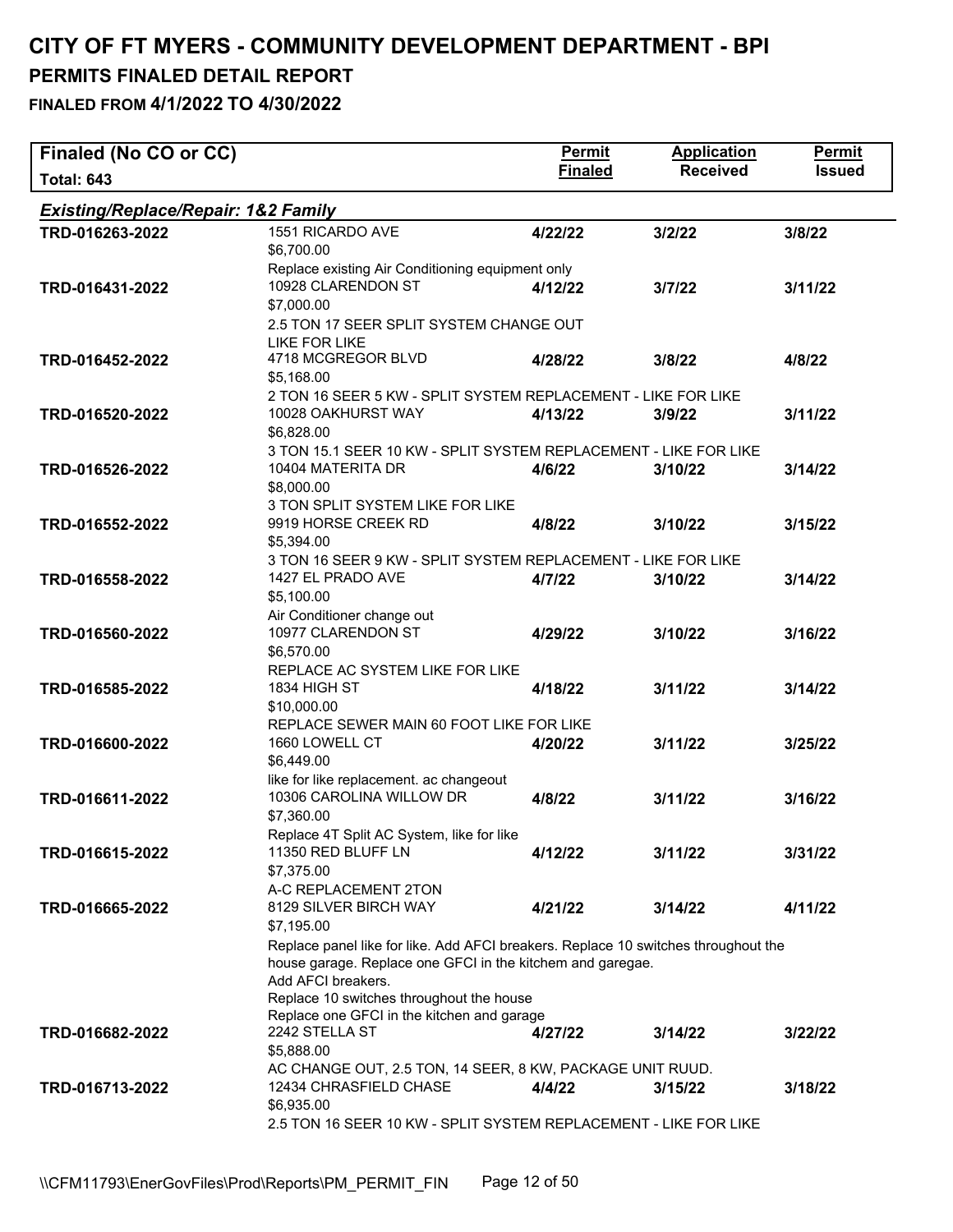| Finaled (No CO or CC)               |                                                                                     | <b>Permit</b>  | <b>Application</b> | Permit        |
|-------------------------------------|-------------------------------------------------------------------------------------|----------------|--------------------|---------------|
| <b>Total: 643</b>                   |                                                                                     | <b>Finaled</b> | <b>Received</b>    | <b>Issued</b> |
| Existing/Replace/Repair: 1&2 Family |                                                                                     |                |                    |               |
| TRD-016747-2022                     | 3663 ROGERS ST                                                                      | 4/13/22        | 3/16/22            | 3/21/22       |
|                                     | \$6,692.00                                                                          |                |                    |               |
|                                     | REPLACE 2 TON 16 SEER SPLIT SYSTEM                                                  |                |                    |               |
| TRD-016752-2022                     | 10963 LONGWING DR                                                                   | 4/6/22         | 3/16/22            | 3/21/22       |
|                                     | \$12,028.00                                                                         |                |                    |               |
|                                     | CHANGE OUT OF AC SYSTEM                                                             |                |                    |               |
| TRD-016753-2022                     | 9118 SANDHILL CRANE CT                                                              | 4/19/22        | 3/16/22            | 3/21/22       |
|                                     | \$12,028.00                                                                         |                |                    |               |
|                                     | CHANGE OUT OF AC SYSTEM                                                             |                |                    |               |
| TRD-016784-2022                     | 1789 MARLYN RD                                                                      | 4/12/22        | 3/16/22            | 3/18/22       |
|                                     | \$2,000.00                                                                          |                |                    |               |
|                                     | Like for like replacement of 200A exterior panel & relocate panel and meter 5ft for |                |                    |               |
|                                     | clearance(s)<br>1900 VERONA ST                                                      |                |                    |               |
| TRD-016824-2022                     |                                                                                     | 4/4/22         | 3/17/22            | 3/17/22       |
|                                     | \$13,000.00                                                                         |                |                    |               |
|                                     | REMOVE CAST IRON PIPE, REPLACE WITH PVC<br>11072 WINE PALM RD                       |                |                    |               |
| TRD-016853-2022                     | \$1,912.00                                                                          | 4/29/22        | 3/18/22            | 4/7/22        |
|                                     | WATER HEATER REPLACEMENT LIKE FOR LIKE                                              |                |                    |               |
| TRD-016871-2022                     | 10480 MATERITA DR                                                                   | 4/13/22        | 3/21/22            | 3/24/22       |
|                                     | \$5,900.00                                                                          |                |                    |               |
|                                     | Ac change out like for like                                                         |                |                    |               |
| TRD-016907-2022                     | 1327 WALDEN DR                                                                      | 4/8/22         | 3/22/22            | 4/4/22        |
|                                     | \$6,985.00                                                                          |                |                    |               |
|                                     | AC CHANGE OUT                                                                       |                |                    |               |
| TRD-016936-2022                     | 1435 LARKSPUR DR                                                                    | 4/6/22         | 3/22/22            | 3/29/22       |
|                                     | \$6,425.00                                                                          |                |                    |               |
|                                     | REPLACE 3 TON PKG UNIT                                                              |                |                    |               |
| TRD-016952-2022                     | 10008 SALINA ST                                                                     | 4/18/22        | 3/23/22            | 3/24/22       |
|                                     | \$7,923.00                                                                          |                |                    |               |
|                                     | Replace 3 Ton AC system with new, like for like.                                    |                |                    |               |
| TRD-017019-2022                     | 1442 OLMEDA WAY                                                                     | 4/28/22        | 3/24/22            | 4/1/22        |
|                                     | \$2,400.00                                                                          |                |                    |               |
|                                     | Replace panel, meter, riser, update grounding ad re-wire home                       |                |                    |               |
| TRD-017039-2022                     | 1721 WHITTLING CT                                                                   | 4/21/22        | 3/25/22            | 3/30/22       |
|                                     | \$6,216.00                                                                          |                |                    |               |
|                                     | replace like for like 2 ton 16 seer split system                                    |                |                    |               |
| TRD-017077-2022                     | 1525 HIGH ST                                                                        | 4/13/22        | 3/28/22            | 4/4/22        |
|                                     | \$3,800.00                                                                          |                |                    |               |
|                                     | 3 ton ac change out                                                                 |                |                    |               |
| TRD-017079-2022                     | 1719 WHITTLING CT                                                                   | 4/11/22        | 3/28/22            | 4/4/22        |
|                                     | \$7,360.00                                                                          |                |                    |               |
|                                     | AC CHANGE OUT 2.5 TON, 16 SEER, 8 KW SPLIT SYSTEM RUUD                              |                |                    |               |
| TRD-017098-2022                     | 7966 TIGER PALM WAY                                                                 | 4/29/22        | 3/28/22            | 3/30/22       |
|                                     | \$6,740.00                                                                          |                |                    |               |
|                                     | REPLACING SPLIT AC SYSTEM                                                           |                |                    |               |
| TRD-017111-2022                     | 10041 COLONIAL COUNTRY CLUB BLV[4/20/22                                             |                | 3/28/22            | 3/30/22       |
|                                     | \$5,891.00                                                                          |                |                    |               |
|                                     | 3 TON 16 SEER 9 KW - SPLIT SYSTEM REPLACEMENT - LIKE FOR LIKE                       |                |                    |               |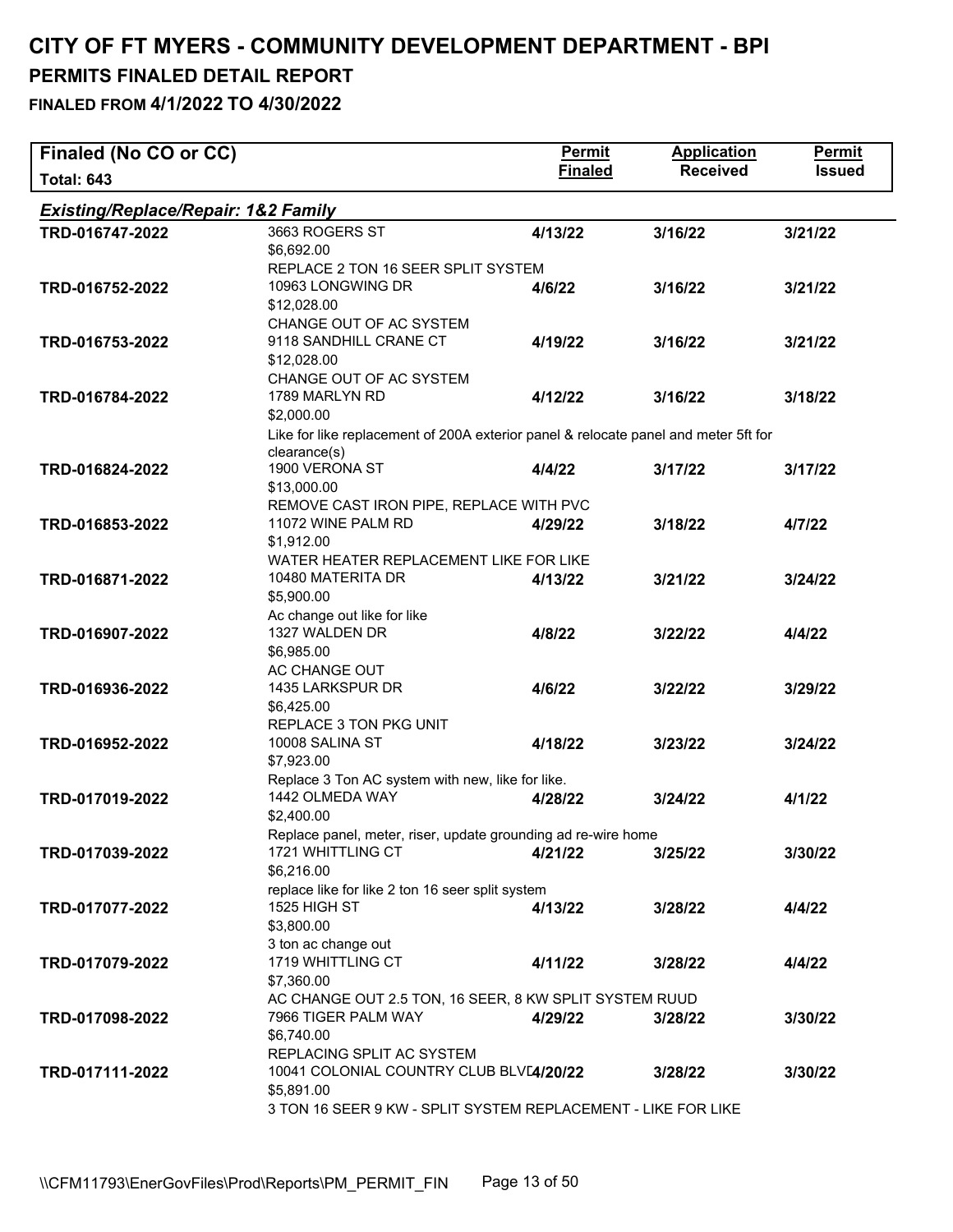| Finaled (No CO or CC)                          |                                                                                                                    | <b>Permit</b>  | <b>Application</b> | Permit        |
|------------------------------------------------|--------------------------------------------------------------------------------------------------------------------|----------------|--------------------|---------------|
| <b>Total: 643</b>                              |                                                                                                                    | <b>Finaled</b> | <b>Received</b>    | <b>Issued</b> |
| <b>Existing/Replace/Repair: 1&amp;2 Family</b> |                                                                                                                    |                |                    |               |
| TRD-017202-2022                                | 10724 CETRELLA DR                                                                                                  | 4/11/22        | 3/30/22            | 4/6/22        |
|                                                | \$2,480.00                                                                                                         |                |                    |               |
|                                                | REPLACE EXISITING INTERIOR PRESSURE WATERLINES WITH PEX AND CPVC                                                   |                |                    |               |
| TRD-017203-2022                                | 1810 GROVE AVE                                                                                                     | 4/12/22        | 3/30/22            | 4/6/22        |
|                                                | \$2,480.00                                                                                                         |                |                    |               |
|                                                | REPLACE EXISITING INTERIOR PRESSURE WATER LINES WITH PEX AND CPV(                                                  |                |                    |               |
| TRD-017220-2022                                | 3164 ANTICA ST                                                                                                     | 4/25/22        | 3/31/22            | 4/19/22       |
|                                                | \$3,500.00                                                                                                         |                |                    |               |
|                                                | change out 3 ton system like for like<br>5274 CEDARBEND DR                                                         |                |                    |               |
| TRD-017227-2022                                | \$6,383.00                                                                                                         | 4/26/22        | 3/31/22            | 4/6/22        |
|                                                |                                                                                                                    |                |                    |               |
|                                                | Change out like for like split system HVAC 14 Seer, 2.0 Ton, 5 K/.w occupied single<br>family residential property |                |                    |               |
| TRD-017248-2022                                | 10562 CARENA CIR                                                                                                   | 4/15/22        | 4/1/22             | 4/7/22        |
|                                                | \$6,300.00                                                                                                         |                |                    |               |
|                                                | AC change out like for like                                                                                        |                |                    |               |
| TRD-017257-2022                                | 10732 CETRELLA DR                                                                                                  | 4/20/22        | 4/1/22             | 4/8/22        |
|                                                | \$2,480.00                                                                                                         |                |                    |               |
|                                                | REPLACE EXISITING INTERIOR PRESSURE WATER LINES WITH PEX AND CPV(                                                  |                |                    |               |
| TRD-017344-2022                                | 1806 ARDMORE RD                                                                                                    | 4/29/22        | 4/5/22             | 4/7/22        |
|                                                | \$6,415.00                                                                                                         |                |                    |               |
|                                                | replace 4 ton 15 seer split system                                                                                 |                |                    |               |
| TRD-017347-2022                                | 1436 PARK SHORE CIR #3                                                                                             | 4/18/22        | 4/5/22             | 4/7/22        |
|                                                | \$5,600.00                                                                                                         |                |                    |               |
|                                                | Repipe interior potable water system with cpvc.                                                                    |                |                    |               |
| TRD-017349-2022                                | 10002 HORSE CREEK RD                                                                                               | 4/28/22        | 4/5/22             | 4/7/22        |
|                                                | \$6,128.00                                                                                                         |                |                    |               |
|                                                | 3 TON 16 SEER 8 KW - SPLIT SYSTEM REPLACEMENT - LIKE FOR LIKE                                                      |                |                    |               |
| TRD-017352-2022                                | 9966 HORSE CREEK RD                                                                                                | 4/28/22        | 4/5/22             | 4/8/22        |
|                                                | \$5,967.00                                                                                                         |                |                    |               |
|                                                | 3 TON 16 SEER 9 KW - SPLIT SYSTEM REPLACEMENT - LIKE FOR LIKE                                                      |                |                    |               |
| TRD-017354-2022                                | 1676 MORNING GLORY CT                                                                                              | 4/20/22        | 4/5/22             | 4/12/22       |
|                                                | \$2,200.00                                                                                                         |                |                    |               |
|                                                | remove and replace 400AMP Disconnect with like system. Upgrade grounding                                           |                |                    |               |
|                                                | system. Requires utility disconnect/reconnect                                                                      |                |                    |               |
| TRD-017356-2022                                | 10534 AZZURRA DR                                                                                                   | 4/22/22        | 4/5/22             | 4/11/22       |
|                                                | \$6,650.00                                                                                                         |                |                    |               |
|                                                | A/C Replacement                                                                                                    |                |                    |               |
| TRD-017357-2022                                | 10706 CETRELLA DR<br>\$6,900.00                                                                                    | 4/19/22        | 4/5/22             | 4/7/22        |
|                                                |                                                                                                                    |                |                    |               |
|                                                | A/C Change out split system like for like<br>10512 BELLAGIO DR                                                     |                |                    |               |
| TRD-017358-2022                                | \$8,500.00                                                                                                         | 4/8/22         | 4/5/22             | 4/5/22        |
|                                                | CHANGE OUT 5 TON AC SYSTEM                                                                                         |                |                    |               |
| TRD-017381-2022                                | 6226 MEADOW VIEW CIR                                                                                               | 4/21/22        | 4/5/22             | 4/14/22       |
|                                                | \$4,000.00                                                                                                         |                |                    |               |
|                                                | HVAC CHANGE COUT 2.0 TON                                                                                           |                |                    |               |
| TRD-017399-2022                                | 2107 SIMON CT                                                                                                      | 4/20/22        | 4/6/22             | 4/7/22        |
|                                                | \$6,771.00                                                                                                         |                |                    |               |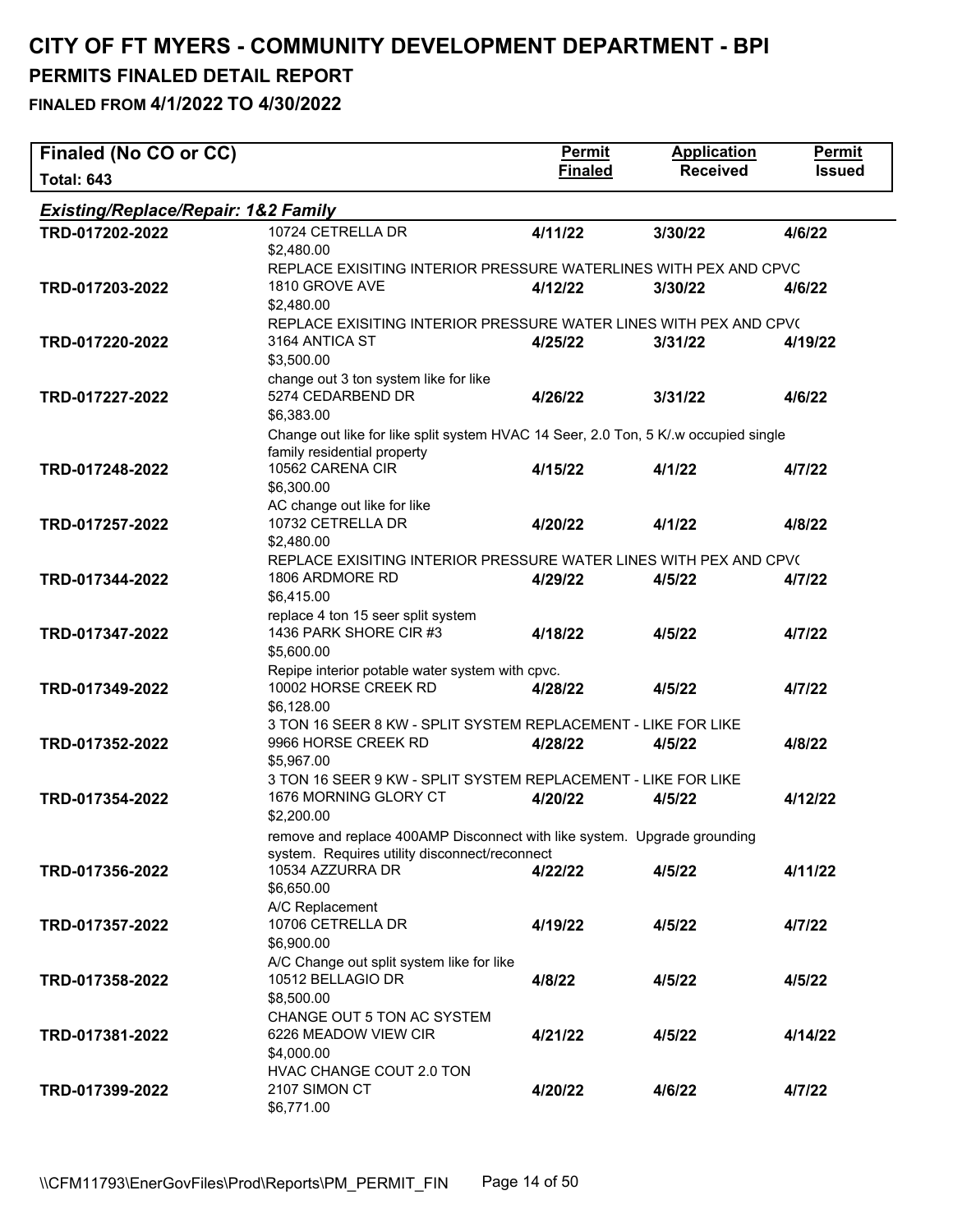**FINALED FROM 4/1/2022 TO 4/30/2022** 

| Finaled (No CO or CC)                          |                                                                                                       | <b>Permit</b>  | <b>Application</b> | <b>Permit</b> |
|------------------------------------------------|-------------------------------------------------------------------------------------------------------|----------------|--------------------|---------------|
| <b>Total: 643</b>                              |                                                                                                       | <b>Finaled</b> | <b>Received</b>    | <b>Issued</b> |
| <b>Existing/Replace/Repair: 1&amp;2 Family</b> |                                                                                                       |                |                    |               |
|                                                | Replacement of 200A meter can, 150A main outdoor panel, riser and weatherhead.                        |                |                    |               |
|                                                | like for like. update grounding. **ER permit as riser is bent and bus bar is entirely<br>compromised. |                |                    |               |
| TRD-017402-2022                                | 1457 MORENO AVE                                                                                       | 4/25/22        | 4/6/22             | 4/8/22        |
|                                                | \$5,600.00                                                                                            |                |                    |               |
|                                                | CHANGE OUT AC SYSTEM LIKE FOR LIKE                                                                    |                |                    |               |
| TRD-017415-2022                                | 1785 N MARKLEY CT                                                                                     | 4/8/22         | 4/6/22             | 4/6/22        |
|                                                | \$2,500.00                                                                                            |                |                    |               |
|                                                | Repipe domestic water system throughout home                                                          |                |                    |               |
| TRD-017433-2022                                | 10529 AVILA CIR                                                                                       | 4/22/22        | 4/6/22             | 4/12/22       |
|                                                | \$9,063.80<br>HVAC change out 3 ton 17 seer 10 kw                                                     |                |                    |               |
| TRD-017454-2022                                | 6553 GOOD LIFE ST                                                                                     | 4/22/22        | 4/7/22             | 4/13/22       |
|                                                | \$7,100.00                                                                                            |                |                    |               |
|                                                | A/C Changeout                                                                                         |                |                    |               |
| TRD-017458-2022                                | 3722 LUZON ST                                                                                         | 4/13/22        | 4/7/22             | 4/7/22        |
|                                                | \$5,100.00                                                                                            |                |                    |               |
|                                                | REPLACE AIR HANDLER & CONDENSER                                                                       |                |                    |               |
| TRD-017463-2022                                | 10421 SIRENE WAY                                                                                      | 4/26/22        | 4/7/22             | 4/14/22       |
|                                                | \$2,480.00                                                                                            |                |                    |               |
|                                                | replace existing interior lines with PEX and CPVC pipe. Replace existing water                        |                |                    |               |
| TRD-017465-2022                                | heater, 50 gallon, like for like.<br>9988 HORSE CREEK RD                                              | 4/29/22        | 4/7/22             | 4/13/22       |
|                                                | \$5,238.00                                                                                            |                |                    |               |
|                                                | 3 TO 16 SEER 9 KW - SPLIT SYSTEM REPLACEMENT - LIKE FOR LIKE                                          |                |                    |               |
| TRD-017474-2022                                | 11055 ESTEBAN DR                                                                                      | 4/14/22        | 4/7/22             | 4/11/22       |
|                                                | \$6,630.00                                                                                            |                |                    |               |
|                                                | CHANGE OUT OF 5 TON, 16 SEER TRANE CONDENSER UNIT ONLY TO MATCH                                       |                |                    |               |
|                                                | EXISTING AIR HANDLER. EQUIP IS LIKE FOR LIKE.                                                         |                |                    |               |
| TRD-017623-2022                                | 10858 TIBERIO DR                                                                                      | 4/28/22        | 4/13/22            | 4/18/22       |
|                                                | \$7,000.00                                                                                            |                |                    |               |
| TRD-017998-2022                                | HVAC Change Out Split System<br>10508 CARENA CIR                                                      | 4/29/22        | 4/25/22            | 4/25/22       |
|                                                | \$2,400.00                                                                                            |                |                    |               |
|                                                | Re-piping with PEX                                                                                    |                |                    |               |
| TRD2020-01531                                  | 10160 MCGREGOR BLVD                                                                                   | 4/20/22        | 6/1/20             | 6/2/20        |
|                                                | \$5,535.00                                                                                            |                |                    |               |
|                                                | Replace existing A/C (original unit from 1999) to new unit.                                           |                |                    |               |
| TRD2020-02469                                  | 1762 MAPLE AVE                                                                                        | 4/21/22        | 8/31/20            | 8/31/20       |
|                                                | \$1,000.00                                                                                            |                |                    |               |
|                                                | install 2 minisplit systems                                                                           |                |                    |               |
| <b>Existing/Replace/Repair: Commercial</b>     |                                                                                                       |                |                    |               |
| TRD-002137-2020                                | 1601 RED CEDAR DR                                                                                     | 4/1/22         | 12/29/20           | 12/29/20      |
|                                                | \$3,300.00                                                                                            |                |                    |               |
|                                                | REPLACE EXISTING 3 TON SPLIT A/C SYSTEM IN CLUBHOUSE UNIT #2                                          |                |                    |               |
| TRD-008899-2021                                | 5264 CLAYTON CT #4                                                                                    | 4/27/22        | 6/30/21            | 6/30/21       |
|                                                | \$5,200.00                                                                                            |                |                    |               |

Change out 2 ton A/C unit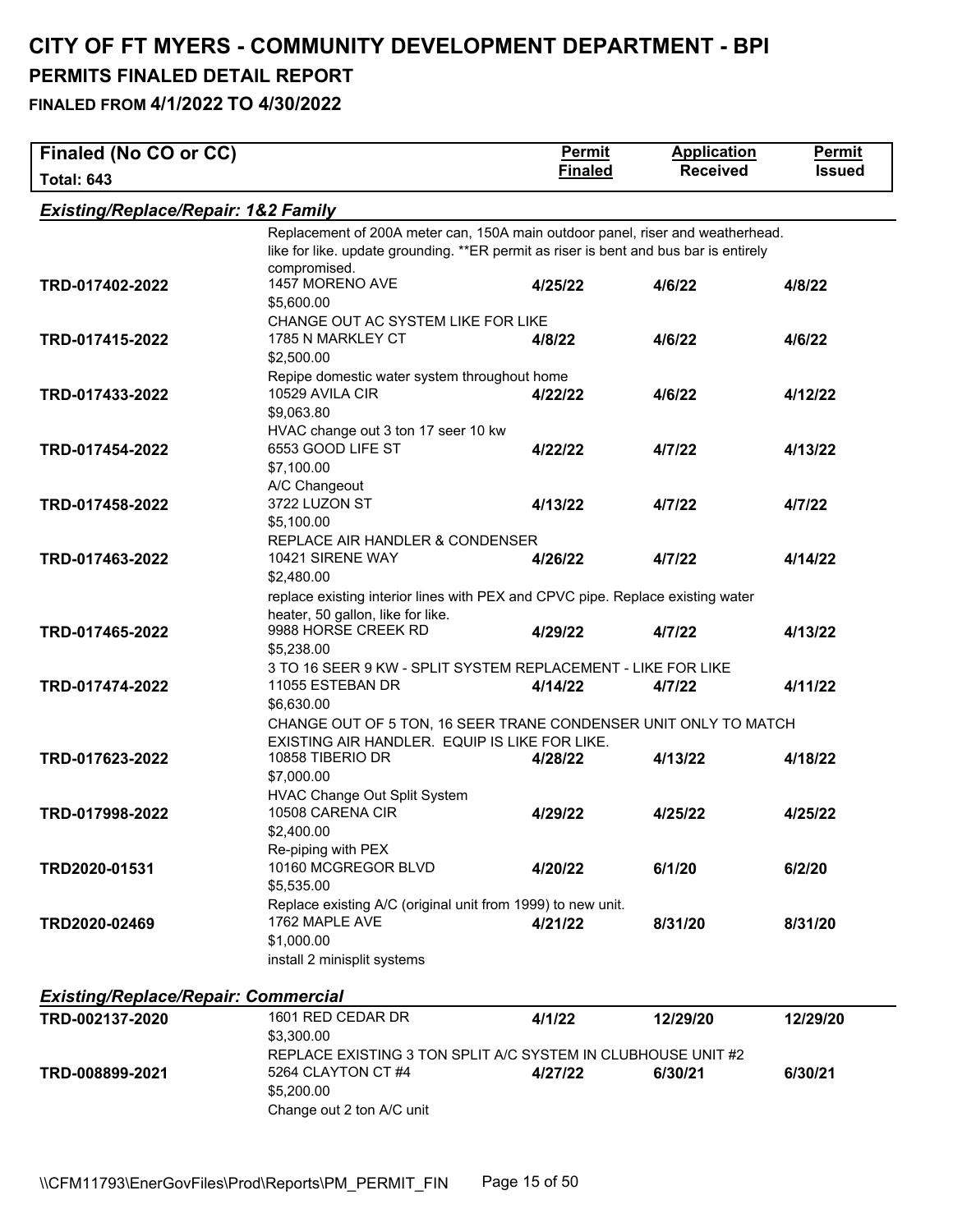| Finaled (No CO or CC)                      |                                                                                                                                                                                                        | Permit         | <b>Application</b> | <b>Permit</b> |
|--------------------------------------------|--------------------------------------------------------------------------------------------------------------------------------------------------------------------------------------------------------|----------------|--------------------|---------------|
| <b>Total: 643</b>                          |                                                                                                                                                                                                        | <b>Finaled</b> | <b>Received</b>    | <b>Issued</b> |
| <b>Existing/Replace/Repair: Commercial</b> |                                                                                                                                                                                                        |                |                    |               |
| TRD-011877-2021                            | 4224 RENAISSANCE PRESERVE WAY 4/1/22<br>\$10,223.00                                                                                                                                                    |                | 10/1/21            | 10/14/21      |
| TRD-013325-2021                            | Replacement of 5 ton split system<br>1550 COLONIAL BLVD<br>\$15,000.00                                                                                                                                 | 4/26/22        | 11/17/21           | 11/22/21      |
| TRD-013330-2021                            | Replace 800amp 3phase 120/240v main disconnect panel.<br>2235 FIRST ST<br>\$71,204.00                                                                                                                  | 4/25/22        | 11/17/21           | 11/17/21      |
| TRD-014034-2021                            | Replace seven AC systems ranging in size from 3.5-7.5 tons<br>(2)-4 ton, (3)-5 ton, (1)-3.5 ton, (1)-7.5 ton.<br>4200 DR MARTIN LUTHER KING JR BLVI4/5/22<br>\$5,535.00                                |                | 12/15/21           | 12/15/21      |
| TRD-015385-2022                            | Replace 4 Ton Roof top unit like for like.<br>2295 VICTORIA AVE<br>\$2,450.00                                                                                                                          | 4/1/22         | 2/2/22             | 2/4/22        |
| TRD-016077-2022                            | Disconnect 6 cubicle power poles in current unit and install in new unit #314. Add 2<br>additional power poles for a total of 8.<br>4200 DR MARTIN LUTHER KING JR BLVI4/5/22<br>\$5,535.00             |                | 2/23/22            | 2/23/22       |
| TRD-016726-2022                            | Replace 4 ton package unit roof top, like for like.<br><b>2224 BAY ST</b><br>\$762.00                                                                                                                  | 4/6/22         | 3/15/22            | 3/18/22       |
| TRD-016727-2022                            | Install new circuitry for A/C<br>2789 ORTIZ AVE #K<br>\$2,470.00                                                                                                                                       | 4/15/22        | 3/15/22            | 3/21/22       |
| TRD-017035-2022                            | Panel Replacement<br>3583 MCGREGOR BLVD<br>\$5,535.00                                                                                                                                                  | 4/5/22         | 3/25/22            | 3/25/22       |
| TRD-017113-2022                            | Replace 4 ton AC system cool only<br>4162 PALM BEACH BLVD<br>\$10,567.00                                                                                                                               | 4/20/22        | 3/28/22            | 3/31/22       |
| TRD-017126-2022                            | Replacement of 1 A/C system<br>3650 COLONIAL CT<br>\$8,222.00                                                                                                                                          | 4/11/22        | 3/29/22            | 3/29/22       |
| TRD-017213-2022                            | Replace (5) five water heaters.<br><b>2224 BAY ST</b><br>\$6,630.00                                                                                                                                    | 4/20/22        | 3/31/22            | 4/8/22        |
| TRD-017219-2022                            | CHANGE OUT AC LIKE FOR LIKE<br>3135 HANSON ST<br>\$39,775.00                                                                                                                                           | 4/29/22        | 3/31/22            | 4/25/22       |
| TRD-017300-2022                            | Replacement of 5 split system like to like attached to existing ductwork 3 four tons<br>with 7.5 kw heater, and 2 five ton with 5 kw heater<br>2278 FIRST ST<br>\$13,260.00<br>change out OF AC SYSTEM | 4/20/22        | 4/4/22             | 4/14/22       |
| TRD-017405-2022                            | 2976 CLEVELAND AVE #A<br>\$6,155.00                                                                                                                                                                    | 4/12/22        | 4/6/22             | 4/7/22        |
| TRD-017406-2022                            | Change Out 3 Ton Ruud Split System<br>2966 CLEVELAND AVE<br>\$6,155.00<br>Change Out 2.5 Ton Ruud Split System                                                                                         | 4/12/22        | 4/6/22             | 4/7/22        |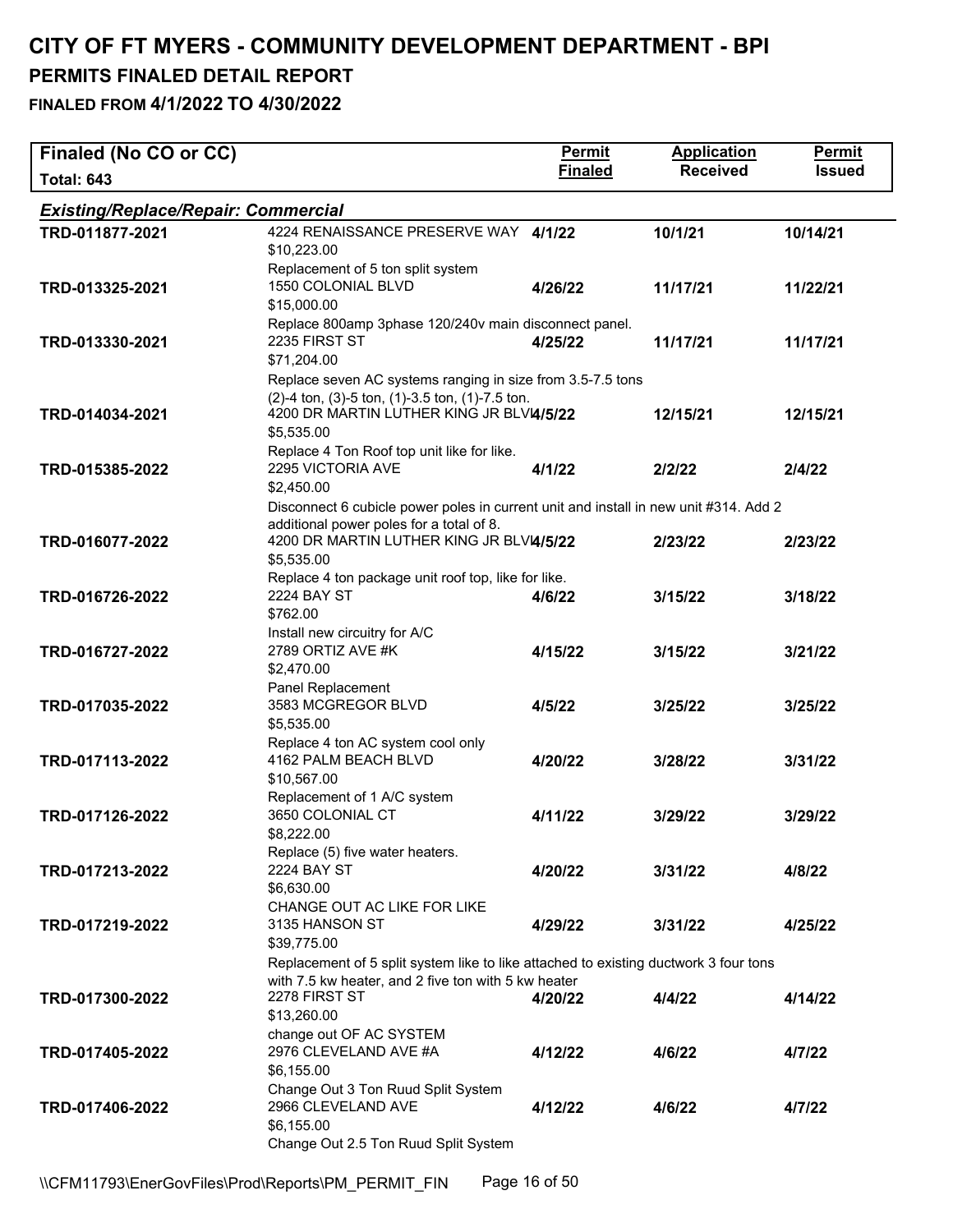| <b>Finaled</b><br><b>Received</b><br><b>Issued</b><br><b>Total: 643</b><br><b>Existing/Replace/Repair: Commercial</b><br>3118 PALM BEACH BLVD<br>TRD-017409-2022<br>4/11/22<br>4/6/22<br>4/6/22<br>\$1,900.00<br>Install new outlet for hi low water cooler and (4) outlets in office.<br>2825 PALM BEACH BLVD<br>TRD-017486-2022<br>4/15/22<br>4/7/22<br>4/13/22<br>\$2,200.00<br>INSTALL MAIN BREAKER IN EXISTING EQUIPMENT FOR MARINA SHOP PANEL<br>1925 CLIFFORD ST<br>TRD-017497-2022<br>4/21/22<br>4/8/22<br>4/13/22<br>\$5,850.00<br>a/c changeout in office #102<br>2709 JEFFCOTT ST<br>4/8/22<br>TRD-017504-2022<br>4/29/22<br>4/13/22<br>\$5,600.00<br>A/C Change Out<br>2835 POWELL ST<br>TRD-017694-2022<br>4/21/22<br>4/15/22<br>4/19/22<br>\$3,000.00<br>EMERGENCY DISCONNECT/RECONNECT. Replacing riser, weather head, meter<br>and grounding.<br><b>Existing/Replace/Repair: Commercial &gt; 15 Tons</b><br>1550 COLONIAL BLVD<br>TRD-010815-2021<br>4/12/22<br>8/25/21<br>10/22/21<br>\$38,216.00<br>REPLACEMENT OF A 20 tON SPLIT SYSTEM WITH SAME. LIKE FOR LIKE.<br><b>Existing/Replace/Repair: Multi-Family</b><br>8513 BERNWOOD COVE LOOP #212<br>TRD-006139-2021<br>4/8/22<br>5/3/21<br>5/3/21<br>\$4,000.00<br>replacing a split system like for like.<br>2366 E MALL DR #503<br>TRD-006613-2021<br>4/5/22<br>5/16/21<br>5/18/21<br>\$4,100.00<br>a/c split system replacement<br>3855 BROADWAY #203<br>TRD-007509-2021<br>4/15/22<br>6/14/21<br>6/23/21<br>\$1,685.00<br>Replacement of existing Air Handler only<br>9152 WATER TUPELO RD<br>TRD-009730-2021<br>7/21/21<br>4/29/22<br>7/21/21<br>\$1,900.00<br>120/240 Volt 60amp Electrical Service for lake Aeration<br>9018 WATER TUPELO RD<br>7/21/21<br>TRD-009732-2021<br>4/29/22<br>7/21/21<br>\$1,900.00<br>120/240 Volt 60amp Electrical Service for Lake Aeration<br>1631 RED CEDAR DR #15<br>TRD-009970-2021<br>7/28/21<br>4/5/22<br>7/29/21<br>\$1,800.00<br>Replace 2 ton condensor<br>1605 RED CEDAR DR #8<br>TRD-009971-2021<br>4/6/22<br>7/28/21<br>7/29/21<br>\$1,800.00<br>Replace 2 ton condensor<br>1607 RED CEDAR DR #1<br>TRD-009972-2021<br>4/6/22<br>7/28/21<br>7/29/21<br>\$1,800.00<br>Replace 2 ton condensor<br>1605 RED CEDAR DR #4<br>TRD-009973-2021<br>4/6/22<br>7/28/21<br>7/29/21<br>\$1,800.00 | Finaled (No CO or CC) |                         | <b>Permit</b> | <b>Application</b> | <b>Permit</b> |
|------------------------------------------------------------------------------------------------------------------------------------------------------------------------------------------------------------------------------------------------------------------------------------------------------------------------------------------------------------------------------------------------------------------------------------------------------------------------------------------------------------------------------------------------------------------------------------------------------------------------------------------------------------------------------------------------------------------------------------------------------------------------------------------------------------------------------------------------------------------------------------------------------------------------------------------------------------------------------------------------------------------------------------------------------------------------------------------------------------------------------------------------------------------------------------------------------------------------------------------------------------------------------------------------------------------------------------------------------------------------------------------------------------------------------------------------------------------------------------------------------------------------------------------------------------------------------------------------------------------------------------------------------------------------------------------------------------------------------------------------------------------------------------------------------------------------------------------------------------------------------------------------------------------------------------------------------------------------------------------------------------------------------------------------------------------------------------------------------------------------------------------------------------------------------------------------------------------------------------------------------------------------------------------------------------|-----------------------|-------------------------|---------------|--------------------|---------------|
|                                                                                                                                                                                                                                                                                                                                                                                                                                                                                                                                                                                                                                                                                                                                                                                                                                                                                                                                                                                                                                                                                                                                                                                                                                                                                                                                                                                                                                                                                                                                                                                                                                                                                                                                                                                                                                                                                                                                                                                                                                                                                                                                                                                                                                                                                                            |                       |                         |               |                    |               |
|                                                                                                                                                                                                                                                                                                                                                                                                                                                                                                                                                                                                                                                                                                                                                                                                                                                                                                                                                                                                                                                                                                                                                                                                                                                                                                                                                                                                                                                                                                                                                                                                                                                                                                                                                                                                                                                                                                                                                                                                                                                                                                                                                                                                                                                                                                            |                       |                         |               |                    |               |
|                                                                                                                                                                                                                                                                                                                                                                                                                                                                                                                                                                                                                                                                                                                                                                                                                                                                                                                                                                                                                                                                                                                                                                                                                                                                                                                                                                                                                                                                                                                                                                                                                                                                                                                                                                                                                                                                                                                                                                                                                                                                                                                                                                                                                                                                                                            |                       |                         |               |                    |               |
|                                                                                                                                                                                                                                                                                                                                                                                                                                                                                                                                                                                                                                                                                                                                                                                                                                                                                                                                                                                                                                                                                                                                                                                                                                                                                                                                                                                                                                                                                                                                                                                                                                                                                                                                                                                                                                                                                                                                                                                                                                                                                                                                                                                                                                                                                                            |                       |                         |               |                    |               |
|                                                                                                                                                                                                                                                                                                                                                                                                                                                                                                                                                                                                                                                                                                                                                                                                                                                                                                                                                                                                                                                                                                                                                                                                                                                                                                                                                                                                                                                                                                                                                                                                                                                                                                                                                                                                                                                                                                                                                                                                                                                                                                                                                                                                                                                                                                            |                       |                         |               |                    |               |
|                                                                                                                                                                                                                                                                                                                                                                                                                                                                                                                                                                                                                                                                                                                                                                                                                                                                                                                                                                                                                                                                                                                                                                                                                                                                                                                                                                                                                                                                                                                                                                                                                                                                                                                                                                                                                                                                                                                                                                                                                                                                                                                                                                                                                                                                                                            |                       |                         |               |                    |               |
|                                                                                                                                                                                                                                                                                                                                                                                                                                                                                                                                                                                                                                                                                                                                                                                                                                                                                                                                                                                                                                                                                                                                                                                                                                                                                                                                                                                                                                                                                                                                                                                                                                                                                                                                                                                                                                                                                                                                                                                                                                                                                                                                                                                                                                                                                                            |                       |                         |               |                    |               |
|                                                                                                                                                                                                                                                                                                                                                                                                                                                                                                                                                                                                                                                                                                                                                                                                                                                                                                                                                                                                                                                                                                                                                                                                                                                                                                                                                                                                                                                                                                                                                                                                                                                                                                                                                                                                                                                                                                                                                                                                                                                                                                                                                                                                                                                                                                            |                       |                         |               |                    |               |
|                                                                                                                                                                                                                                                                                                                                                                                                                                                                                                                                                                                                                                                                                                                                                                                                                                                                                                                                                                                                                                                                                                                                                                                                                                                                                                                                                                                                                                                                                                                                                                                                                                                                                                                                                                                                                                                                                                                                                                                                                                                                                                                                                                                                                                                                                                            |                       |                         |               |                    |               |
|                                                                                                                                                                                                                                                                                                                                                                                                                                                                                                                                                                                                                                                                                                                                                                                                                                                                                                                                                                                                                                                                                                                                                                                                                                                                                                                                                                                                                                                                                                                                                                                                                                                                                                                                                                                                                                                                                                                                                                                                                                                                                                                                                                                                                                                                                                            |                       |                         |               |                    |               |
|                                                                                                                                                                                                                                                                                                                                                                                                                                                                                                                                                                                                                                                                                                                                                                                                                                                                                                                                                                                                                                                                                                                                                                                                                                                                                                                                                                                                                                                                                                                                                                                                                                                                                                                                                                                                                                                                                                                                                                                                                                                                                                                                                                                                                                                                                                            |                       |                         |               |                    |               |
|                                                                                                                                                                                                                                                                                                                                                                                                                                                                                                                                                                                                                                                                                                                                                                                                                                                                                                                                                                                                                                                                                                                                                                                                                                                                                                                                                                                                                                                                                                                                                                                                                                                                                                                                                                                                                                                                                                                                                                                                                                                                                                                                                                                                                                                                                                            |                       |                         |               |                    |               |
|                                                                                                                                                                                                                                                                                                                                                                                                                                                                                                                                                                                                                                                                                                                                                                                                                                                                                                                                                                                                                                                                                                                                                                                                                                                                                                                                                                                                                                                                                                                                                                                                                                                                                                                                                                                                                                                                                                                                                                                                                                                                                                                                                                                                                                                                                                            |                       |                         |               |                    |               |
|                                                                                                                                                                                                                                                                                                                                                                                                                                                                                                                                                                                                                                                                                                                                                                                                                                                                                                                                                                                                                                                                                                                                                                                                                                                                                                                                                                                                                                                                                                                                                                                                                                                                                                                                                                                                                                                                                                                                                                                                                                                                                                                                                                                                                                                                                                            |                       |                         |               |                    |               |
|                                                                                                                                                                                                                                                                                                                                                                                                                                                                                                                                                                                                                                                                                                                                                                                                                                                                                                                                                                                                                                                                                                                                                                                                                                                                                                                                                                                                                                                                                                                                                                                                                                                                                                                                                                                                                                                                                                                                                                                                                                                                                                                                                                                                                                                                                                            |                       |                         |               |                    |               |
|                                                                                                                                                                                                                                                                                                                                                                                                                                                                                                                                                                                                                                                                                                                                                                                                                                                                                                                                                                                                                                                                                                                                                                                                                                                                                                                                                                                                                                                                                                                                                                                                                                                                                                                                                                                                                                                                                                                                                                                                                                                                                                                                                                                                                                                                                                            |                       |                         |               |                    |               |
|                                                                                                                                                                                                                                                                                                                                                                                                                                                                                                                                                                                                                                                                                                                                                                                                                                                                                                                                                                                                                                                                                                                                                                                                                                                                                                                                                                                                                                                                                                                                                                                                                                                                                                                                                                                                                                                                                                                                                                                                                                                                                                                                                                                                                                                                                                            |                       |                         |               |                    |               |
|                                                                                                                                                                                                                                                                                                                                                                                                                                                                                                                                                                                                                                                                                                                                                                                                                                                                                                                                                                                                                                                                                                                                                                                                                                                                                                                                                                                                                                                                                                                                                                                                                                                                                                                                                                                                                                                                                                                                                                                                                                                                                                                                                                                                                                                                                                            |                       |                         |               |                    |               |
|                                                                                                                                                                                                                                                                                                                                                                                                                                                                                                                                                                                                                                                                                                                                                                                                                                                                                                                                                                                                                                                                                                                                                                                                                                                                                                                                                                                                                                                                                                                                                                                                                                                                                                                                                                                                                                                                                                                                                                                                                                                                                                                                                                                                                                                                                                            |                       |                         |               |                    |               |
|                                                                                                                                                                                                                                                                                                                                                                                                                                                                                                                                                                                                                                                                                                                                                                                                                                                                                                                                                                                                                                                                                                                                                                                                                                                                                                                                                                                                                                                                                                                                                                                                                                                                                                                                                                                                                                                                                                                                                                                                                                                                                                                                                                                                                                                                                                            |                       |                         |               |                    |               |
|                                                                                                                                                                                                                                                                                                                                                                                                                                                                                                                                                                                                                                                                                                                                                                                                                                                                                                                                                                                                                                                                                                                                                                                                                                                                                                                                                                                                                                                                                                                                                                                                                                                                                                                                                                                                                                                                                                                                                                                                                                                                                                                                                                                                                                                                                                            |                       |                         |               |                    |               |
|                                                                                                                                                                                                                                                                                                                                                                                                                                                                                                                                                                                                                                                                                                                                                                                                                                                                                                                                                                                                                                                                                                                                                                                                                                                                                                                                                                                                                                                                                                                                                                                                                                                                                                                                                                                                                                                                                                                                                                                                                                                                                                                                                                                                                                                                                                            |                       |                         |               |                    |               |
|                                                                                                                                                                                                                                                                                                                                                                                                                                                                                                                                                                                                                                                                                                                                                                                                                                                                                                                                                                                                                                                                                                                                                                                                                                                                                                                                                                                                                                                                                                                                                                                                                                                                                                                                                                                                                                                                                                                                                                                                                                                                                                                                                                                                                                                                                                            |                       |                         |               |                    |               |
|                                                                                                                                                                                                                                                                                                                                                                                                                                                                                                                                                                                                                                                                                                                                                                                                                                                                                                                                                                                                                                                                                                                                                                                                                                                                                                                                                                                                                                                                                                                                                                                                                                                                                                                                                                                                                                                                                                                                                                                                                                                                                                                                                                                                                                                                                                            |                       |                         |               |                    |               |
|                                                                                                                                                                                                                                                                                                                                                                                                                                                                                                                                                                                                                                                                                                                                                                                                                                                                                                                                                                                                                                                                                                                                                                                                                                                                                                                                                                                                                                                                                                                                                                                                                                                                                                                                                                                                                                                                                                                                                                                                                                                                                                                                                                                                                                                                                                            |                       |                         |               |                    |               |
|                                                                                                                                                                                                                                                                                                                                                                                                                                                                                                                                                                                                                                                                                                                                                                                                                                                                                                                                                                                                                                                                                                                                                                                                                                                                                                                                                                                                                                                                                                                                                                                                                                                                                                                                                                                                                                                                                                                                                                                                                                                                                                                                                                                                                                                                                                            |                       |                         |               |                    |               |
|                                                                                                                                                                                                                                                                                                                                                                                                                                                                                                                                                                                                                                                                                                                                                                                                                                                                                                                                                                                                                                                                                                                                                                                                                                                                                                                                                                                                                                                                                                                                                                                                                                                                                                                                                                                                                                                                                                                                                                                                                                                                                                                                                                                                                                                                                                            |                       |                         |               |                    |               |
|                                                                                                                                                                                                                                                                                                                                                                                                                                                                                                                                                                                                                                                                                                                                                                                                                                                                                                                                                                                                                                                                                                                                                                                                                                                                                                                                                                                                                                                                                                                                                                                                                                                                                                                                                                                                                                                                                                                                                                                                                                                                                                                                                                                                                                                                                                            |                       |                         |               |                    |               |
|                                                                                                                                                                                                                                                                                                                                                                                                                                                                                                                                                                                                                                                                                                                                                                                                                                                                                                                                                                                                                                                                                                                                                                                                                                                                                                                                                                                                                                                                                                                                                                                                                                                                                                                                                                                                                                                                                                                                                                                                                                                                                                                                                                                                                                                                                                            |                       |                         |               |                    |               |
|                                                                                                                                                                                                                                                                                                                                                                                                                                                                                                                                                                                                                                                                                                                                                                                                                                                                                                                                                                                                                                                                                                                                                                                                                                                                                                                                                                                                                                                                                                                                                                                                                                                                                                                                                                                                                                                                                                                                                                                                                                                                                                                                                                                                                                                                                                            |                       |                         |               |                    |               |
|                                                                                                                                                                                                                                                                                                                                                                                                                                                                                                                                                                                                                                                                                                                                                                                                                                                                                                                                                                                                                                                                                                                                                                                                                                                                                                                                                                                                                                                                                                                                                                                                                                                                                                                                                                                                                                                                                                                                                                                                                                                                                                                                                                                                                                                                                                            |                       |                         |               |                    |               |
|                                                                                                                                                                                                                                                                                                                                                                                                                                                                                                                                                                                                                                                                                                                                                                                                                                                                                                                                                                                                                                                                                                                                                                                                                                                                                                                                                                                                                                                                                                                                                                                                                                                                                                                                                                                                                                                                                                                                                                                                                                                                                                                                                                                                                                                                                                            |                       |                         |               |                    |               |
|                                                                                                                                                                                                                                                                                                                                                                                                                                                                                                                                                                                                                                                                                                                                                                                                                                                                                                                                                                                                                                                                                                                                                                                                                                                                                                                                                                                                                                                                                                                                                                                                                                                                                                                                                                                                                                                                                                                                                                                                                                                                                                                                                                                                                                                                                                            |                       |                         |               |                    |               |
|                                                                                                                                                                                                                                                                                                                                                                                                                                                                                                                                                                                                                                                                                                                                                                                                                                                                                                                                                                                                                                                                                                                                                                                                                                                                                                                                                                                                                                                                                                                                                                                                                                                                                                                                                                                                                                                                                                                                                                                                                                                                                                                                                                                                                                                                                                            |                       |                         |               |                    |               |
|                                                                                                                                                                                                                                                                                                                                                                                                                                                                                                                                                                                                                                                                                                                                                                                                                                                                                                                                                                                                                                                                                                                                                                                                                                                                                                                                                                                                                                                                                                                                                                                                                                                                                                                                                                                                                                                                                                                                                                                                                                                                                                                                                                                                                                                                                                            |                       |                         |               |                    |               |
|                                                                                                                                                                                                                                                                                                                                                                                                                                                                                                                                                                                                                                                                                                                                                                                                                                                                                                                                                                                                                                                                                                                                                                                                                                                                                                                                                                                                                                                                                                                                                                                                                                                                                                                                                                                                                                                                                                                                                                                                                                                                                                                                                                                                                                                                                                            |                       |                         |               |                    |               |
|                                                                                                                                                                                                                                                                                                                                                                                                                                                                                                                                                                                                                                                                                                                                                                                                                                                                                                                                                                                                                                                                                                                                                                                                                                                                                                                                                                                                                                                                                                                                                                                                                                                                                                                                                                                                                                                                                                                                                                                                                                                                                                                                                                                                                                                                                                            |                       |                         |               |                    |               |
|                                                                                                                                                                                                                                                                                                                                                                                                                                                                                                                                                                                                                                                                                                                                                                                                                                                                                                                                                                                                                                                                                                                                                                                                                                                                                                                                                                                                                                                                                                                                                                                                                                                                                                                                                                                                                                                                                                                                                                                                                                                                                                                                                                                                                                                                                                            |                       |                         |               |                    |               |
|                                                                                                                                                                                                                                                                                                                                                                                                                                                                                                                                                                                                                                                                                                                                                                                                                                                                                                                                                                                                                                                                                                                                                                                                                                                                                                                                                                                                                                                                                                                                                                                                                                                                                                                                                                                                                                                                                                                                                                                                                                                                                                                                                                                                                                                                                                            |                       |                         |               |                    |               |
|                                                                                                                                                                                                                                                                                                                                                                                                                                                                                                                                                                                                                                                                                                                                                                                                                                                                                                                                                                                                                                                                                                                                                                                                                                                                                                                                                                                                                                                                                                                                                                                                                                                                                                                                                                                                                                                                                                                                                                                                                                                                                                                                                                                                                                                                                                            |                       |                         |               |                    |               |
|                                                                                                                                                                                                                                                                                                                                                                                                                                                                                                                                                                                                                                                                                                                                                                                                                                                                                                                                                                                                                                                                                                                                                                                                                                                                                                                                                                                                                                                                                                                                                                                                                                                                                                                                                                                                                                                                                                                                                                                                                                                                                                                                                                                                                                                                                                            |                       |                         |               |                    |               |
|                                                                                                                                                                                                                                                                                                                                                                                                                                                                                                                                                                                                                                                                                                                                                                                                                                                                                                                                                                                                                                                                                                                                                                                                                                                                                                                                                                                                                                                                                                                                                                                                                                                                                                                                                                                                                                                                                                                                                                                                                                                                                                                                                                                                                                                                                                            |                       |                         |               |                    |               |
|                                                                                                                                                                                                                                                                                                                                                                                                                                                                                                                                                                                                                                                                                                                                                                                                                                                                                                                                                                                                                                                                                                                                                                                                                                                                                                                                                                                                                                                                                                                                                                                                                                                                                                                                                                                                                                                                                                                                                                                                                                                                                                                                                                                                                                                                                                            |                       |                         |               |                    |               |
|                                                                                                                                                                                                                                                                                                                                                                                                                                                                                                                                                                                                                                                                                                                                                                                                                                                                                                                                                                                                                                                                                                                                                                                                                                                                                                                                                                                                                                                                                                                                                                                                                                                                                                                                                                                                                                                                                                                                                                                                                                                                                                                                                                                                                                                                                                            |                       |                         |               |                    |               |
|                                                                                                                                                                                                                                                                                                                                                                                                                                                                                                                                                                                                                                                                                                                                                                                                                                                                                                                                                                                                                                                                                                                                                                                                                                                                                                                                                                                                                                                                                                                                                                                                                                                                                                                                                                                                                                                                                                                                                                                                                                                                                                                                                                                                                                                                                                            |                       | Replace 2 ton condensor |               |                    |               |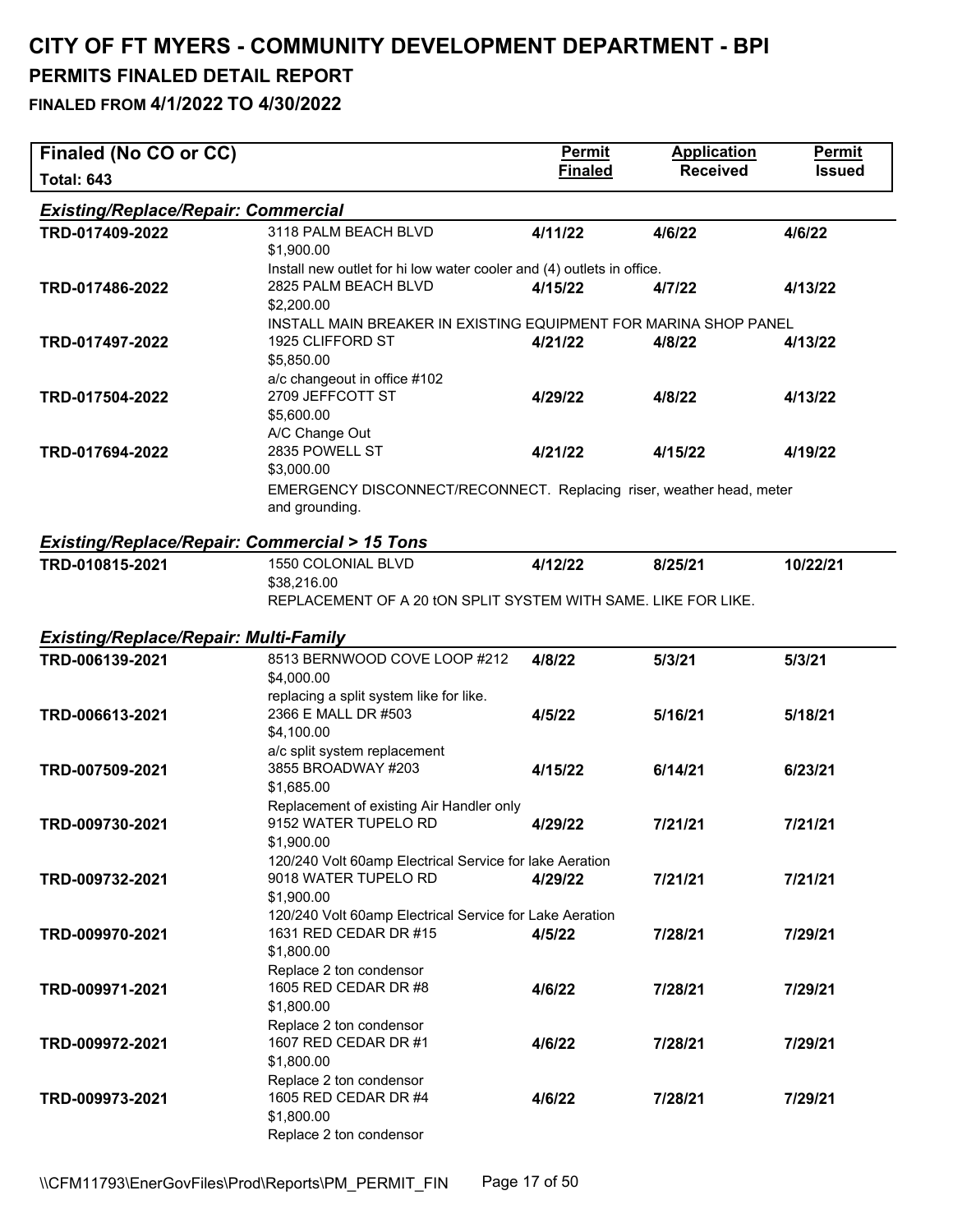| Finaled (No CO or CC)                        |                                                                                                                                                                                        | <b>Permit</b>  | <b>Application</b> | <b>Permit</b> |
|----------------------------------------------|----------------------------------------------------------------------------------------------------------------------------------------------------------------------------------------|----------------|--------------------|---------------|
| <b>Total: 643</b>                            |                                                                                                                                                                                        | <b>Finaled</b> | <b>Received</b>    | <b>Issued</b> |
| <b>Existing/Replace/Repair: Multi-Family</b> |                                                                                                                                                                                        |                |                    |               |
| TRD-009976-2021                              | 1603 RED CEDAR DR #17<br>\$3,436.00                                                                                                                                                    | 4/6/22         | 7/28/21            | 7/29/21       |
| TRD-009981-2021                              | Replace 2 ton A/C split system<br>1615 RED CEDAR DR #2<br>\$3,436.00                                                                                                                   | 4/6/22         | 7/28/21            | 7/29/21       |
| TRD-010005-2021                              | Replace 2 ton A/C split system<br>1721 RED CEDAR DR #24<br>\$1,800.00                                                                                                                  | 4/6/22         | 7/28/21            | 7/29/21       |
| TRD-010006-2021                              | Replace 2 Ton Condensor<br>1741 RED CEDAR DR #22<br>\$1,750.00                                                                                                                         | 4/6/22         | 7/28/21            | 7/29/21       |
| TRD-010007-2021                              | Replace 2 ton condensor<br>1629 RED CEDAR DR #19<br>\$1,750.00                                                                                                                         | 4/6/22         | 7/28/21            | 7/29/21       |
| TRD-010014-2021                              | Replace 2 ton condensor<br>1607 RED CEDAR DR #8<br>\$1,750.00                                                                                                                          | 4/6/22         | 7/28/21            | 7/29/21       |
| TRD-010018-2021                              | Replace 2 Ton Condensor<br>1617 RED CEDAR DR #14<br>\$1,750.00                                                                                                                         | 4/6/22         | 7/28/21            | 7/29/21       |
| TRD-011267-2021                              | Replace 2Ton Condensor<br>2330 MAPLE AVE #302<br>\$3,436.00                                                                                                                            | 4/25/22        | 9/10/21            | 9/14/21       |
| TRD-011268-2021                              | Replace split AC system.<br>2310 MAPLE AVE #102<br>\$3,436.00                                                                                                                          | 4/25/22        | 9/10/21            | 9/14/21       |
| TRD-011811-2021                              | Replace Split AC system.<br>3000 OASIS GRAND BLVD #3007<br>\$6,790.00                                                                                                                  | 4/15/22        | 9/30/21            | 10/8/21       |
| TRD-012011-2021                              | <b>HVAC</b> replacement<br>2121 COLLIER AVE #116<br>\$2,465.00                                                                                                                         | 4/18/22        | 10/6/21            | 10/20/21      |
|                                              | REPLACE SHOWER BASE W/ ACRYLIC BASE & WALLS OVER EXISTING TILE,<br>REPLACE SHOWER VALVE                                                                                                |                |                    |               |
| TRD-012814-2021                              | 2090 W FIRST ST #2907<br>\$6,993.00                                                                                                                                                    | 4/14/22        | 11/2/21            | 11/3/21       |
| TRD-013892-2021                              | AC Change out 14 seer, 3.5 ton, 8 kw, split system weather king ruud<br>3000 OASIS GRAND BLVD #2601<br>\$7,500.00<br><b>HVAC</b> replacement                                           | 4/1/22         | 12/10/21           | 12/15/21      |
| TRD-014091-2021                              | 10139 COLONIAL COUNTRY CLUB BLVE4/29/22<br>\$5,112.00                                                                                                                                  |                | 12/17/21           | 1/6/22        |
| TRD-014852-2022                              | 2.5 TON 16 SEER 8 KW - SPLIT SYSTEM REPLACEMENT - LIKE FOR LIKE<br>3041 SECOND ST<br>\$13,600.00                                                                                       | 4/11/22        | 1/18/22            | 1/18/22       |
| TRD-015000-2022                              | Redrain of home<br>3225 E RIVERSIDE DR #34C<br>\$5,000.00                                                                                                                              | 4/12/22        | 1/20/22            | 1/28/22       |
|                                              | Guest Bathroom going from tub to shower. Drain is to remain on same place.<br>Lavatory sink and toilet is to remain in same location. Kitchen is to be disconnected<br>and reconnected |                |                    |               |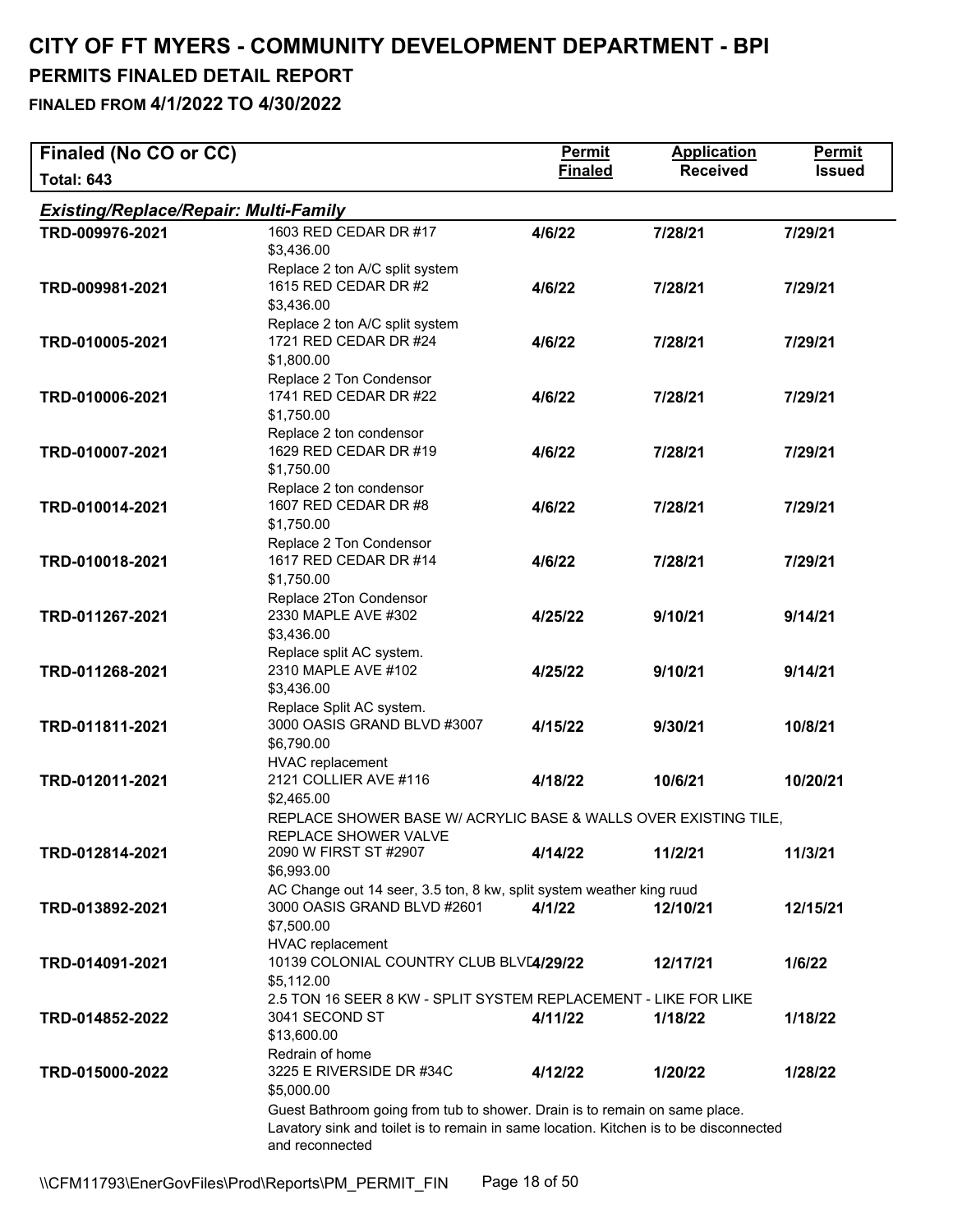# **CITY OF FT MYERS - COMMUNITY DEVELOPMENT DEPARTMENT - BPI**

# **PERMITS FINALED DETAIL REPORT**

| Finaled (No CO or CC)                        |                                                                     | <b>Permit</b>  | <b>Application</b> | <b>Permit</b> |
|----------------------------------------------|---------------------------------------------------------------------|----------------|--------------------|---------------|
| <b>Total: 643</b>                            |                                                                     | <b>Finaled</b> | <b>Received</b>    | <b>Issued</b> |
| <b>Existing/Replace/Repair: Multi-Family</b> |                                                                     |                |                    |               |
| TRD-015336-2022                              | 2090 W FIRST ST #1107                                               | 4/21/22        | 2/1/22             | 2/14/22       |
|                                              | \$14,702.00                                                         |                |                    |               |
|                                              | AC CHANGEOUT 4 TON SPLIT SYSTEM LIKE FOR LIKE                       |                |                    |               |
| TRD-015635-2022                              | 10137 COLONIAL COUNTRY CLUB BLVL4/6/22                              |                | 2/9/22             | 2/15/22       |
|                                              | \$6,086.00                                                          |                |                    |               |
|                                              | 2.5 TON 16 SEER 8 KW - SPLIT SYSTEM REPLACEMENT - LIKE FOR LIKE     |                |                    |               |
| TRD-015839-2022                              | 10411 WINE PALM RD #5012                                            | 4/15/22        | 2/15/22            | 3/16/22       |
|                                              | \$4,831.00                                                          |                |                    |               |
|                                              | AC CHANGE OUT LIKE FOR LIKE.                                        |                |                    |               |
| TRD-015896-2022                              | 9639 HEMINGWAY LN #3501                                             | 4/6/22         | 2/17/22            | 2/28/22       |
|                                              | \$7,730.00                                                          |                |                    |               |
|                                              | 2.5 TON 16 SEER 8 KW - SPLIT SYSTEM REPLACEMENT - LIKE FOR LIKE     |                |                    |               |
| TRD-015955-2022                              | 10527 WASHINGTONIA PALM WAY #4024/1/22                              |                | 2/21/22            | 2/23/22       |
|                                              | \$5,986.00                                                          |                |                    |               |
|                                              | REPLACE AC SYSTEM - LIKE FOR LIKE<br>4236 BELLASOL CIR #1024        |                |                    |               |
| TRD-015969-2022                              | \$3,800.00                                                          | 4/8/22         | 2/21/22            | 3/2/22        |
|                                              | Replace 3 Tons Split System                                         |                |                    |               |
| TRD-016017-2022                              | 6205 MAHAFFEY RD #305                                               | 4/13/22        | 2/22/22            | 3/15/22       |
|                                              | \$100.00                                                            |                |                    |               |
|                                              | replace line side meter jaw ((PRIVATE PROVIDER - INSPECTIONS ONLY)) |                |                    |               |
| TRD-016185-2022                              | 8086 QUEEN PALM LN #315                                             | 4/1/22         | 2/28/22            | 3/1/22        |
|                                              | \$4,460.00                                                          |                |                    |               |
|                                              | REPLACING AC SPLIT SYSTEM                                           |                |                    |               |
| TRD-016196-2022                              | 2104 W FIRST ST #603                                                | 4/13/22        | 2/28/22            | 3/3/22        |
|                                              | \$6,095.00                                                          |                |                    |               |
|                                              | 3.5 TON 16 SEER 10 KW - SPLIT SYSTEM REPLACEMENT LIKE FOR LIKE      |                |                    |               |
| TRD-016197-2022                              | 9631 HEMINGWAY LN #3605                                             | 4/8/22         | 2/28/22            | 3/3/22        |
|                                              | \$5,744.00                                                          |                |                    |               |
|                                              | 2.5 TON 16 SEER 8 KW - SPLIT SYSTEM REPLACEMENT - LIKE FOR LIKE     |                |                    |               |
| TRD-016347-2022                              | 11020 MILL CREEK WAY #2607                                          | 4/26/22        | 3/3/22             | 3/7/22        |
|                                              | \$4,976.00                                                          |                |                    |               |
|                                              | 2.5 TON 16 SEER 8 KW - SPLIT SYSTEM REPLACEMENT - LIKE FOR LIKE     |                |                    |               |
| TRD-016398-2022                              | 8788 JAVIERA WAY #8410                                              | 4/4/22         | 3/7/22             | 3/21/22       |
|                                              | \$5,220.00                                                          |                |                    |               |
|                                              | CHANGE OUT SYSTEM, LIKE FOR LIKE                                    |                |                    |               |
| TRD-016468-2022                              | 10128 COLONIAL COUNTRY CLUB BLVL4/11/22                             |                | 3/9/22             | 3/16/22       |
|                                              | \$1,569.00                                                          |                |                    |               |
|                                              | 40GAL ELECTRIC WATER HEATER REPLACEMENT                             |                |                    |               |
| TRD-016492-2022                              | 3608 SEMINOLE AVE #C209                                             | 4/25/22        | 3/9/22             | 3/17/22       |
|                                              | \$3,600.00                                                          |                |                    |               |
|                                              | AC CHANGE OUT SAME LOCATION SAME ELEVATION                          |                |                    |               |
| TRD-016493-2022                              | 3604 SEMINOLE AVE #A201                                             | 4/25/22        | 3/9/22             | 3/21/22       |
|                                              | \$3,600.00<br>AC CHANGE OUT SAME LOCATION SAME ELEVATION            |                |                    |               |
|                                              | 3604 SEMINOLE AVE #A110                                             |                |                    | 3/21/22       |
| TRD-016495-2022                              | \$3,600.00                                                          | 4/25/22        | 3/9/22             |               |
|                                              | AC CHANGE OUT SAME LOCATION SAME ELEVATION                          |                |                    |               |
| TRD-016614-2022                              | 1538 EVANS AVE                                                      | 4/11/22        | 3/11/22            | 3/21/22       |
|                                              | \$1,700.00                                                          |                |                    |               |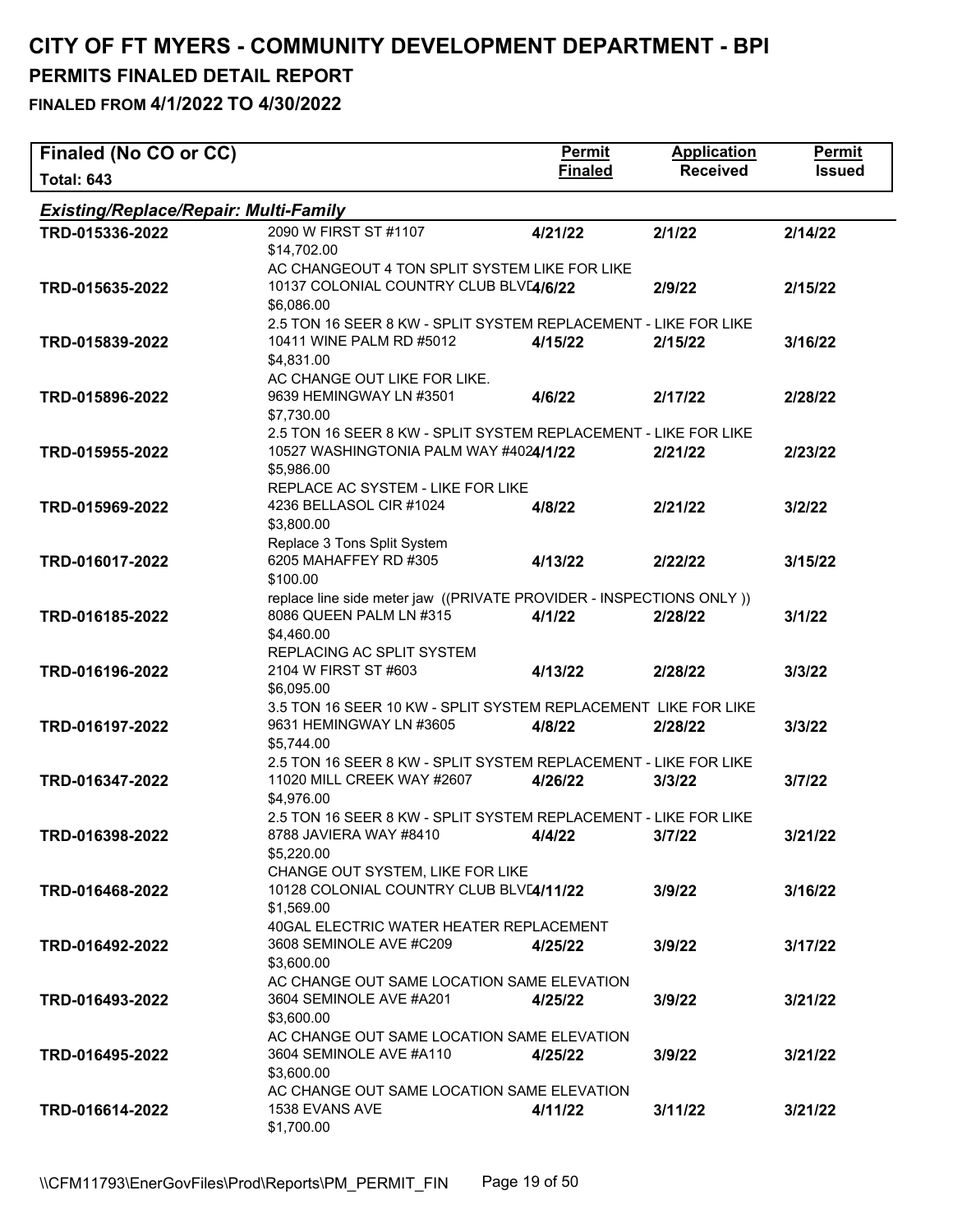| Finaled (No CO or CC)                        |                                                                 | <b>Permit</b>  | <b>Application</b> | Permit        |
|----------------------------------------------|-----------------------------------------------------------------|----------------|--------------------|---------------|
| <b>Total: 643</b>                            |                                                                 | <b>Finaled</b> | <b>Received</b>    | <b>Issued</b> |
| <b>Existing/Replace/Repair: Multi-Family</b> |                                                                 |                |                    |               |
|                                              | REOVE FEDERAL PACIFIC PANEL BOX. INSTALL NEW 200 AMP PAMAL. 2   |                |                    |               |
|                                              | <b>GROUND RODS AND NEW GROUND SYSTEM.</b>                       |                |                    |               |
| TRD-016712-2022                              | 10344 WHISPERING PALMS DR #1902 4/8/22                          |                | 3/15/22            | 3/18/22       |
|                                              | \$6,247.00                                                      |                |                    |               |
|                                              | 2.5 TON 16 SEER 5 KW - SPLIT SYSTEM REPLACEMENT - LIKE FOR LIKE |                |                    |               |
| TRD-016731-2022                              | 10391 BUTTERFLY PALM DR #1018<br>\$4,600.00                     | 4/1/22         | 3/15/22            | 3/21/22       |
|                                              | REPLACING SPLIT AC SYSTEM                                       |                |                    |               |
| TRD-016748-2022                              | 2104 W FIRST ST #1803                                           | 4/28/22        | 3/16/22            | 3/31/22       |
|                                              | \$10,000.00                                                     |                |                    |               |
|                                              | <b>HVAC Replacement</b>                                         |                |                    |               |
| TRD-016749-2022                              | 8056 QUEEN PALM LN #617                                         | 4/14/22        | 3/16/22            | 3/22/22       |
|                                              | \$5,800.00                                                      |                |                    |               |
|                                              | AC change out like for like                                     |                |                    |               |
| TRD-016750-2022                              | 10820 PALAZZO WAY #102                                          | 4/4/22         | 3/16/22            | 3/18/22       |
|                                              | \$6,500.00<br>Ac change out like for like                       |                |                    |               |
| TRD-016813-2022                              | 10220 WASHINGTONIA PALM WAY #1814/5/22                          |                | 3/17/22            | 3/22/22       |
|                                              | \$5,575.50                                                      |                |                    |               |
|                                              | REPLACE AC SYSTEM LIKE FOR LIKE                                 |                |                    |               |
| TRD-016902-2022                              | 10410 WINE PALM RD #5324                                        | 4/25/22        | 3/22/22            | 3/28/22       |
|                                              | \$4,500.00                                                      |                |                    |               |
|                                              | AC change out like for like                                     |                |                    |               |
| TRD-016978-2022                              | 8083 QUEEN PALM LN #415                                         | 4/25/22        | 3/23/22            | 3/30/22       |
|                                              | \$5,622.25                                                      |                |                    |               |
| TRD-016988-2022                              | REPLACE AC SYSTEM LIKE FOR LIKE<br>10361 BUTTERFLY PALM DR #738 | 4/14/22        |                    |               |
|                                              | \$6,100.00                                                      |                | 3/23/22            | 3/28/22       |
|                                              | Ac change out like for like                                     |                |                    |               |
| TRD-016997-2022                              | 8091 QUEEN PALM LN #312                                         | 4/14/22        | 3/24/22            | 3/30/22       |
|                                              | \$6,471.00                                                      |                |                    |               |
|                                              | REPLACE AC SYSTEM LIKE FOR LIKE                                 |                |                    |               |
| TRD-016999-2022                              | 5249 RED CEDAR DR #5                                            | 4/7/22         | 3/24/22            | 3/24/22       |
|                                              | \$3,800.00                                                      |                |                    |               |
|                                              | condenser and coil change out.<br>1629 RED CEDAR DR #1          |                |                    |               |
| TRD-017000-2022                              | \$2,493.00                                                      | 4/4/22         | 3/24/22            | 3/24/22       |
|                                              | Replacing condenser unit                                        |                |                    |               |
| TRD-017001-2022                              | 4122 RESIDENCE DR #119                                          | 4/12/22        | 3/24/22            | 3/30/22       |
|                                              | \$5,855.00                                                      |                |                    |               |
|                                              | replace like for like 2 ton 15 seer split system                |                |                    |               |
| TRD-017026-2022                              | 10411 WINE PALM RD #5012                                        | 4/15/22        | 3/24/22            | 4/5/22        |
|                                              | \$865.00                                                        |                |                    |               |
|                                              | LIKE FOR LIKE WATER HEATER REPLACEMENT 38GAL                    |                |                    |               |
| TRD-017034-2022                              | 8106 QUEEN PALM LN #145<br>\$4,600.00                           | 4/15/22        | 3/25/22            | 3/30/22       |
|                                              | REPLACING SPLIT AC SYSTEM                                       |                |                    |               |
| TRD-017054-2022                              | 8059 QUEEN PALM LN #726                                         | 4/29/22        | 3/25/22            | 3/30/22       |
|                                              | \$4,560.00                                                      |                |                    |               |
|                                              | REPLACING SPLIT AC SYSTEM                                       |                |                    |               |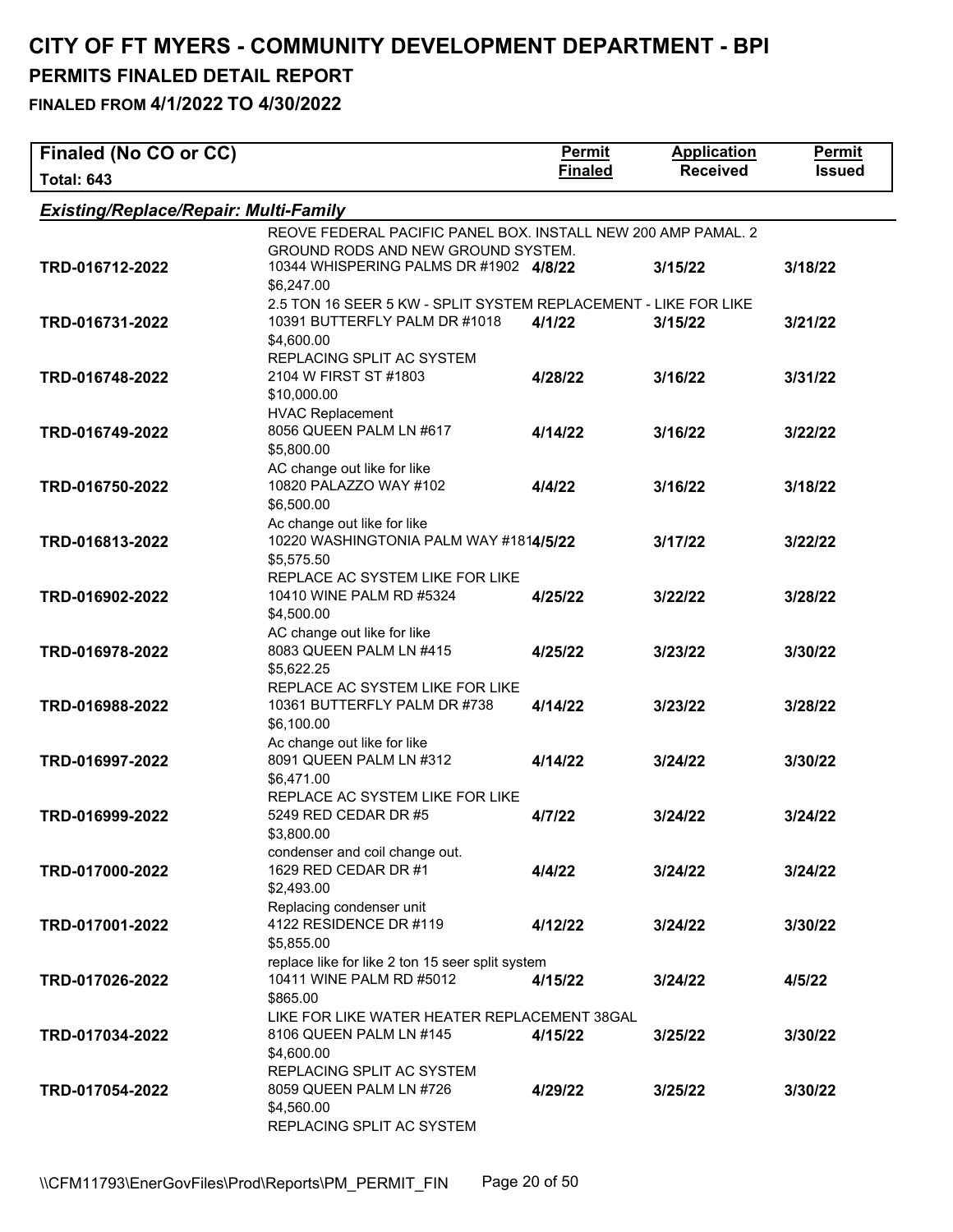| Finaled (No CO or CC)                        |                                                                                                          | <b>Permit</b>  | <b>Application</b> | Permit        |
|----------------------------------------------|----------------------------------------------------------------------------------------------------------|----------------|--------------------|---------------|
| <b>Total: 643</b>                            |                                                                                                          | <b>Finaled</b> | <b>Received</b>    | <b>Issued</b> |
| <b>Existing/Replace/Repair: Multi-Family</b> |                                                                                                          |                |                    |               |
| TRD-017131-2022                              | 3677 CENTRAL AVE #G<br>\$8,897.00                                                                        | 4/28/22        | 3/29/22            | 4/12/22       |
| TRD-017146-2022                              | AC Change Out<br>10430 WINE PALM RD #5514<br>\$4,460.00                                                  | 4/28/22        | 3/29/22            | 4/8/22        |
| TRD-017196-2022                              | REPLACING SPLIT AC SYSTEM<br>4636 DELEON ST #G132<br>\$3,436.00                                          | 4/18/22        | 3/30/22            | 3/30/22       |
| TRD-017197-2022                              | HVAC replacement like for like.<br>4624 DELEON ST #C109<br>\$3,436.00                                    | 4/18/22        | 3/30/22            | 3/30/22       |
| TRD-017199-2022                              | HVAC replacement like for like.<br>4636 DELEON ST #G233<br>\$3,436.00                                    | 4/18/22        | 3/30/22            | 3/30/22       |
| TRD-017269-2022                              | HVAC replacement like for like.<br>10121 COLONIAL COUNTRY CLUB BLVE4/29/22<br>\$5,000.00                 |                | 4/1/22             | 4/7/22        |
| TRD-017275-2022                              | 2.5 TON 16 SEER 8 KW - SPLIT SYSTEM REPLACEMENT - LIKE FOR LIKE<br>3604 SEMINOLE AVE #A109<br>\$3,600.00 | 4/25/22        | 4/1/22             | 4/7/22        |
| TRD-017276-2022                              | AC CHANGE OUT SAME ELEVATION SAME LOCATION<br>3604 SEMINOLE AVE #A101<br>\$3,600.00                      | 4/25/22        | 4/1/22             | 4/7/22        |
| TRD-017338-2022                              | AC CAHNGE OUT SAME LOCATION SAME ELEVATION<br>11029 MILL CREEK WAY #406<br>\$6,216.00                    | 4/26/22        | 4/5/22             | 4/7/22        |
| TRD-017360-2022                              | replace 2 ton 16 seer split system<br>11003 MILL CREEK WAY #1707<br>\$5,886.00                           | 4/12/22        | 4/5/22             | 4/5/22        |
| TRD-017373-2022                              | CHANGE OUT 2.5 TON AC SYSTEM WITH 8 KW HEATER<br>1910 VIRGINIA AVE #103<br>\$900.00                      | 4/8/22         | 4/5/22             | 4/5/22        |
| TRD-017396-2022                              | Replace water heater<br>1721 RED CEDAR DR #2<br>\$2,493.00                                               | 4/26/22        | 4/6/22             | 4/6/22        |
| TRD-017397-2022                              | Replacing condenser unit.<br>1771 RED CEDAR DR #2<br>\$2,493.00                                          | 4/20/22        | 4/6/22             | 4/6/22        |
| TRD-017493-2022                              | Replacing condenser unit.<br>2885 PALM BEACH BLVD #202<br>\$6,876.00                                     | 4/20/22        | 4/8/22             | 4/15/22       |
| TRD-017519-2022                              | HVAC SPLIT SYSTEM REPLACEMENT-VERTICAL IN CLOSET<br>1601 RED CEDAR DR<br>\$1,200.00                      | 4/29/22        | 4/11/22            | 4/11/22       |
| TRD-017523-2022                              | RELOCATION AND REPLACEMENT OF WATER METERS FOR BUILDING 1629<br>1725 RED CEDAR DR<br>\$3,436.00          | 4/20/22        | 4/11/22            | 4/11/22       |
| TRD-017567-2022                              | REPLACING CONDENSER UNIT APT 22<br>1731 RED CEDAR DR #15<br>\$3,436.00<br>Replacing condenser unit.      | 4/20/22        | 4/12/22            | 4/12/22       |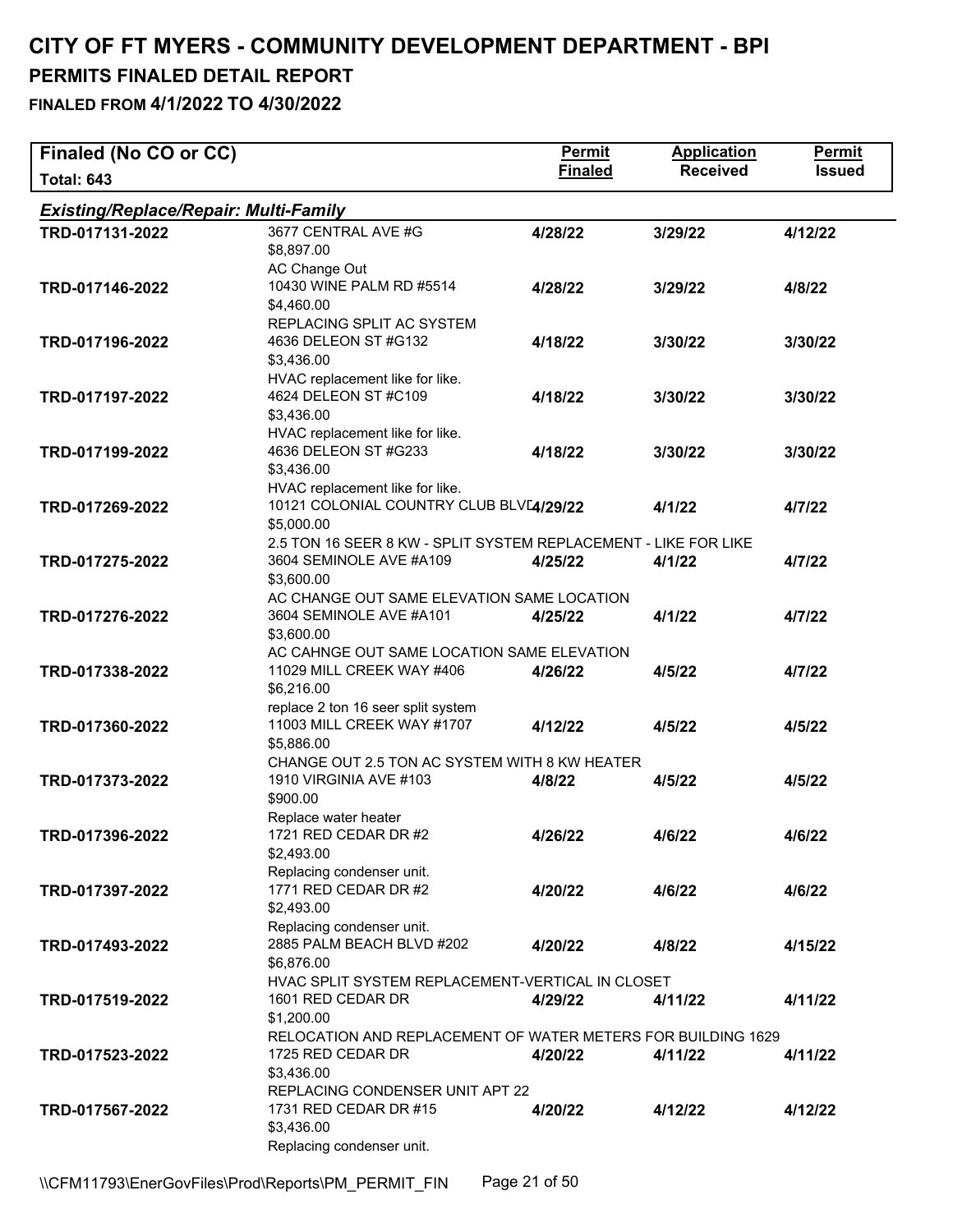| Finaled (No CO or CC)                        |                                                                                                    | <b>Permit</b>  | <b>Application</b> | Permit        |
|----------------------------------------------|----------------------------------------------------------------------------------------------------|----------------|--------------------|---------------|
| <b>Total: 643</b>                            |                                                                                                    | <b>Finaled</b> | <b>Received</b>    | <b>Issued</b> |
| <b>Existing/Replace/Repair: Multi-Family</b> |                                                                                                    |                |                    |               |
| TRD-017583-2022                              | 5207 CEDARBEND DR #1                                                                               | 4/28/22        | 4/12/22            | 4/20/22       |
|                                              | \$2,480.00                                                                                         |                |                    |               |
|                                              | REPLACE EXISTING INTERIOR PRESSURE WATERLINES WITH PEX AND CVPC                                    |                |                    |               |
| TRD-017591-2022                              | 11880 ADONCIA WAY #2102<br>\$4,715.00                                                              | 4/20/22        | 4/12/22            | 4/15/22       |
|                                              | HVAC SPLIT SYSTEM REPLACEMENT- HORIZONTAL IN ATTIC                                                 |                |                    |               |
| TRD-017604-2022                              | 3000 OASIS GRAND BLVD #1504                                                                        | 4/29/22        | 4/13/22            | 4/20/22       |
|                                              | \$7,976.00                                                                                         |                |                    |               |
|                                              | <b>HVAC Replacement</b>                                                                            |                |                    |               |
| TRD-017609-2022                              | 9639 HEMINGWAY LN #3503                                                                            | 4/21/22        | 4/13/22            | 4/15/22       |
|                                              | \$5,339.00                                                                                         |                |                    |               |
| TRD-017632-2022                              | 2.5 TON 14.25 SEER 7.5 KW - SPLIT SYSTEM REPLACEMENT - LIKE FOR LIKE<br>3000 OASIS GRAND BLVD #603 | 4/29/22        | 4/14/22            | 4/19/22       |
|                                              | \$7,295.00                                                                                         |                |                    |               |
|                                              | <b>HVAC Replacement</b>                                                                            |                |                    |               |
| TRD-017638-2022                              | 9603 HEMINGWAY LN #4003                                                                            | 4/29/22        | 4/14/22            | 4/21/22       |
|                                              | \$5,867.00                                                                                         |                |                    |               |
|                                              | HVAC CHANGE OUT - PROVIDE & INSTALL A NEW 2.5 TON, 16 SEER TRANE                                   |                |                    |               |
|                                              | SPLIT SYSTEM UNIT - EQUIP IS LIKE FOR LIKE.                                                        |                |                    |               |
| TRD-017757-2022                              | 1745 RED CEDAR DR #6<br>\$3,436.00                                                                 | 4/21/22        | 4/19/22            | 4/19/22       |
|                                              | REPLACING CONDENSER UNIT                                                                           |                |                    |               |
| TRD-017758-2022                              | 1771 RED CEDAR DR #18                                                                              | 4/21/22        | 4/19/22            | 4/19/22       |
|                                              | \$3,436.00                                                                                         |                |                    |               |
|                                              | Replacing condenser unit                                                                           |                |                    |               |
| TRD-017760-2022                              | 1761 RED CEDAR DR #14                                                                              | 4/28/22        | 4/19/22            | 4/19/22       |
|                                              | \$3,436.00                                                                                         |                |                    |               |
| TRD-017761-2022                              | Replacing condenser unit.<br>1725 RED CEDAR DR #12                                                 | 4/28/22        | 4/19/22            | 4/19/22       |
|                                              | \$3,436.00                                                                                         |                |                    |               |
|                                              | REPLACING CONDENSER UNIT                                                                           |                |                    |               |
| TRD-017941-2022                              | 10275 BISMARK PALM WAY #1138                                                                       | 4/29/22        | 4/21/22            | 4/25/22       |
|                                              | \$4,750.00                                                                                         |                |                    |               |
|                                              | REPLACING SPLIT AC SYSTEM                                                                          |                |                    |               |
| TRD-017968-2022                              | 2828 JACKSON ST #11<br>\$2,250.00                                                                  | 4/29/22        | 4/22/22            | 4/22/22       |
|                                              | Repipe water lines                                                                                 |                |                    |               |
|                                              |                                                                                                    |                |                    |               |
| <b>Fence/Wall/Dump Enclosure</b>             |                                                                                                    |                |                    |               |
| BLD2018-01069                                | 1301 MELALEUCA LN                                                                                  | 4/14/22        | 4/11/18            | 4/23/18       |
|                                              | \$5,000.00                                                                                         |                |                    |               |
|                                              | Replace wood fence ((PDOX))<br>10131 CHESAPEAKE BAY DR                                             |                |                    |               |
| BLD2020-02416                                | \$5,000.00                                                                                         | 4/26/22        | 8/7/20             | 11/9/20       |
|                                              | Install 172' of 4' high bronze 3 rail aluminum fence w/1-5' and 1-6' opening single                |                |                    |               |
|                                              | swing gate.                                                                                        |                |                    |               |
| BLDC-012541-2021                             | 3261 CARGO ST                                                                                      | 4/18/22        | 10/26/21           | 1/12/22       |
|                                              | \$32,332.40                                                                                        |                |                    |               |
|                                              | Install 1200ft of 6ft high galvanized commercial fence with 8 6' X 20' Roll gates.                 |                |                    |               |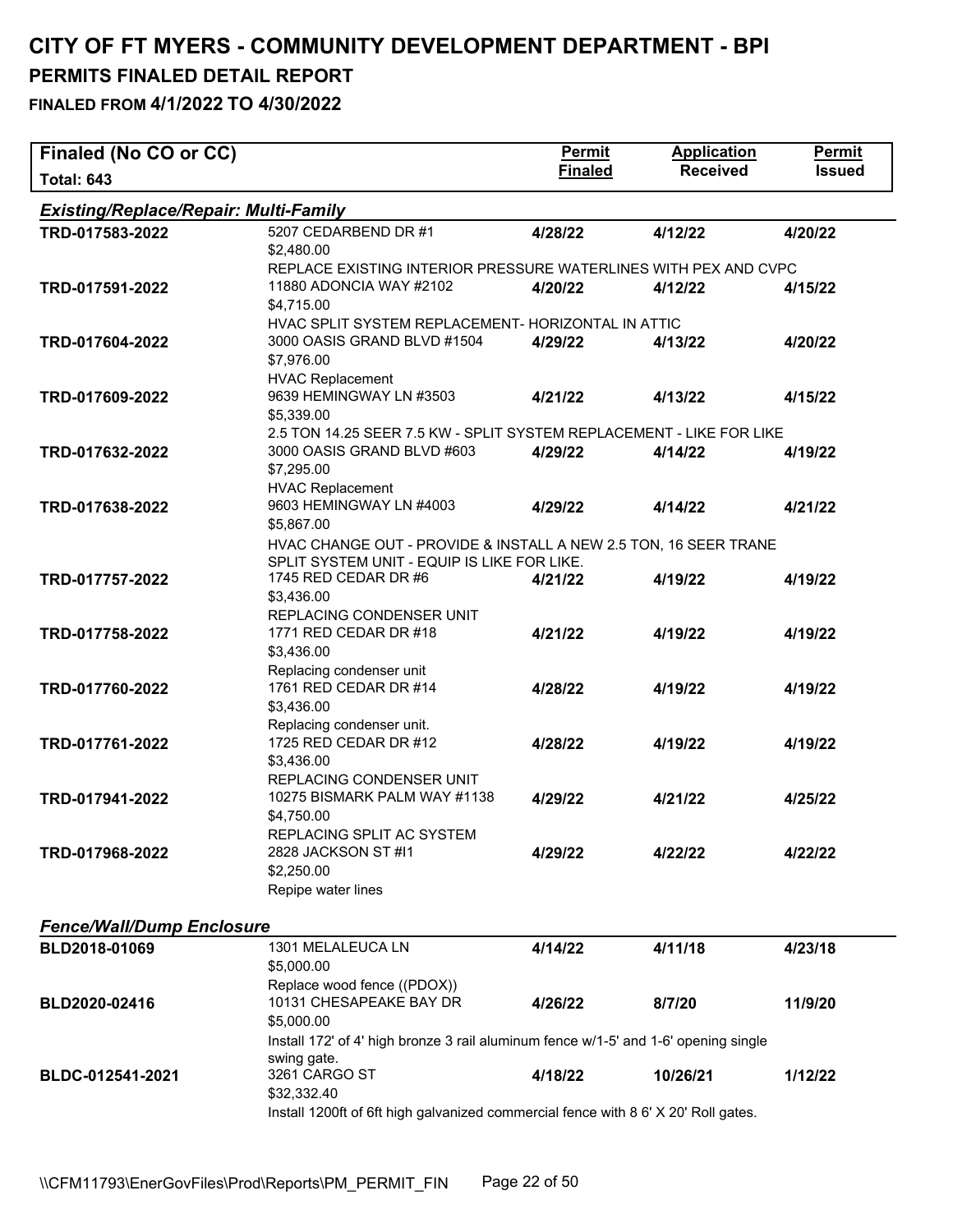| Finaled (No CO or CC)            |                                                                                                                                                                                            | <b>Permit</b>  | <b>Application</b> | <b>Permit</b> |
|----------------------------------|--------------------------------------------------------------------------------------------------------------------------------------------------------------------------------------------|----------------|--------------------|---------------|
| <b>Total: 643</b>                |                                                                                                                                                                                            | <b>Finaled</b> | <b>Received</b>    | <b>Issued</b> |
| <b>Fence/Wall/Dump Enclosure</b> |                                                                                                                                                                                            |                |                    |               |
| BLDC-013513-2021                 | 4055 EDISON AVE<br>\$15,529.00                                                                                                                                                             | 4/12/22        | 11/24/21           | 1/5/22        |
|                                  | Install 94LF of 6'H galvanized chainlink fence with 4 gates including 3 strand barb<br>wire.                                                                                               |                |                    |               |
| BLDC-013514-2021                 | 2500 EDWARDS DR<br>\$8,390.00                                                                                                                                                              | 4/19/22        | 11/24/21           | 1/5/22        |
| BLDC-014040-2021                 | Install 138 LF of 8' H black vinyl coated chainlink fence with 1 gate.<br>4350 FOWLER ST                                                                                                   | 4/5/22         | 12/15/21           | 2/16/22       |
|                                  | \$2,926.60<br>Install 111ft of 4' high black chain link with 1 5ft wide gate                                                                                                               |                |                    |               |
| BLDC-014448-2022                 | 3806 OLD BERRY PT<br>\$9,987.00                                                                                                                                                            | 4/6/22         | 1/4/22             | 2/15/22       |
|                                  | INSTALL 344' 4FT HIGH 3 RAIL FLAT TOP ALUMINUM FENCE WITH (3)4FT WIDE<br><b>GATES</b>                                                                                                      |                |                    |               |
| BLDC-014500-2022                 | 2981 CARGO ST<br>\$29,408.40                                                                                                                                                               | 4/18/22        | 1/5/22             | 2/24/22       |
|                                  | Install 960ft of 6ft high galvanized commercial chain link fence with 8 6'X20' roll<br>gates                                                                                               |                |                    |               |
| BLDC-016023-2022                 | 2776 CLEVELAND AVE<br>\$5,800.00                                                                                                                                                           | 4/6/22         | 2/22/22            | 3/25/22       |
|                                  | remove/relocate 61' of exist 6' high galv chain link fence and gates and add new for<br>a total of 98' of 6' high galvanized chain link fence including the 2 gates "Near<br>Chiller Area" |                |                    |               |
| BLDR-002838-2021                 | 21 CASTLEBAR CIR<br>\$2,200.00                                                                                                                                                             | 4/5/22         | 1/20/21            | 2/4/21        |
| BLDR-006131-2021                 | REPLACING FENCE, WOOD FENCE.<br>1754 MAPLE AVE<br>\$4,000.00<br>replace fence                                                                                                              | 4/8/22         | 5/3/21             | 5/28/21       |
| BLDR-006342-2021                 | 2366 VICTORIA AVE<br>\$2,300.00                                                                                                                                                            | 4/4/22         | 5/7/21             | 10/7/21       |
| BLDR-006869-2021                 | 297' OF 6' HIGH METAL PRIVACY FENCE WITH ONE GATE.<br>3746 LUZON ST<br>\$3,500.00                                                                                                          | 4/29/22        | 5/25/21            | 7/26/21       |
| BLDR-011200-2021                 | Taking down boards and putting up new ones on fence<br>1348 GASPARILLA DR<br>\$5,752.90                                                                                                    | 4/21/22        | 9/8/21             | 9/23/21       |
|                                  | Install 260ft of 4ft high black chain link and Install 52ft of 4' high 3 rail aluminum                                                                                                     |                |                    |               |
| BLDR-012070-2021                 | fence with 2 5ft wide gates<br>1540 BARCELONA AVE<br>\$500.00                                                                                                                              | 4/26/22        | 10/8/21            | 10/29/21      |
| BLDR-013527-2021                 | Adding a fence on the back of the property.<br>1440 ARGYLE DR<br>\$2,009.92                                                                                                                | 4/20/22        | 11/24/21           | 2/4/22        |
| BLDR-013582-2021                 | Install 25' of aluminum picket fence plus one 5' wide self closing gate<br>4930 MAJORCA PALMS DR                                                                                           | 4/25/22        | 11/30/21           | 12/22/21      |
| BLDR-014648-2022                 | \$1,300.00<br>Installation Fence Vinyl.<br>3217 WILLIN ST<br>\$1,500.00                                                                                                                    | 4/13/22        | 1/11/22            | 1/31/22       |
|                                  | Install 78' of 72" gal chain link fence no gates                                                                                                                                           |                |                    |               |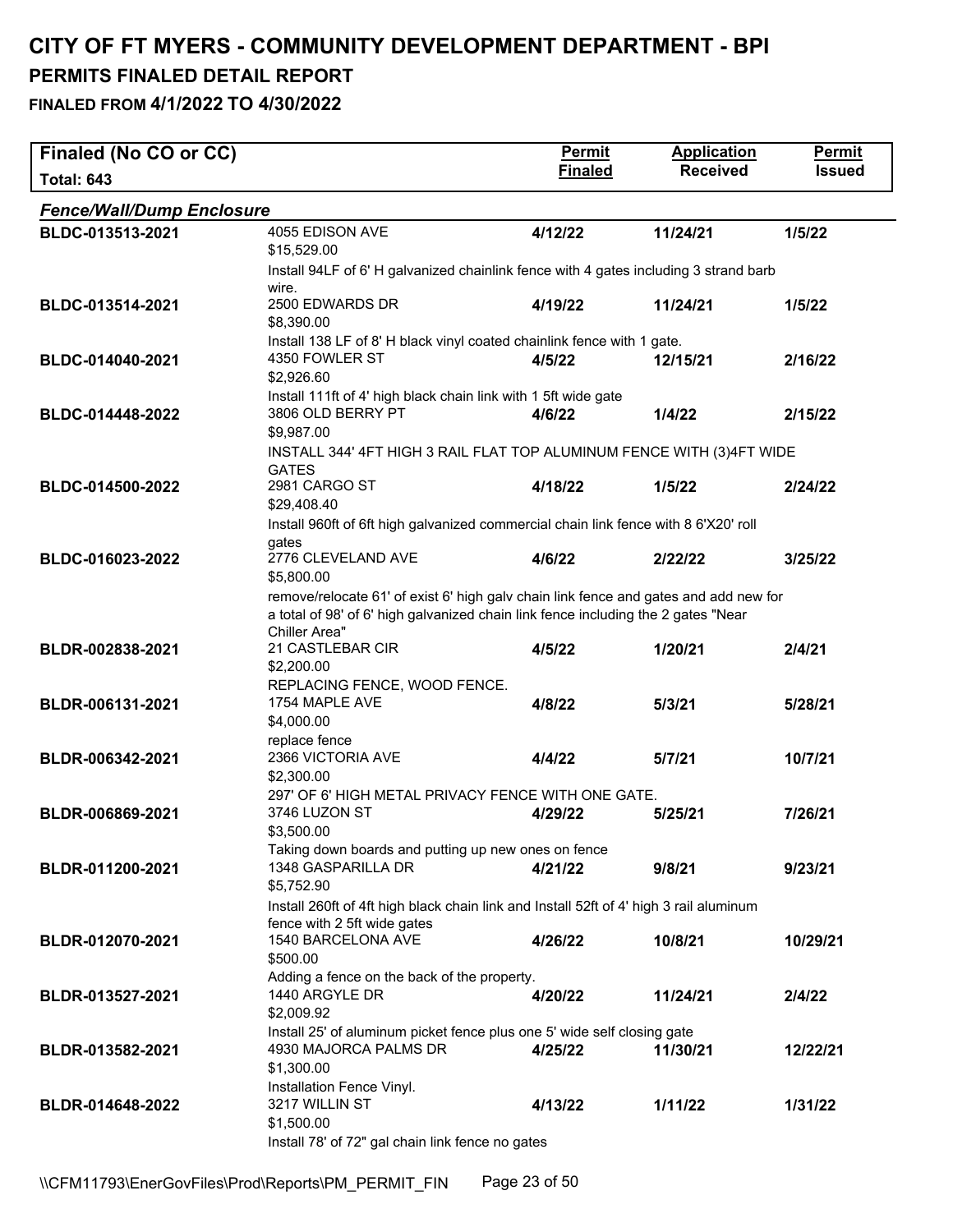| <b>Received</b><br><b>Finaled</b><br><b>Total: 643</b>                                                                       |               |
|------------------------------------------------------------------------------------------------------------------------------|---------------|
|                                                                                                                              | <b>Issued</b> |
| <b>Fence/Wall/Dump Enclosure</b>                                                                                             |               |
| 144 RIVERVIEW RD<br>BLDR-014774-2022<br>4/6/22<br>1/13/22<br>2/8/22                                                          |               |
| \$7,300.00                                                                                                                   |               |
| install 308' of 72" chain link w/ 2 gates                                                                                    |               |
| 750 JARMILLA LN<br>BLDR-015051-2022<br>4/28/22<br>1/21/22<br>3/11/22<br>\$5,000.00                                           |               |
| Putting up fence.                                                                                                            |               |
| 3722 ARLINGTON ST<br>BLDR-015156-2022<br>4/1/22<br>1/25/22<br>2/4/22                                                         |               |
| \$2,000.00                                                                                                                   |               |
| 48" aluminum yard fence.                                                                                                     |               |
| 3850 E RIVER DR<br>BLDR-015213-2022<br>4/20/22<br>1/27/22<br>3/21/22                                                         |               |
| \$1,800.00                                                                                                                   |               |
| FENCE FOR THE SPACE ON RIVER DR SIDE OF THE HOUSE                                                                            |               |
| 1346 JAMBALANA LN<br>BLDR-015280-2022<br>4/4/22<br>1/29/22<br>2/24/22                                                        |               |
| \$2,400.00                                                                                                                   |               |
| INSYALL 17' OF 72" ALUM FENCE W/ 2-5' WALK GATES<br>5232 CEDARBEND DR #1<br>BLDR-015519-2022<br>4/11/22<br>2/8/22<br>2/24/22 |               |
| \$1,500.00                                                                                                                   |               |
| DEMO AND REBUILD FENCE TO ABOVE GROUND ELEVATION OF 6 FEET IN                                                                |               |
| <b>HEIGHT</b>                                                                                                                |               |
| 5232 CEDARBEND DR #2<br>BLDR-015523-2022<br>4/11/22<br>2/8/22<br>2/24/22                                                     |               |
| \$1,500.00                                                                                                                   |               |
| DEMO AND REBUILD FENCE TO ABOVE GROUND ELEVATION OF 6 FEET IN                                                                |               |
| <b>HEIGHT</b><br>5232 CEDARBEND DR #3<br>BLDR-015526-2022<br>2/8/22<br>2/24/22                                               |               |
| 4/11/22<br>\$1,500.00                                                                                                        |               |
| DEMO AND REBUILD FENCE TO ABOVE GROUND ELEVATION OF 6 FEET IN                                                                |               |
| <b>HEIGHT</b>                                                                                                                |               |
| 5232 CEDARBEND DR #4<br>BLDR-015531-2022<br>2/8/22<br>2/24/22<br>4/11/22                                                     |               |
| \$1,500.00                                                                                                                   |               |
| DEMO AND REBUILD FENCE TO ABOVE GROUND ELEVATION OF 6 FEET IN                                                                |               |
| <b>HEIGHT</b><br>5234 CEDARBEND DR #1<br>BLDR-015533-2022<br>4/11/22<br>2/25/22<br>2/8/22                                    |               |
| \$1,500.00                                                                                                                   |               |
| DEMO AND REBUILD FENCE TO ABOVE GROUND ELEVATION OF 6 FEET IN                                                                |               |
| <b>HEIGHT</b>                                                                                                                |               |
| 5250 CEDARBEND DR #1<br>BLDR-015535-2022<br>2/8/22<br>2/24/22<br>4/11/22                                                     |               |
| \$1,500.00                                                                                                                   |               |
| DEMO AND REBUILD FENCE TO ABOVE GROUND ELEVATION OF 6 FEET IN                                                                |               |
| <b>HEIGHT</b><br>2096 FOUNTAIN ST<br>BLDR-016112-2022<br>4/29/22<br>2/24/22<br>3/17/22                                       |               |
| \$4,000.00                                                                                                                   |               |
| Fence                                                                                                                        |               |
| 4411 LAGG AVE<br>BLDR-016203-2022<br>4/7/22<br>2/28/22<br>3/11/22                                                            |               |
| \$1,000.00                                                                                                                   |               |
|                                                                                                                              |               |
| Installing 21'7" white vinyl fence.                                                                                          |               |
| 1603 WOODFORD AVE<br>BLDR-016224-2022<br>3/1/22<br>4/25/22<br>3/31/22                                                        |               |
| \$2,350.00                                                                                                                   |               |
| Install 50 LF of 6' H Wood fence.                                                                                            |               |
| 1474 ARGYLE DR<br>BLDR-016234-2022<br>3/1/22<br>3/31/22<br>4/14/22<br>\$1,222.45                                             |               |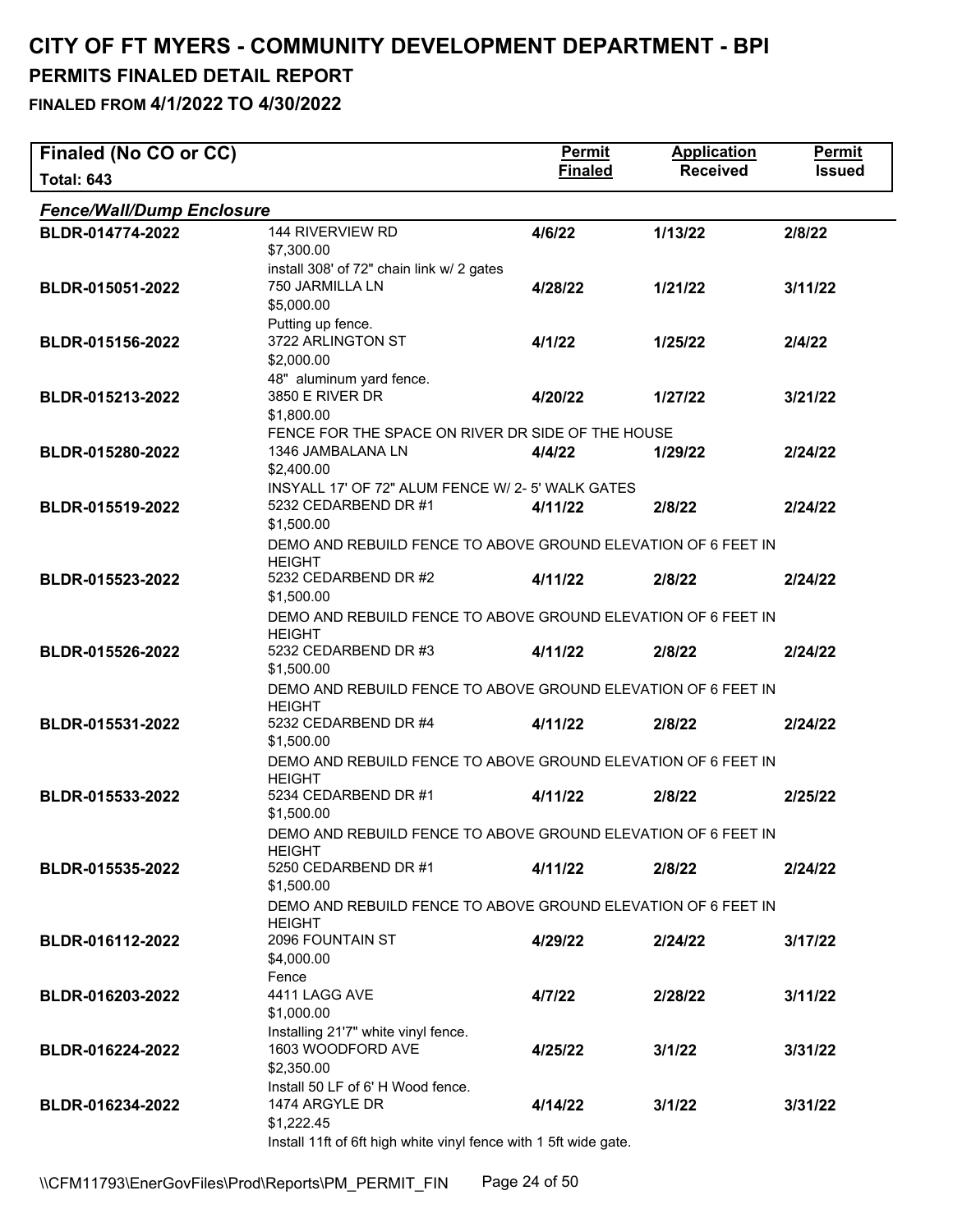| Finaled (No CO or CC)            |                                                                                          | <b>Permit</b>  | <b>Application</b> | Permit        |
|----------------------------------|------------------------------------------------------------------------------------------|----------------|--------------------|---------------|
| <b>Total: 643</b>                |                                                                                          | <b>Finaled</b> | <b>Received</b>    | <b>Issued</b> |
| <b>Fence/Wall/Dump Enclosure</b> |                                                                                          |                |                    |               |
| BLDR-016277-2022                 | 11318 RED BLUFF LN                                                                       | 4/20/22        | 3/2/22             | 3/15/22       |
|                                  | \$4,402.64<br>Install 84' of 4' high aluminum picket fence plus two 5' wide gates        |                |                    |               |
| BLDR-016446-2022                 | 1551 GRACE AVE                                                                           | 4/15/22        | 3/8/22             | 3/24/22       |
|                                  | \$6,100.00                                                                               |                |                    |               |
| BLDR-016447-2022                 | 191' of 6' wood with 1-5' gate<br>1420 PASSAIC AVE                                       | 4/7/22         | 3/8/22             | 4/5/22        |
|                                  | \$2,100.00                                                                               |                |                    |               |
|                                  | Replace existing fence.                                                                  |                |                    |               |
| BLDR-016461-2022                 | 3224 ROYAL GARDENS AVE<br>\$4,592.50                                                     | 4/13/22        | 3/8/22             | 3/30/22       |
|                                  | Install 170ft of 4ft high black aluminum fence with 2 5ft wide gates.                    |                |                    |               |
| BLDR-016673-2022                 | 6297 DEMERY CIR<br>\$7,050.00                                                            | 4/18/22        | 3/14/22            | 3/29/22       |
|                                  | replace existing wood fence with 6' white vinyl                                          |                |                    |               |
| BLDR-016819-2022                 | 11347 POND CYPRESS ST                                                                    | 4/25/22        | 3/17/22            | 3/31/22       |
|                                  | \$3,381.00<br>Install 71 LF of 4' H aluminum open picket fence with 1 gate.              |                |                    |               |
| BLDR-016839-2022                 | 10418 BLUE BEECH LN                                                                      | 4/25/22        | 3/18/22            | 3/29/22       |
|                                  | \$2,898.08                                                                               |                |                    |               |
|                                  | install 74 linear ft of 4' high bronze aluminum picket fence to include 2 gates per      |                |                    |               |
| BLDR-017147-2022                 | attached layout.<br>10438 SPRUCE PINE CT                                                 | 4/29/22        | 3/29/22            | 4/14/22       |
|                                  | \$4,656.12                                                                               |                |                    |               |
|                                  | Install 103' of 4' high aluminum fence plus one 5' wide gate                             |                |                    |               |
| <b>Fuel Gas: 1&amp;2 Family</b>  |                                                                                          |                |                    |               |
| TRD-000141-2020                  | 1235 CARLENE AVE                                                                         | 4/4/22         | 10/28/20           | 1/21/21       |
|                                  | \$2,175.00                                                                               |                |                    |               |
|                                  | SET 120 AG TANK & RUN APPROX 25FT OF GAS LINE ((PRIVATE PROVIDER -<br>INSPECTIONS ONLY)) |                |                    |               |
| TRD-014012-2021                  | 1385 ALCAZAR AVE                                                                         | 4/1/22         | 12/14/21           | 12/16/21      |
|                                  | \$2,100.00                                                                               |                |                    |               |
|                                  | L.P. Gas to (6) outlets- 2-Tankless, 2-Gas Torches, Poolheater, BBQ, 500 gallon<br>tank  |                |                    |               |
|                                  |                                                                                          |                |                    |               |
| <b>Fuel Gas: Multi-Family</b>    |                                                                                          |                |                    |               |
| TRD-004714-2021                  | 3876 CALLE DE JARDIN<br>\$2,400.00                                                       | 4/12/22        | 3/22/21            | 4/14/21       |
|                                  | INSTALLATION OF NATURAL GAS LINE FROM (TECO PROVIDED GAS LINE TO                         |                |                    |               |
| TRD-014796-2022                  | BUILDING) TO BOILER WITHIN BUILDING<br>6110 MAHAFFEY RD                                  | 4/12/22        | 1/14/22            | 3/15/22       |
|                                  | \$1,000.00                                                                               |                |                    |               |
|                                  | INSTALL 250 UG TANK RUN LINES TO GRILL ((PRIVATE PROVIDER -                              |                |                    |               |
|                                  | INSPECTIONS ONLY))                                                                       |                |                    |               |
| TRD-014798-2022                  | 6170 MAHAFFEY RD<br>\$1,000.00                                                           | 4/8/22         | 1/14/22            | 3/15/22       |
|                                  | INSTALL 500 UG RUN LINES TO GRILLS ((PRIVATE PROVIDER - INSPECTIONS                      |                |                    |               |
|                                  | ONLY))                                                                                   |                |                    |               |
|                                  |                                                                                          |                |                    |               |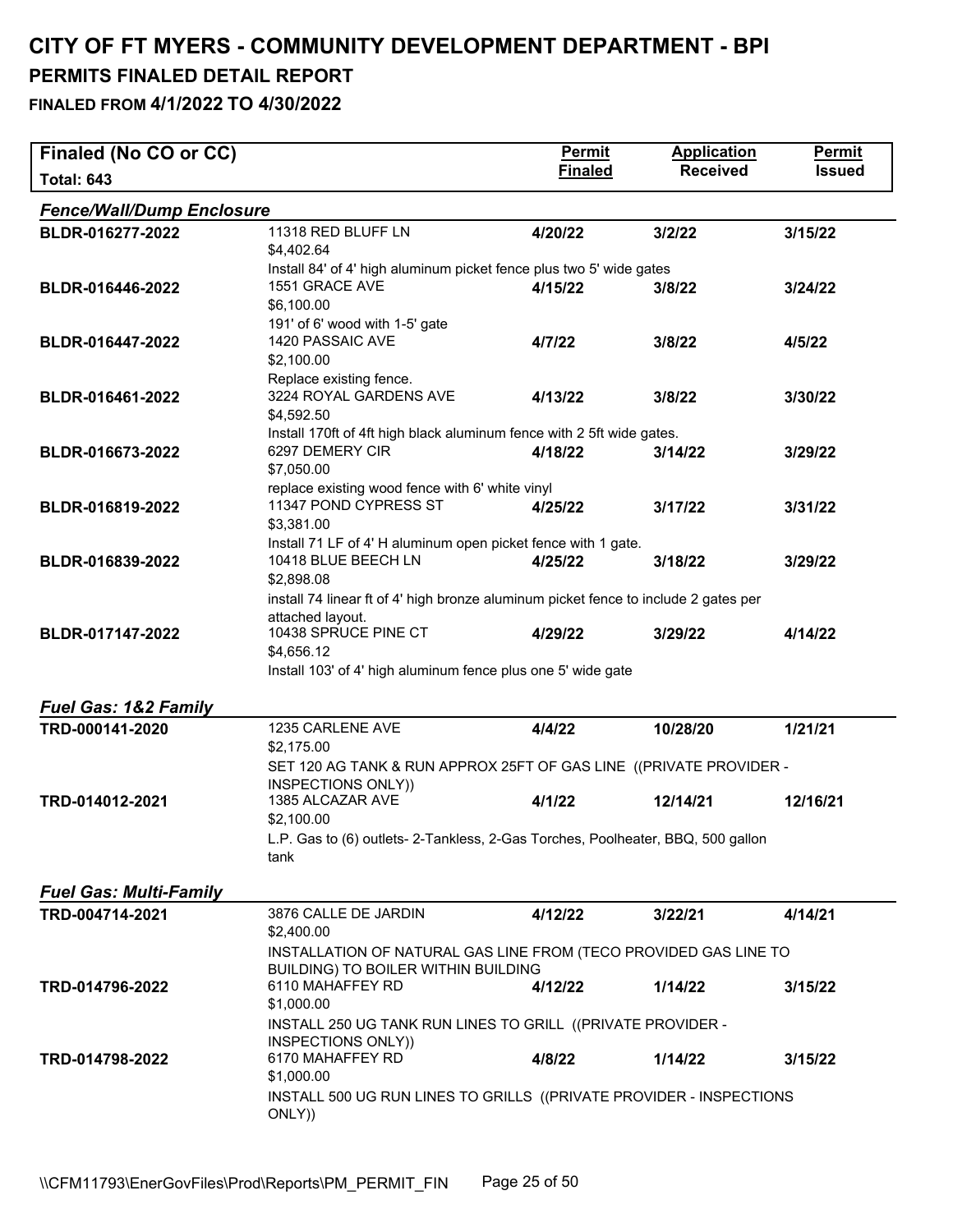| Finaled (No CO or CC)                   |                                                                                                                                | <b>Permit</b>  | <b>Application</b> | Permit        |
|-----------------------------------------|--------------------------------------------------------------------------------------------------------------------------------|----------------|--------------------|---------------|
| <b>Total: 643</b>                       |                                                                                                                                | <b>Finaled</b> | <b>Received</b>    | <b>Issued</b> |
| <b>Fuel Gas: Multi-Family</b>           |                                                                                                                                |                |                    |               |
| TRD-014803-2022                         | 10665 AREUM PL                                                                                                                 | 4/12/22        | 1/14/22            | 3/15/22       |
|                                         | \$1,000.00                                                                                                                     |                |                    |               |
|                                         | INSTALL 250 UG RUN LINES TO GRILLS ((PRIVATE PROVIDER - INSPECTIONS                                                            |                |                    |               |
|                                         | ONLY))                                                                                                                         |                |                    |               |
| <b>Garage Door Replacement (OTC)</b>    |                                                                                                                                |                |                    |               |
| BLDR-013590-2021                        | 3122 SECOND ST                                                                                                                 | 4/11/22        | 11/30/21           | 12/9/21       |
|                                         | \$2,160.00                                                                                                                     |                |                    |               |
|                                         | INSTALLING 8 X 7 GARAGE DOOR SIZE FOR SIZE                                                                                     |                |                    |               |
| BLDR-015189-2022                        | 1262 SUNBURY DR                                                                                                                | 4/28/22        | 1/26/22            | 2/7/22        |
|                                         | \$4,329.00<br>REPLACING EXISTING 9X7 GARAGE DOOR SIZE FOR SIZE (FL17096.3)                                                     |                |                    |               |
|                                         |                                                                                                                                |                |                    |               |
| <b>Garage/Carport</b>                   |                                                                                                                                |                |                    |               |
| BLDR-016141-2022                        | 1670 LLEWELLYN DR                                                                                                              | 4/1/22         | 2/25/22            | 3/16/22       |
|                                         | \$7,500.00                                                                                                                     |                |                    |               |
|                                         | Install garage door.                                                                                                           |                |                    |               |
|                                         | FL16546-R13                                                                                                                    |                |                    |               |
| <b>Generator</b>                        |                                                                                                                                |                |                    |               |
| BLDR-005122-2021                        | 10739 RAVENNA WAY                                                                                                              | 4/21/22        | 3/31/21            | 7/27/21       |
|                                         | \$2,400.00                                                                                                                     |                |                    |               |
|                                         | Install a standby generator and ATS                                                                                            |                |                    |               |
| BLDR-008504-2021                        | 10691 PRATO DR                                                                                                                 | 4/4/22         | 6/28/21            | 7/14/21       |
|                                         | \$23,133.16                                                                                                                    |                |                    |               |
|                                         | Install New 24kW generator & (1) 200 amp automatic Transfer switch. Generator<br>will be Connected to 500 gal UG Propane Tank. |                |                    |               |
|                                         |                                                                                                                                |                |                    |               |
| <b>Ground Sign - Erect</b>              |                                                                                                                                |                |                    |               |
| SIGN-013415-2021                        | 3135 HANSON ST                                                                                                                 | 4/25/22        | 11/19/21           | 1/6/22        |
|                                         |                                                                                                                                |                |                    |               |
|                                         | Install non iluminated ground sign                                                                                             |                |                    |               |
| <b>Ground Sign - Repair/Copy Change</b> |                                                                                                                                |                |                    |               |
| SIGN-005108-2021                        | 10997 COLONIAL BLVD                                                                                                            | 4/15/22        | 3/31/21            | 4/27/21       |
|                                         |                                                                                                                                |                |                    |               |
|                                         | Replacment of Drive-Thru Signage ONLY.                                                                                         |                |                    |               |
| SIGN-015773-2022                        | 2208 CLEVELAND AVE                                                                                                             | 4/4/22         | 2/14/22            | 3/3/22        |
|                                         | Face Change on exiting pole sign for Sunco                                                                                     |                |                    |               |
|                                         |                                                                                                                                |                |                    |               |
| <b>Marine Related</b>                   |                                                                                                                                |                |                    |               |
| BLDR-007559-2021                        | 3917 E RIVER DR                                                                                                                | 4/18/22        | 6/15/21            | 11/29/21      |
|                                         | \$32,481.73                                                                                                                    |                |                    |               |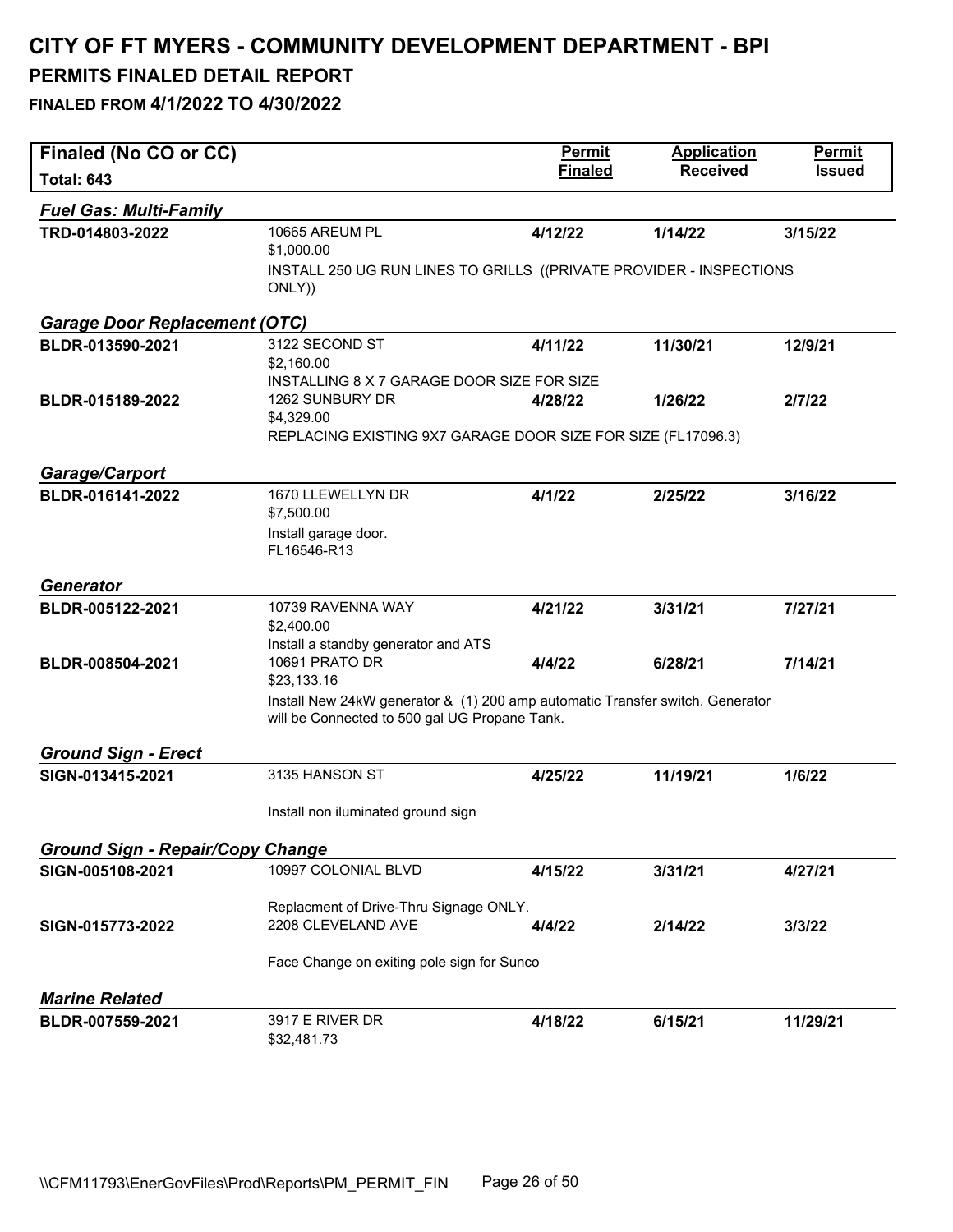#### **CITY OF FT MYERS - COMMUNITY DEVELOPMENT DEPARTMENT - BPI PERMITS FINALED DETAIL REPORT FINALED FROM 4/1/2022 TO 4/30/2022**

| Finaled (No CO or CC)                            |                                                                                                                                                        | <b>Permit</b>  | <b>Application</b> | <b>Permit</b> |  |  |
|--------------------------------------------------|--------------------------------------------------------------------------------------------------------------------------------------------------------|----------------|--------------------|---------------|--|--|
| <b>Total: 643</b>                                |                                                                                                                                                        | <b>Finaled</b> | <b>Received</b>    | <b>Issued</b> |  |  |
| <b>Marine Related</b>                            |                                                                                                                                                        |                |                    |               |  |  |
|                                                  | Construct an approximate +/- 366 square foot dock in total the square foot includes                                                                    |                |                    |               |  |  |
|                                                  | +/- 150 square foot terminal platform<br>and +/- 216 square foot walkway with 2" x 6" pressure treated decking. Install a new                          |                |                    |               |  |  |
|                                                  | 10,000# IMM lift with 12'6" cradle on                                                                                                                  |                |                    |               |  |  |
|                                                  | four (4) new 10" lift pilings and aluminum bunks, stainless steel hardware, and                                                                        |                |                    |               |  |  |
|                                                  | maintenance free aluminum pulleys and                                                                                                                  |                |                    |               |  |  |
|                                                  | bearing blocks. Dredge under boat house lift. Single run poly rope safety rail, and<br>retractable aluminum ladder included.                           |                |                    |               |  |  |
|                                                  | Includes stainless steel hardware throughout.                                                                                                          |                |                    |               |  |  |
| BLDR-010454-2021                                 | 3232 W RIVERSIDE DR<br>\$44,500.00                                                                                                                     | 4/13/22        | 8/13/21            | 9/14/21       |  |  |
|                                                  | 633 square foot dock with 1 uncovered boat lift.                                                                                                       |                |                    |               |  |  |
| BLDR-013860-2021                                 | 1201 CALOOSA POINTE                                                                                                                                    | 4/5/22         | 12/9/21            | 12/21/21      |  |  |
|                                                  | \$10,000.00                                                                                                                                            |                |                    |               |  |  |
|                                                  | Install 35' Retaining Wall                                                                                                                             |                |                    |               |  |  |
| BLDR-014084-2021                                 | 2806 VALENCIA WAY<br>\$20,000.00                                                                                                                       | 4/20/22        | 12/16/21           | 1/4/22        |  |  |
|                                                  | Replacing 165' of Existing Seawall Cap                                                                                                                 |                |                    |               |  |  |
|                                                  |                                                                                                                                                        |                |                    |               |  |  |
| <b>Minor Site Clearing/Tree Removal</b>          |                                                                                                                                                        |                |                    |               |  |  |
| SIT2015-00237                                    | 43 BARKLEY CIR #101<br>\$8,200.00                                                                                                                      | 4/19/22        | 8/25/15            | 12/11/15      |  |  |
|                                                  | Remove existing diseased and improperly pruned laurel oaks, remove pines, dying                                                                        |                |                    |               |  |  |
| SITR-016527-2022                                 | queen palms, sabal palms for new entryway along front buffer.<br>1368 HANTON AVE                                                                       | 4/6/22         | 3/10/22            | 3/29/22       |  |  |
|                                                  | \$750.00                                                                                                                                               |                |                    |               |  |  |
|                                                  | Tree removal in right of way.                                                                                                                          |                |                    |               |  |  |
| <b>Multi-Family Residential New Construction</b> |                                                                                                                                                        |                |                    |               |  |  |
| BLDM-006862-2021                                 | 12015 HAWTHORN LAKE DR                                                                                                                                 | 4/21/22        | 5/25/21            | 7/12/21       |  |  |
|                                                  | \$456,610.00                                                                                                                                           |                |                    |               |  |  |
|                                                  | <b>Construction of Multi-Family Building</b>                                                                                                           |                |                    |               |  |  |
| <b>Multi-Family Residential Renovation</b>       |                                                                                                                                                        |                |                    |               |  |  |
| BLD2020-01785                                    | 1900 VIRGINIA AVE #1403                                                                                                                                | 4/7/22         | 6/17/20            | 7/7/20        |  |  |
|                                                  | \$2,450.00                                                                                                                                             |                |                    |               |  |  |
|                                                  | Eliminating tub in master bathroom eliminating sink at bar area moving recipticles<br>down adding new LED lights to ceiling eliminating 2 recipticles. |                |                    |               |  |  |
| New: 1&2 Family                                  |                                                                                                                                                        |                |                    |               |  |  |
| TRD-015642-2022                                  | 1562 LYNWOOD AVE<br>\$6,723.00                                                                                                                         | 4/4/22         | 2/10/22            | 2/10/22       |  |  |
|                                                  | NEW IRRIGATION INSTALLATION USING PRESSURE REGULATED HEADS AND                                                                                         |                |                    |               |  |  |
|                                                  | SLOW APPLICATION NOZZLES. SEVEN ZONES TOTAL INCLUDING ONE LOW                                                                                          |                |                    |               |  |  |
|                                                  | VOLUME DRIP ZONE. NEW RAINBIRD CONTROLLER WITH MINI CLICK RAIN                                                                                         |                |                    |               |  |  |
| TRD-016233-2022                                  | SENSOR.<br>1234 COCONUT DR                                                                                                                             | 4/14/22        | 3/1/22             | 3/10/22       |  |  |
|                                                  | \$2,120.00                                                                                                                                             |                |                    |               |  |  |
|                                                  | Adding electrical service to garden house                                                                                                              |                |                    |               |  |  |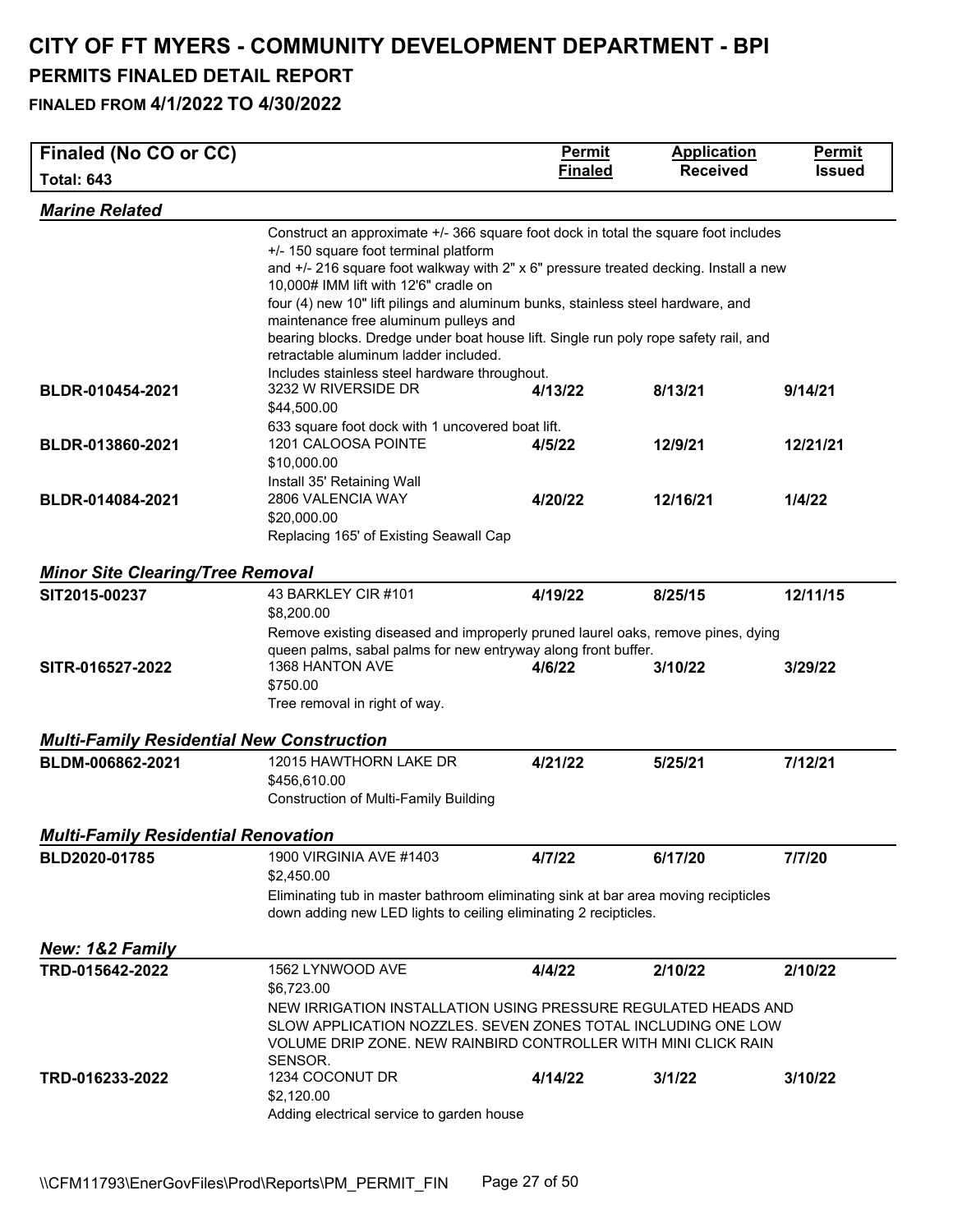| Finaled (No CO or CC)     |                                                                                                                 | Permit         | <b>Application</b> | <b>Permit</b> |
|---------------------------|-----------------------------------------------------------------------------------------------------------------|----------------|--------------------|---------------|
| <b>Total: 643</b>         |                                                                                                                 | <b>Finaled</b> | <b>Received</b>    | <b>Issued</b> |
| New: 1&2 Family           |                                                                                                                 |                |                    |               |
| TRD-016679-2022           | 11481 TIVERTON TRCE                                                                                             | 4/11/22        | 3/14/22            | 3/31/22       |
|                           | \$750.00<br>Install 60 amp circuit to feed new Tesla Gen3 charger                                               |                |                    |               |
| TRD-016984-2022           | 1361 COCONUT DR                                                                                                 | 4/29/22        | 3/23/22            | 4/1/22        |
|                           | \$2,485.00                                                                                                      |                |                    |               |
|                           | Install Lawn irrigation System                                                                                  |                |                    |               |
| TRD-017666-2022           | 11998 BAY OAK DR<br>\$2,463.00                                                                                  | 4/29/22        | 4/14/22            | 4/19/22       |
|                           | Installing Can Lighting in the living room. Installing new 20 amp circuit in the                                |                |                    |               |
|                           | garage for Gfci receptacles for work bench. Replacing existing fixtures in the                                  |                |                    |               |
|                           | garage.                                                                                                         |                |                    |               |
| TRD2016-00227             | 8936 WATER TUPELO RD<br>\$1,000.00                                                                              | 4/22/22        | 1/22/16            | 1/22/16       |
|                           | Irrigation<br>$((E-Permit))$                                                                                    |                |                    |               |
|                           |                                                                                                                 |                |                    |               |
| <b>New: Commercial</b>    |                                                                                                                 |                |                    |               |
| TRD-005817-2021           | 2950 WINKLER AVE                                                                                                | 4/8/22         | 4/21/21            | 7/14/21       |
|                           | \$2,375.00<br>Electric powerpath and equipment including power service and installation of free                 |                |                    |               |
|                           | standing service point with FPL meter, main disconnect and two remote radio units.                              |                |                    |               |
|                           | Please see plans for detailed location information. Electrical work in within the right                         |                |                    |               |
|                           | of way.<br>(Location Metro Pkwy, South of Winkler Ave)                                                          |                |                    |               |
| TRD-016274-2022           | <b>1529 LEE ST</b>                                                                                              | 4/7/22         | 3/2/22             | 3/11/22       |
|                           | \$2,596.00                                                                                                      |                |                    |               |
|                           | Pull permit and bring cooler up to code, cooler installed by another contractor                                 |                |                    |               |
|                           | without permit.                                                                                                 |                |                    |               |
| <b>New: Multi-Family</b>  |                                                                                                                 |                |                    |               |
| TRD-015096-2022           | 8107 QUEEN PALM LN #113                                                                                         | 4/28/22        | 1/24/22            | 2/7/22        |
|                           | \$1,000.00                                                                                                      |                |                    |               |
|                           | DISCONNECT & RECONNECT PLUMBING IN GUEST BATH & MASTER BATH;<br>ADD NEW PLUMBING IN MASTER BATH FOR VANITY SINK |                |                    |               |
| TRD-017722-2022           | 12004 HAWTHORN LAKE DR                                                                                          | 4/25/22        | 4/18/22            | 4/18/22       |
|                           | \$950.00                                                                                                        |                |                    |               |
|                           | Irrigation / Lawn Sprinklers.                                                                                   |                |                    |               |
| Other Sign                |                                                                                                                 |                |                    |               |
| SIGN-013888-2021          | 4455 METRO PKWY                                                                                                 | 4/21/22        | 12/10/21           | 1/11/22       |
|                           |                                                                                                                 |                |                    |               |
|                           | repair and reinstall pylon sign                                                                                 |                |                    |               |
| <b>Other/Siding (OTC)</b> |                                                                                                                 |                |                    |               |
| BLDC-017112-2022          | 2424 EDWARDS DR                                                                                                 | 4/25/22        | 3/28/22            | 4/8/22        |
|                           | \$7,000.00                                                                                                      |                |                    |               |
|                           | 170SQFT of stucco repair.                                                                                       |                |                    |               |
| BLDR-012205-2021          | 3712 HIGHLAND AVE<br>\$6,500.00                                                                                 | 4/20/22        | 10/14/21           | 10/19/21      |
|                           | Stucco of SFH                                                                                                   |                |                    |               |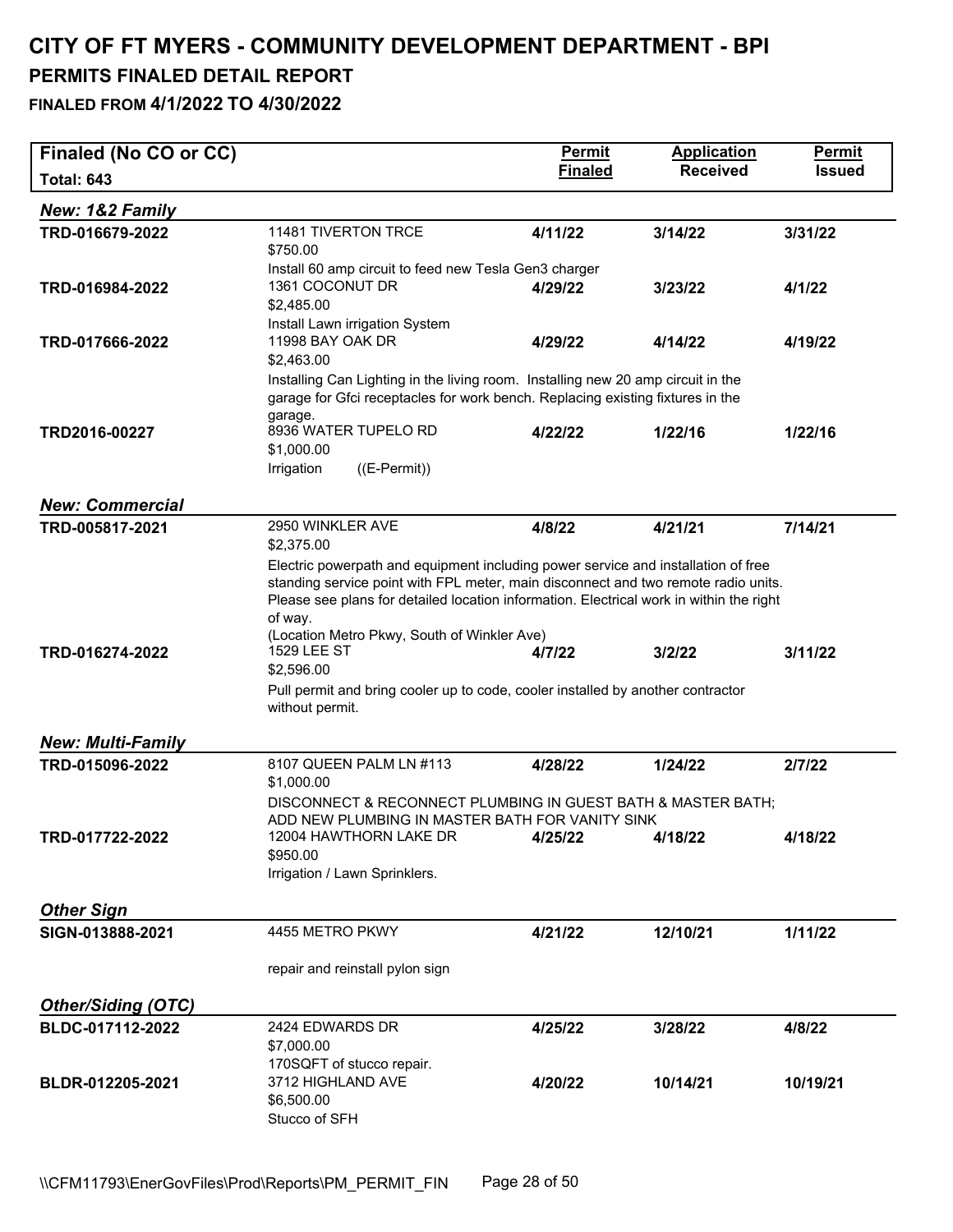#### **CITY OF FT MYERS - COMMUNITY DEVELOPMENT DEPARTMENT - BPI PERMITS FINALED DETAIL REPORT FINALED FROM 4/1/2022 TO 4/30/2022**

| Finaled (No CO or CC)<br><b>Total: 643</b>  |                                                                         | <b>Permit</b><br><b>Finaled</b> | <b>Application</b><br><b>Received</b> | Permit<br><b>Issued</b> |
|---------------------------------------------|-------------------------------------------------------------------------|---------------------------------|---------------------------------------|-------------------------|
| <b>Other/Siding (OTC)</b>                   |                                                                         |                                 |                                       |                         |
| BLDR-016225-2022                            | 2165 HALE ST                                                            | 4/7/22                          | 3/1/22                                | 3/3/22                  |
|                                             | \$2,400.00                                                              |                                 |                                       |                         |
| BLDR-016359-2022                            | Removing siding, installing metal lathe and stucco.<br>3336 CENTRAL AVE | 4/21/22                         | 3/4/22                                | 3/4/22                  |
|                                             | \$6,000.00<br>Stucco                                                    |                                 |                                       |                         |
| <b>Others</b>                               |                                                                         |                                 |                                       |                         |
| NAV-017875-2022                             | 10546 CASELLA WAY #202                                                  | 4/21/22                         | 4/21/22                               |                         |
|                                             | add solid waste                                                         |                                 |                                       |                         |
| NAV-017894-2022                             | 10550 CASELLA WAY #102                                                  | 4/21/22                         | 4/21/22                               |                         |
|                                             | add solid waste                                                         |                                 |                                       |                         |
| NAV-017897-2022                             | 10546 CASELLA WAY #102                                                  | 4/21/22                         | 4/21/22                               |                         |
|                                             | add solid waste                                                         |                                 |                                       |                         |
| NAV-017898-2022                             | 10546 CASELLA WAY #201                                                  | 4/21/22                         | 4/21/22                               |                         |
|                                             | add solid waste                                                         |                                 |                                       |                         |
| NAV-018187-2022                             | 10280 CREPE JASMINE LN                                                  | 4/28/22                         | 4/28/22                               |                         |
|                                             | correct address from 10134 to 10280 Crepe Myrtle                        |                                 |                                       |                         |
| NAV-018258-2022                             | 1940 MARAVILLA AVE                                                      | 4/29/22                         | 4/29/22                               |                         |
|                                             | parcel is no longer excluded - sold in 07/21                            |                                 |                                       |                         |
| <b>Outdoor Activities - with Vendors</b>    |                                                                         |                                 |                                       |                         |
| TEMP-012052-2021                            | 10091 MCGREGOR BLVD                                                     | 4/5/22                          | 10/7/21                               | 10/19/21                |
|                                             | Music Festival-DJ Pauly D & Friends                                     |                                 |                                       |                         |
| TEMP-012272-2021                            | 2000 W FIRST ST                                                         | 4/8/22                          | 10/18/21                              | 11/3/21                 |
|                                             | Wink Taste of the Town                                                  |                                 |                                       |                         |
| TEMP-013352-2021                            | 1611 JEFFERSON AVE                                                      | 4/15/22                         | 11/17/21                              | 11/19/21                |
|                                             | Movie Night at Jefferson Park                                           |                                 |                                       |                         |
| <b>Outdoor Activities - without Vendors</b> |                                                                         |                                 |                                       |                         |
| TEMP-011866-2021                            | 881 NUNA AVE                                                            | 4/5/22                          | 10/1/21                               | 10/21/21                |
|                                             | <b>Mexican Fiesta</b>                                                   |                                 |                                       |                         |
| TEMP-011867-2021                            | 881 NUNA AVE                                                            | 4/5/22                          | 10/1/21                               | 10/21/21                |
|                                             | New Years Fiesta                                                        |                                 |                                       |                         |
| TEMP-012355-2021                            | 2350 MCGREGOR BLVD                                                      | 4/8/22                          | 10/19/21                              | 11/2/21                 |
|                                             |                                                                         |                                 |                                       |                         |

42nd Annual Turkey Trot 5K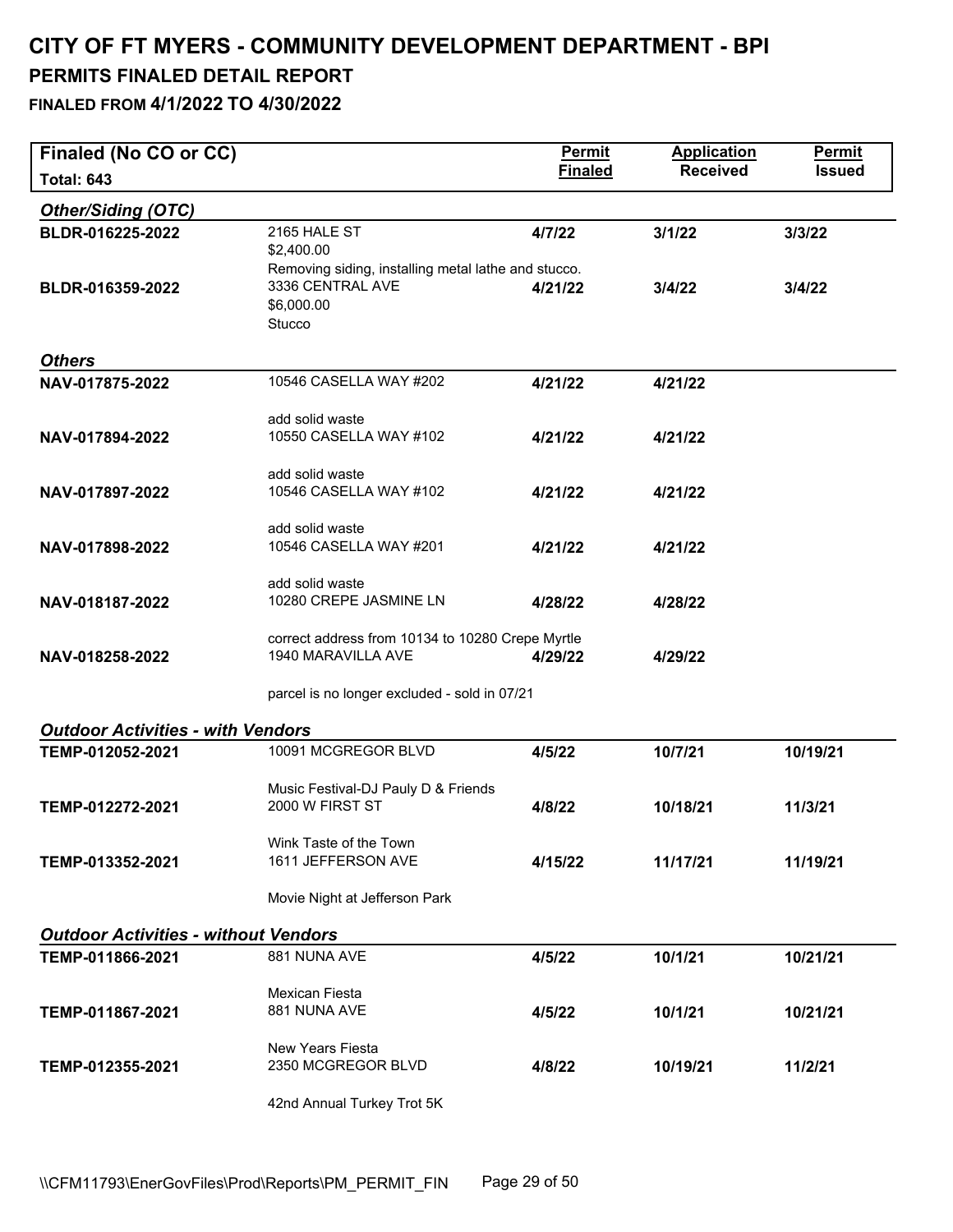| Finaled (No CO or CC)                       |                                                  | <b>Permit</b>  | <b>Application</b> | <b>Permit</b> |
|---------------------------------------------|--------------------------------------------------|----------------|--------------------|---------------|
| <b>Total: 643</b>                           |                                                  | <b>Finaled</b> | <b>Received</b>    | <b>Issued</b> |
| <b>Outdoor Activities - without Vendors</b> |                                                  |                |                    |               |
| TEMP-012489-2021                            | 4125 CLEVELAND AVE                               | 4/8/22         | 10/25/21           | 11/3/21       |
|                                             | <b>VETERANS DAY PARADE</b>                       |                |                    |               |
| TEMP-012509-2021                            | 2350 MCGREGOR BLVD                               | 4/8/22         | 10/26/21           | 11/5/21       |
|                                             |                                                  |                |                    |               |
|                                             | INTERSPORT NCAA                                  |                |                    |               |
| <b>Permit</b>                               |                                                  |                |                    |               |
| NAV-000373-2020                             | 4125 SPOTTED EAGLE WAY                           | 4/25/22        | 11/2/20            |               |
|                                             |                                                  |                |                    |               |
| NAV-001867-2020                             | new pool - permits cancelled<br>3421 JEFFCOTT ST | 4/1/22         | 12/18/20           |               |
|                                             |                                                  |                |                    |               |
| NAV-001869-2020                             | new sf<br>3425 JEFFCOTT ST                       |                |                    |               |
|                                             |                                                  | 4/25/22        | 12/18/20           |               |
|                                             | new sf                                           |                |                    |               |
| NAV-001964-2020                             | 1385 ALCAZAR AVE                                 | 4/14/22        | 12/22/20           |               |
|                                             | new sf and pool                                  |                |                    |               |
| NAV-002086-2020                             | 3853 E RIVER DR                                  | 4/1/22         | 12/28/20           |               |
|                                             | addition                                         |                |                    |               |
| NAV-003314-2021                             | 4355 LEMONGRASS DR                               | 4/26/22        | 2/3/21             |               |
|                                             |                                                  |                |                    |               |
| NAV-004280-2021                             | new sfa<br>4359 LEMONGRASS DR                    | 4/26/22        | 3/8/21             |               |
|                                             |                                                  |                |                    |               |
|                                             | new sfa                                          |                |                    |               |
| NAV-012376-2021                             | 4806 CRESTED EAGLE LN                            | 4/25/22        | 10/20/21           |               |
|                                             | new sf and pool                                  |                |                    |               |
| NAV-012546-2021                             | 10360 BONAVIE COVE DR                            | 4/21/22        | 10/26/21           |               |
|                                             | new sfa                                          |                |                    |               |
| NAV-012675-2021                             | 10358 BONAVIE COVE DR                            | 4/21/22        | 10/29/21           |               |
|                                             |                                                  |                |                    |               |
| NAV-012678-2021                             | new sfa<br>6519 GOOD LIFE ST                     | 4/12/22        | 10/29/21           |               |
|                                             |                                                  |                |                    |               |
|                                             | new sfa                                          |                |                    |               |
| NAV-012679-2021                             | 6521 GOOD LIFE ST                                | 4/13/22        | 10/29/21           |               |
|                                             | new sfa                                          |                |                    |               |
| NAV-012680-2021                             | 6523 GOOD LIFE ST                                | 4/21/22        | 10/29/21           |               |
|                                             | new sfa                                          |                |                    |               |
| NAV-012681-2021                             | 6525 GOOD LIFE ST                                | 4/21/22        | 10/29/21           |               |
|                                             |                                                  |                |                    |               |
|                                             | new sfa                                          |                |                    |               |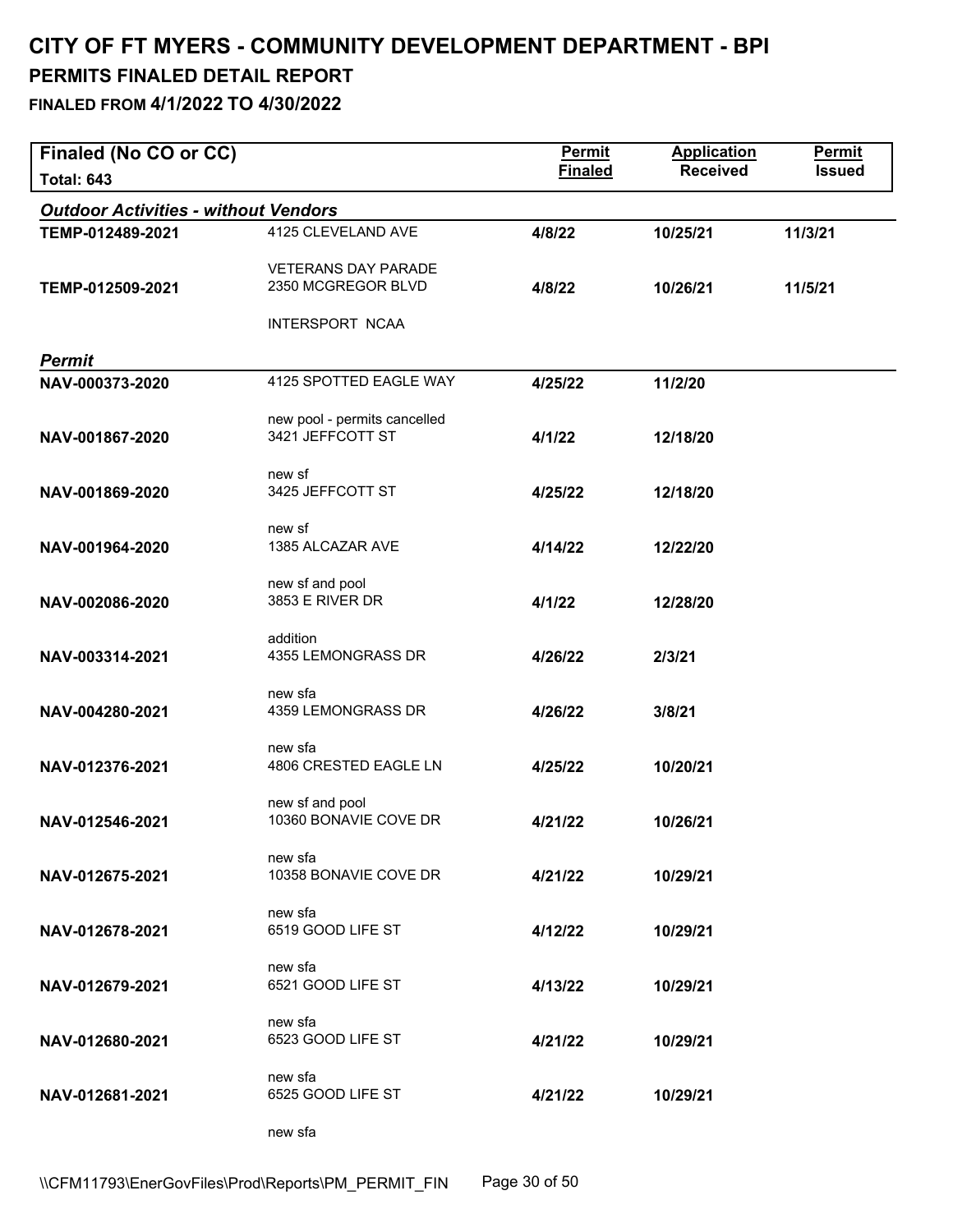#### **CITY OF FT MYERS - COMMUNITY DEVELOPMENT DEPARTMENT - BPI PERMITS FINALED DETAIL REPORT FINALED FROM 4/1/2022 TO 4/30/2022**

| Finaled (No CO or CC) |                                                                | <b>Permit</b>  | <b>Application</b> | Permit        |
|-----------------------|----------------------------------------------------------------|----------------|--------------------|---------------|
| <b>Total: 643</b>     |                                                                | <b>Finaled</b> | <b>Received</b>    | <b>Issued</b> |
| <b>Permit</b>         |                                                                |                |                    |               |
| NAV-012812-2021       | 3889 SPOTTED EAGLE WAY                                         | 4/25/22        | 11/2/21            |               |
| NAV-012815-2021       | new sf and pool<br>3885 SPOTTED EAGLE WAY                      | 4/25/22        | 11/2/21            |               |
| NAV-012828-2021       | new sf<br>4812 CRESTED EAGLE LN                                | 4/25/22        | 11/2/21            |               |
| NAV-012909-2021       | new sf and pool<br>6513 GOOD LIFE ST                           | 4/6/22         | 11/3/21            |               |
| NAV-012913-2021       | new pool<br>6511 GOOD LIFE ST                                  | 4/6/22         | 11/3/21            |               |
| NAV-013660-2021       | new sfa<br>4373 LEMONGRASS DR                                  | 4/26/22        | 12/2/21            |               |
| NAV-013661-2021       | new sf<br>4363 LEMONGRASS DR                                   | 4/26/22        | 12/2/21            |               |
| NAV-017250-2022       | new sf<br>2900 SECOND ST                                       | 4/1/22         | 4/1/22             |               |
| NAV-017266-2022       | impervious area to remain after demolition<br>1361 BILTMORE DR | 4/1/22         | 4/1/22             |               |
| NAV-017272-2022       | screen enclosure extension<br>8841 SARITA CT                   | 4/1/22         | 4/1/22             |               |
| NAV-017318-2022       | new pool<br>3242 BIRCHIN LN                                    | 4/4/22         | 4/4/22             |               |
| NAV-017319-2022       | new pool<br>10465 CAROLINA WILLOW DR                           | 4/4/22         | 4/4/22             |               |
| NAV-017462-2022       | new pool<br>2961 MARKET ST                                     | 4/7/22         | 4/7/22             |               |
| NAV-017464-2022       | new driveway<br>144 RIVERVIEW RD                               | 4/7/22         | 4/7/22             |               |
| NAV-017578-2022       | new pool<br>1815 LILLIE ST                                     | 4/12/22        | 4/12/22            |               |
| NAV-017625-2022       | new concrete pad/driveway<br>3894 ELDON ST                     | 4/14/22        | 4/14/22            |               |
| NAV-017895-2022       | new pool<br>10546 CASELLA WAY #101                             | 4/21/22        | 4/21/22            |               |
|                       | add solid waste                                                |                |                    |               |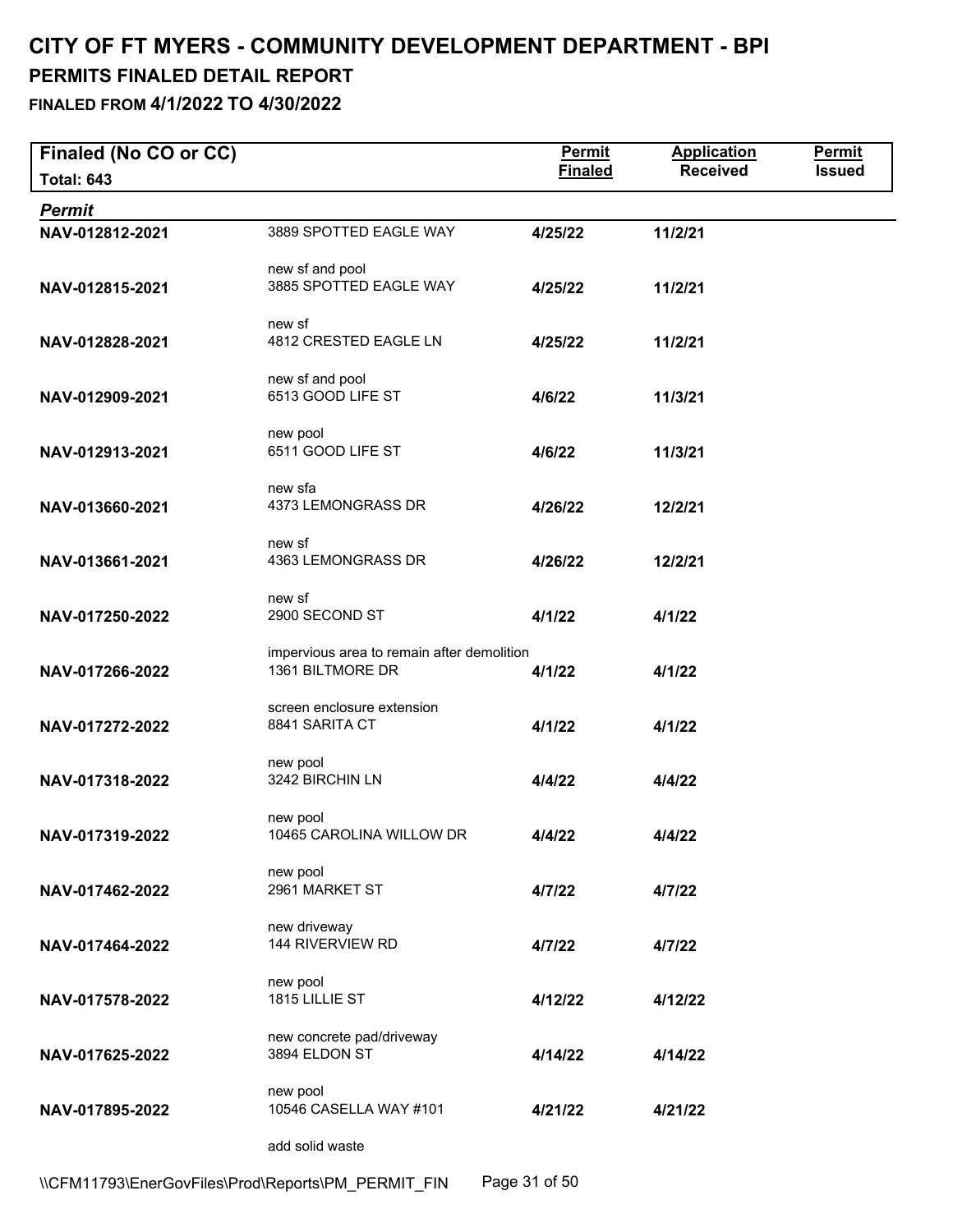#### **CITY OF FT MYERS - COMMUNITY DEVELOPMENT DEPARTMENT - BPI PERMITS FINALED DETAIL REPORT FINALED FROM 4/1/2022 TO 4/30/2022**

| Finaled (No CO or CC)  |                                                                                                | <b>Permit</b>  | <b>Application</b> | <b>Permit</b> |
|------------------------|------------------------------------------------------------------------------------------------|----------------|--------------------|---------------|
| <b>Total: 643</b>      |                                                                                                | <b>Finaled</b> | <b>Received</b>    | <b>Issued</b> |
| <b>Permit</b>          |                                                                                                |                |                    |               |
| NAV-017957-2022        | 2065 MAIN ST                                                                                   | 4/22/22        | 4/22/22            |               |
|                        |                                                                                                |                |                    |               |
| NAV-017992-2022        | impervious area to remain after demolition permit, BLDC-016308-2022<br>10047 CHESAPEAKE BAY DR | 4/25/22        | 4/25/22            | 4/25/22       |
|                        |                                                                                                |                |                    |               |
|                        | new pool                                                                                       |                |                    |               |
| NAV-017993-2022        | 10418 SPRUCE PINE CT                                                                           | 4/25/22        | 4/25/22            |               |
|                        | new pool                                                                                       |                |                    |               |
| NAV-018036-2022        | 1457 WINKLER AVE                                                                               | 4/26/22        | 4/26/22            |               |
|                        | new pool                                                                                       |                |                    |               |
| NAV-018110-2022        | 11975 BOURKE PL                                                                                | 4/27/22        | 4/27/22            |               |
|                        |                                                                                                |                |                    |               |
|                        | new pool                                                                                       |                |                    |               |
| NAV-018111-2022        | 2940 ROYAL GARDENS AVE                                                                         | 4/27/22        | 4/27/22            |               |
|                        | new screen room                                                                                |                |                    |               |
| NAV-018121-2022        | 3105 E RIVERSIDE DR                                                                            | 4/27/22        | 4/27/22            |               |
|                        | new driveway                                                                                   |                |                    |               |
| NAV-018124-2022        | 1426 GARDENIA AVE                                                                              | 4/27/22        | 4/27/22            |               |
|                        |                                                                                                |                |                    |               |
| NAV-018217-2022        | driveway addition<br>12113 CORCORAN PL                                                         | 4/28/22        | 4/28/22            |               |
|                        |                                                                                                |                |                    |               |
|                        | new pool                                                                                       |                |                    |               |
| NAV-018223-2022        | 11220 PADDINGTON TER                                                                           | 4/28/22        | 4/28/22            |               |
|                        | new pool                                                                                       |                |                    |               |
| SWU2020-00134          | 3660 DR MARTIN LUTHER KING JR BLVI4/13/22                                                      |                | 2/18/20            |               |
|                        |                                                                                                |                |                    |               |
| <b>SWU2020-00599</b>   | new 3-story self-storage facility, to be mapped upon completion<br>3024 MANGO ST               | 4/21/22        | 8/14/20            |               |
|                        |                                                                                                |                |                    |               |
|                        | new sf                                                                                         |                |                    |               |
| Pool & Spa: 1&2 Family |                                                                                                |                |                    |               |
| POOL-000694-2020       | 4119 LEMONGRASS DR                                                                             | 4/5/22         | 11/10/20           | 1/14/21       |
|                        | \$52,000.00                                                                                    |                |                    |               |
|                        | Pool/Spa/Paver Deck<br>11881 HICKORY ESTATE CIR                                                |                |                    |               |
| POOL-001827-2020       | \$82,000.00                                                                                    | 4/1/22         | 12/17/20           | 2/9/21        |
|                        | NEW POOL, SPA, DECK, ENCLOSURE AND ALL RELATED ITEMS.                                          |                |                    |               |
| POOL-003819-2021       | 4034 ASHENTREE CT                                                                              | 4/15/22        | 2/22/21            | 7/6/21        |
|                        | \$63,000.00<br>BUILDING NEW POOL AND SPA WITH SUNSHELL                                         |                |                    |               |
| POOL-004948-2021       | 1385 ALCAZAR AVE                                                                               | 4/15/22        | 3/25/21            | 8/3/21        |
|                        | \$110,000.00                                                                                   |                |                    |               |
|                        | Construct pool, spa, paver deck                                                                |                |                    |               |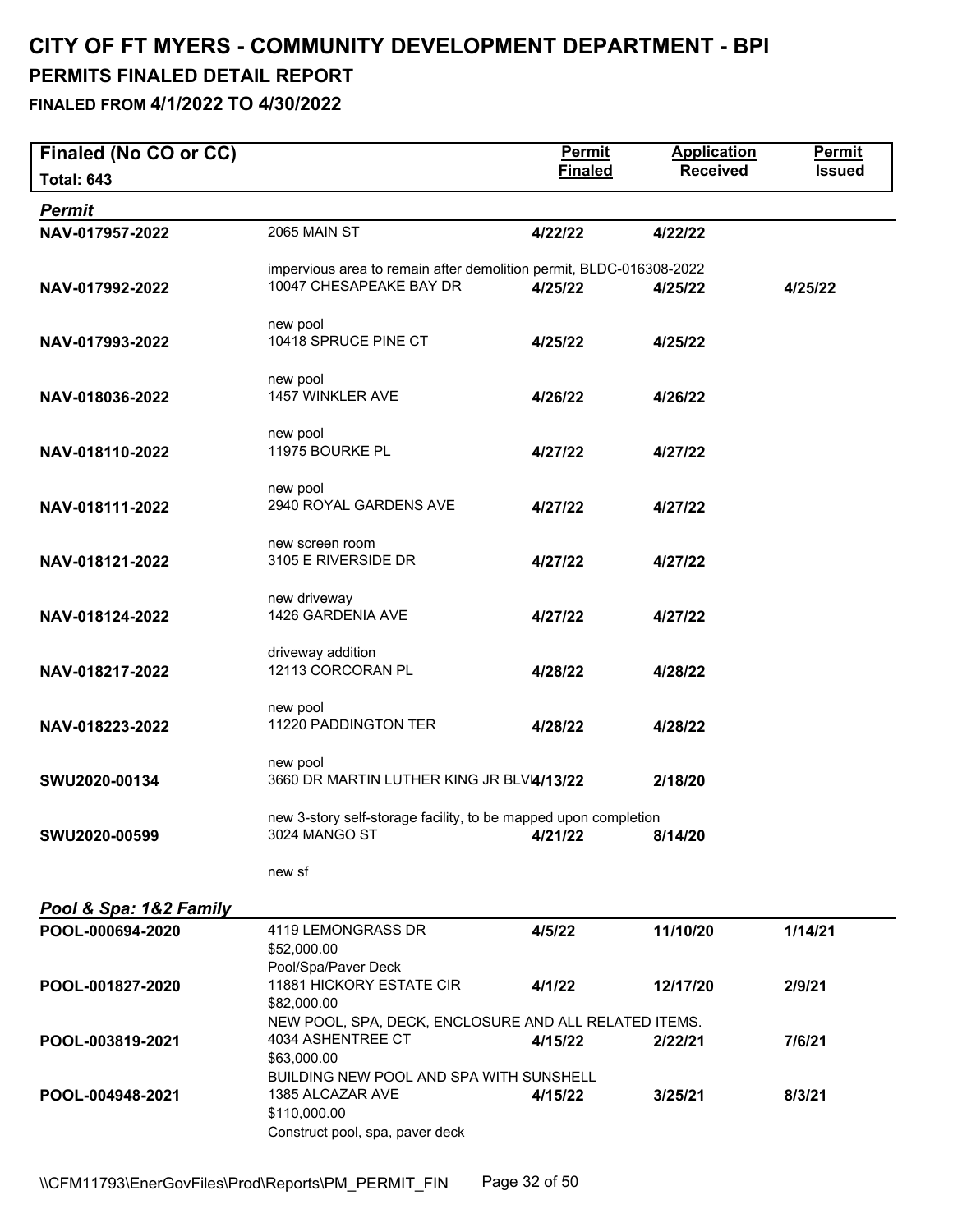| Finaled (No CO or CC)  |                                                                                                                          | <b>Permit</b>  | <b>Application</b> | Permit        |
|------------------------|--------------------------------------------------------------------------------------------------------------------------|----------------|--------------------|---------------|
| <b>Total: 643</b>      |                                                                                                                          | <b>Finaled</b> | <b>Received</b>    | <b>Issued</b> |
| Pool & Spa: 1&2 Family |                                                                                                                          |                |                    |               |
| POOL-006713-2021       | 12006 MACQUARIE WAY<br>\$84,000.00                                                                                       | 4/7/22         | 5/19/21            | 10/14/21      |
| POOL-006974-2021       | Construct pool, spa, paver deck<br>10491 SEVERINO LN<br>\$35,950.00                                                      | 4/26/22        | 5/27/21            | 6/16/21       |
| POOL-008187-2021       | Inground concrete swimming pool, spa, paver deck and safety alarms<br>9939 VIA SAN MARCO LOOP<br>\$63,000.00             | 4/13/22        | 6/24/21            | 8/2/21        |
| POOL-008820-2021       | Pool, Spa, Deck<br>10592 PISTOIA DR<br>\$40,000.00                                                                       | 4/25/22        | 6/29/21            | 7/15/21       |
| POOL-009557-2021       | POOL, SPA, AND PAVER DECK<br>9947 VIA SAN MARCO LOOP<br>\$52,000.00                                                      | 4/29/22        | 7/15/21            | 10/11/21      |
| POOL-009667-2021       | New construction of in-ground swimming pool, spa, paver deck, and exit alarms<br>10518 WINE PALM RD<br>\$70,000.00       | 4/25/22        | 7/19/21            | 8/3/21        |
| POOL-009680-2021       | POOL, SPA, AND PAVER DECK<br>11699 MEADOWRUN CIR<br>\$35,000.00                                                          | 4/25/22        | 7/19/21            | 8/3/21        |
| POOL-009762-2021       | INSTALLING IN GROUND POOL, SPA PAVER DECK<br>12811 EPPING WAY<br>\$60,000.00                                             | 4/25/22        | 7/21/21            | 8/3/21        |
| POOL-014073-2021       | INSTALLING INGROUND CONCRETE POOL, SPA AND PAVER DECK<br>10475 SOLARO ST<br>\$35,850.00                                  | 4/13/22        | 12/16/21           | 1/5/22        |
| POOL-014074-2021       | Inground concrete swimming pool, spa, paver deck and safety alarms<br>10616 CARENA CIR<br>\$35,750.00                    | 4/13/22        | 12/16/21           | 1/24/22       |
| PSP2019-00277          | Inground concrete swimming pool, spa, paver deck and safety alarms<br>4148 LEMONGRASS DR<br>\$30,000.00<br>pool and deck | 4/25/22        | 11/12/19           | 12/11/19      |
| Pool: 1&2 Family       |                                                                                                                          |                |                    |               |
| POOL-003075-2021       | 3123 ROYAL GARDENS AVE<br>\$55,800.00                                                                                    | 4/7/22         | 1/27/21            | 2/17/21       |
| POOL-005632-2021       | pool deck and screen<br>11930 BAY OAK DR<br>\$49,000.00                                                                  | 4/1/22         | 4/16/21            | 8/13/21       |
| POOL-007160-2021       | New Pool, Spa, Deck, Enclosure Construction and All Related Items<br>4178 BLOOMFIELD ST<br>\$55,412.00                   | 4/26/22        | 6/3/21             | 7/8/21        |
| POOL-007609-2021       | Concrete swimming pool, deck, and screen enclosure<br>3272 ROYAL GARDENS AVE<br>\$70,000.00                              | 4/18/22        | 6/16/21            | 7/23/21       |
| POOL-009407-2021       | Residential pool with paver deck<br>11587 RIVERSTONE LN<br>\$72,000.00<br>Pool, Deck                                     | 4/20/22        | 7/12/21            | 8/9/21        |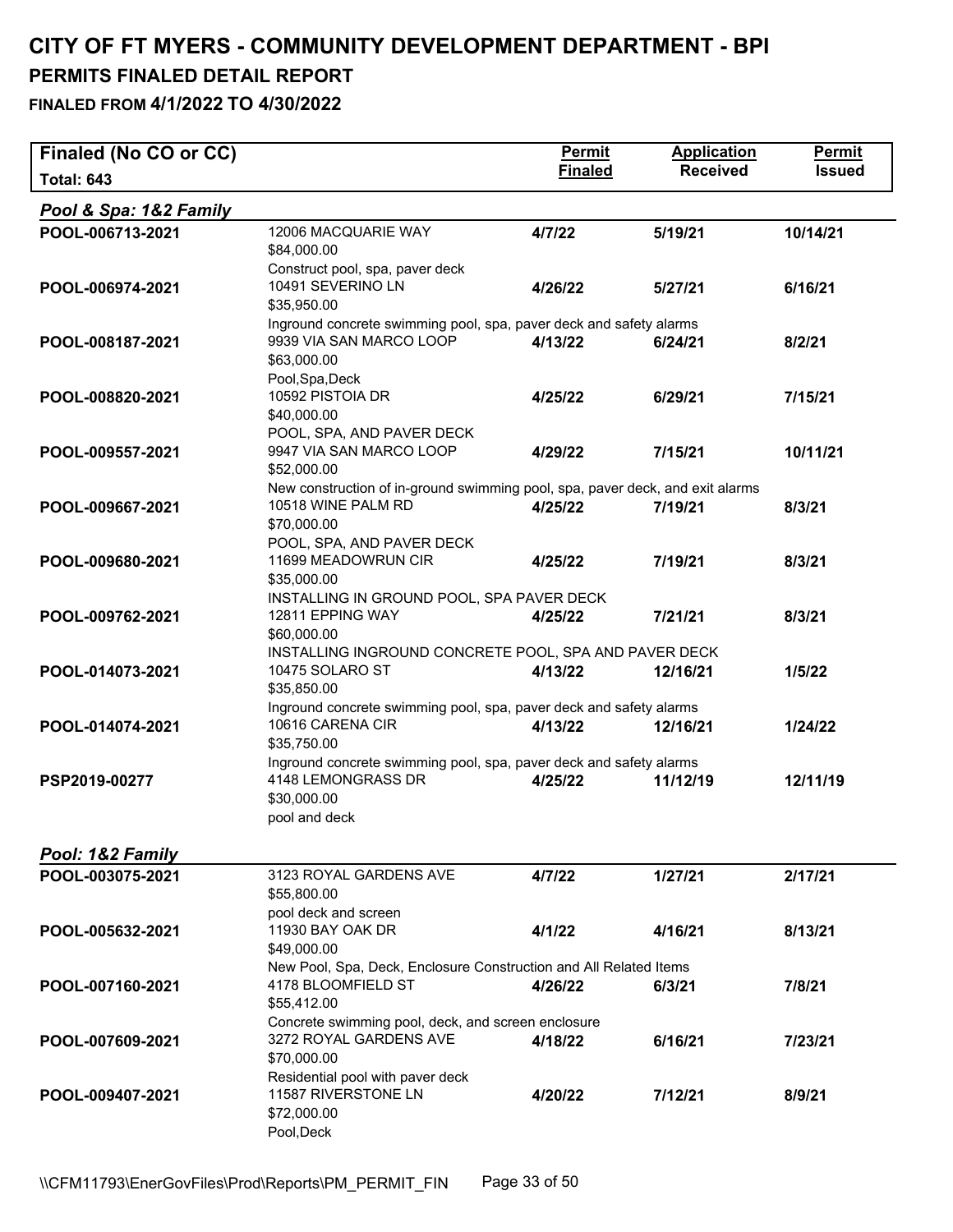| Finaled (No CO or CC)          |                                                                                         | <b>Permit</b>  | <b>Application</b> | <b>Permit</b> |
|--------------------------------|-----------------------------------------------------------------------------------------|----------------|--------------------|---------------|
| <b>Total: 643</b>              |                                                                                         | <b>Finaled</b> | <b>Received</b>    | <b>Issued</b> |
| Pool: 1&2 Family               |                                                                                         |                |                    |               |
| POOL-009684-2021               | 11829 CLIFTON TER<br>\$62,000.00                                                        | 4/15/22        | 7/20/21            | 8/23/21       |
| PSP2020-00130                  | pool, paver deck, (PRIVATE PROVIDER)<br>1515 GROVE AVE<br>\$52,000.00                   | 4/18/22        | 6/8/20             | 7/10/20       |
|                                | Construct inground Concrete Pool w/Paver Deck.                                          |                |                    |               |
| <b>Pool: Commercial</b>        |                                                                                         |                |                    |               |
| PSP2019-00314                  | 3626 COLONIAL CT                                                                        | 4/15/22        | 12/26/19           | 3/5/20        |
|                                | \$75,000.00                                                                             |                |                    |               |
|                                | new pool, deck, fence, led lights                                                       |                |                    |               |
| <b>Re-Roof: 1&amp;2 Family</b> |                                                                                         |                |                    |               |
| TRD-002505-2021                | 1906 GRACE AVE                                                                          | 4/13/22        | 1/7/21             | 1/13/21       |
|                                | \$2,000.00                                                                              |                |                    |               |
|                                | remove/replace 6 sq of flat roofing with Modified Bituman                               |                |                    |               |
| TRD-006273-2021                | 2950 POWELL ST                                                                          | 4/8/22         | 5/6/21             | 5/12/21       |
|                                | \$2,450.00<br>Shingle install over existing roof shingle                                |                |                    |               |
| TRD-007323-2021                | 1330 CARLENE AVE                                                                        | 4/28/22        | 6/8/21             | 6/17/21       |
|                                | \$46,526.25                                                                             |                |                    |               |
|                                | Re-roof                                                                                 |                |                    |               |
| TRD-007630-2021                | 10627 CAMARELLE CIR                                                                     | 4/26/22        | 6/16/21            | 6/18/21       |
|                                | \$42,400.00<br><b>Concrete Tile ReRoof</b>                                              |                |                    |               |
| TRD-008006-2021                | 615 MARSH AVE                                                                           | 4/25/22        | 6/22/21            | 6/23/21       |
|                                | \$10,000.00                                                                             |                |                    |               |
|                                | RE-ROOF SHINGLE FOR SHINGLE REPLACE FLAT ROOF                                           |                |                    |               |
| TRD-010917-2021                | 2651 JACKSON ST                                                                         | 4/12/22        | 8/30/21            | 8/30/21       |
|                                | \$600.00<br>Tearing off shingles on the flat roof and replacing with single ply layover |                |                    |               |
| TRD-011564-2021                | 1323 MORNINGSIDE DR                                                                     | 4/14/22        | 9/22/21            | 9/22/21       |
|                                | \$46,000.00                                                                             |                |                    |               |
|                                | REMOVE EXISTING SLOPED AND FLAT ROOFING SYSTEMS, NAIL DECK TO                           |                |                    |               |
| TRD-011637-2021                | CODE, INSTALL SS METAL ROOFING & 2-PLLY SA BASE & GRANULATED CAP<br>8579 PEGASUS DR     | 4/8/22         | 9/23/21            | 9/30/21       |
|                                | \$65,000.00                                                                             |                |                    |               |
|                                | Remove and replace tile with new                                                        |                |                    |               |
| TRD-011641-2021                | 8558 PEGASUS DR                                                                         | 4/8/22         | 9/23/21            | 9/30/21       |
|                                | \$60,000.00                                                                             |                |                    |               |
| TRD-012470-2021                | Remove and replace shingles with new.<br>8017 GATOR PALM DR                             | 4/29/22        | 10/25/21           | 10/25/21      |
|                                | \$67,000.00                                                                             |                |                    |               |
|                                | Residential Re-Roof, Tile to Tile.                                                      |                |                    |               |
| TRD-012691-2021                | 1842 HANSON ST                                                                          | 4/14/22        | 11/1/21            | 11/1/21       |
|                                | \$15,000.00                                                                             |                |                    |               |
| TRD-013452-2021                | Re-Roof<br>11109 WINE PALM RD                                                           | 4/12/22        | 11/23/21           | 11/23/21      |
|                                | \$66,500.00                                                                             |                |                    |               |
|                                | Residential Re-Roof, Tile to Tile.                                                      |                |                    |               |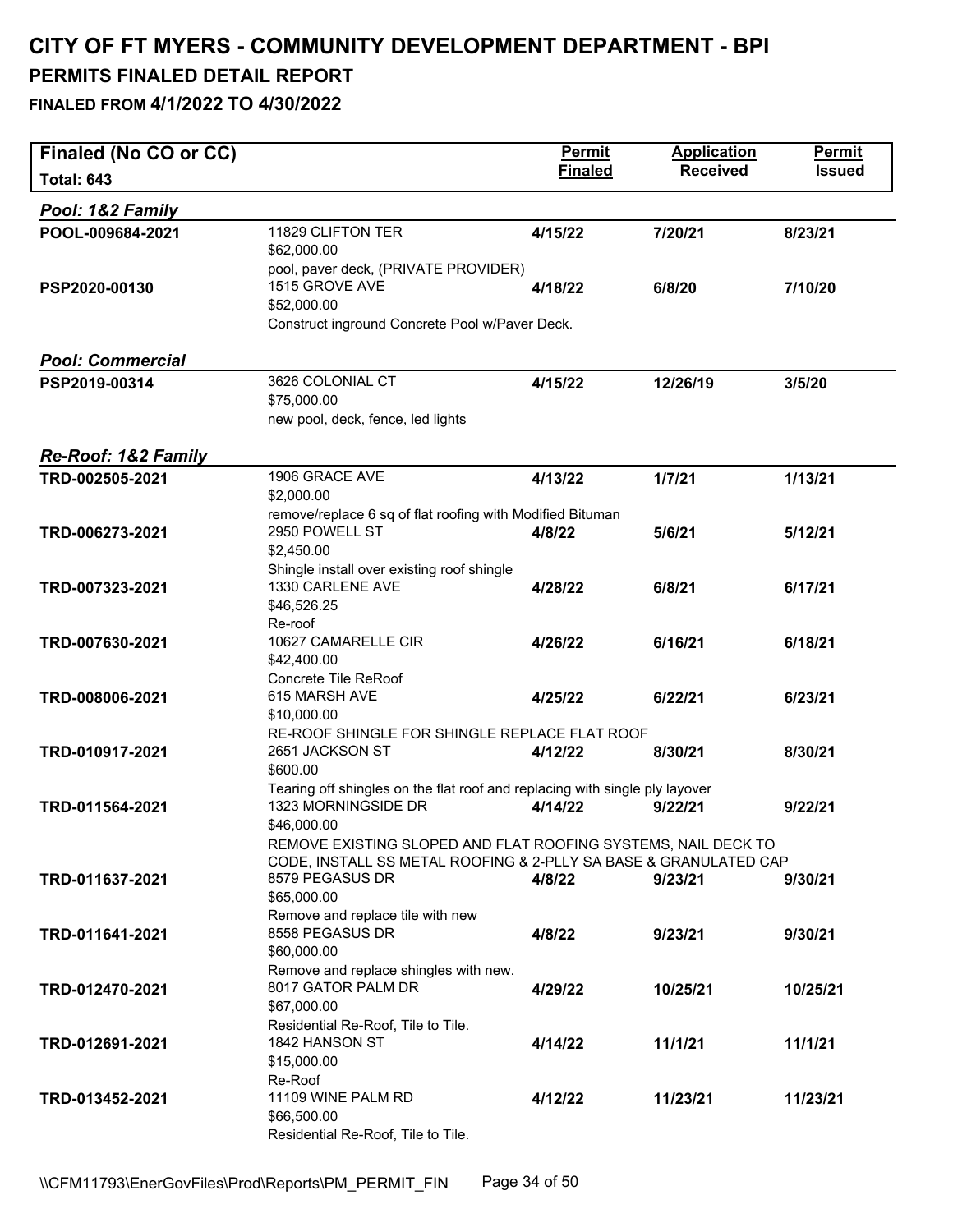| Finaled (No CO or CC) |                                                                                                                                                                                                            | <b>Permit</b>  | <b>Application</b> | <b>Permit</b> |
|-----------------------|------------------------------------------------------------------------------------------------------------------------------------------------------------------------------------------------------------|----------------|--------------------|---------------|
| <b>Total: 643</b>     |                                                                                                                                                                                                            | <b>Finaled</b> | <b>Received</b>    | <b>Issued</b> |
| Re-Roof: 1&2 Family   |                                                                                                                                                                                                            |                |                    |               |
| TRD-013737-2021       | 9375 VIA MURANO CT<br>\$24,569.00                                                                                                                                                                          | 4/12/22        | 12/6/21            | 12/6/21       |
| TRD-013937-2021       | Tile off to tile on re-roof<br>11110 SIERRA PALM CT<br>\$79,003.00                                                                                                                                         | 4/29/22        | 12/13/21           | 1/3/22        |
| TRD-014294-2021       | tear off tile roof and re roof with tile due to hurricane Irma<br>10263 SAGO PALM WAY<br>\$40,000.00                                                                                                       | 4/20/22        | 12/27/21           | 12/29/21      |
| TRD-014295-2021       | RE-ROOF/ REMOVE EXISTING TILE, INSTALL CAPRISTANO EAGLE TILE,<br>INSTALL ICP ADHESIVE UNDERLAYMENT, TILE TO BE ATTACHED WITH TWO<br>PART FOAM SYSTEM AND SCREWS.<br>10261 SAGO PALM WAY                    | 4/20/22        | 12/27/21           | 12/29/21      |
|                       | \$40,000.00                                                                                                                                                                                                |                |                    |               |
| TRD-014403-2022       | RE-ROOF/ REMOVE EXISTING TILE, INSTALL CAPRISTANO EAGLE TILE,<br>INSTALL ICP ADHESIVE UNDERLAYMENT, TILE TO BE ATTACHED WITH TWO<br>PART FOAM SYSTEM AND SCREWS.<br>7316 HERITAGE PALMS ESTATES DR 4/20/22 |                | 1/3/22             | 1/7/22        |
|                       | \$86,000.00                                                                                                                                                                                                |                |                    |               |
|                       | Remove hurricane damaged tile and underlayment. Re-nail decking to code.<br>Install self adhered underlayment and flashing. Install tile to manufacturers<br>specifications                                |                |                    |               |
| TRD-014404-2022       | 9309 AVIANO DR<br>\$56,222.00                                                                                                                                                                              | 4/11/22        | 1/3/22             | 1/28/22       |
|                       | Remove hurricane damaged tile and underlayment. Re-nail decking to code.<br>Install self adhered underlayment and flashing. Install tile to manufacturers<br>specification.                                |                |                    |               |
| TRD-014473-2022       | 7311 HERITAGE PALMS ESTATES DR 4/25/22<br>\$65,000.00                                                                                                                                                      |                | 1/5/22             | 1/7/22        |
|                       | Remove hurricane damaged tile and underlayment.<br>Re-nail decking to code. Install self adhered underlayment and flashing. Install tile<br>to manufacturers specifications.                               |                |                    |               |
| TRD-015200-2022       | 10625 CAMARELLE CIR<br>\$48,974.00                                                                                                                                                                         | 4/21/22        | 1/26/22            | 1/31/22       |
| TRD-015328-2022       | <b>Residential Tile ReRoof</b><br>3 POINSETTIA DR<br>\$8,820.00                                                                                                                                            | 4/20/22        | 2/1/22             | 2/16/22       |
|                       | Reroof mobile home with a TPO membrane roof system./Versico TPO/FI16443/15                                                                                                                                 |                |                    |               |
| TRD-015461-2022       | squares<br>10335 WHITE PALM WAY<br>\$40,000.00                                                                                                                                                             | 4/20/22        | 2/4/22             | 2/10/22       |
|                       | Remove existing tile / Install Capristano Eagle Tlle, install ICP adhesive                                                                                                                                 |                |                    |               |
| TRD-015556-2022       | underlayment tile to be attached with one part foam system and screws.<br>26 POINSETTIA DR<br>\$11,700.00                                                                                                  | 4/20/22        | 2/8/22             | 2/24/22       |
| TRD-015643-2022       | REROOF MOBILE HOME WITH A TPO MEMBRANE ROOF SYSTEM.<br>9289 AVIANO DR<br>\$29,200.00                                                                                                                       | 4/28/22        | 2/10/22            | 2/14/22       |
| TRD-015644-2022       | tile off tile on reroof<br>9287 AVIANO DR<br>\$29,200.00<br>tile off tile on re roof                                                                                                                       | 4/28/22        | 2/10/22            | 2/14/22       |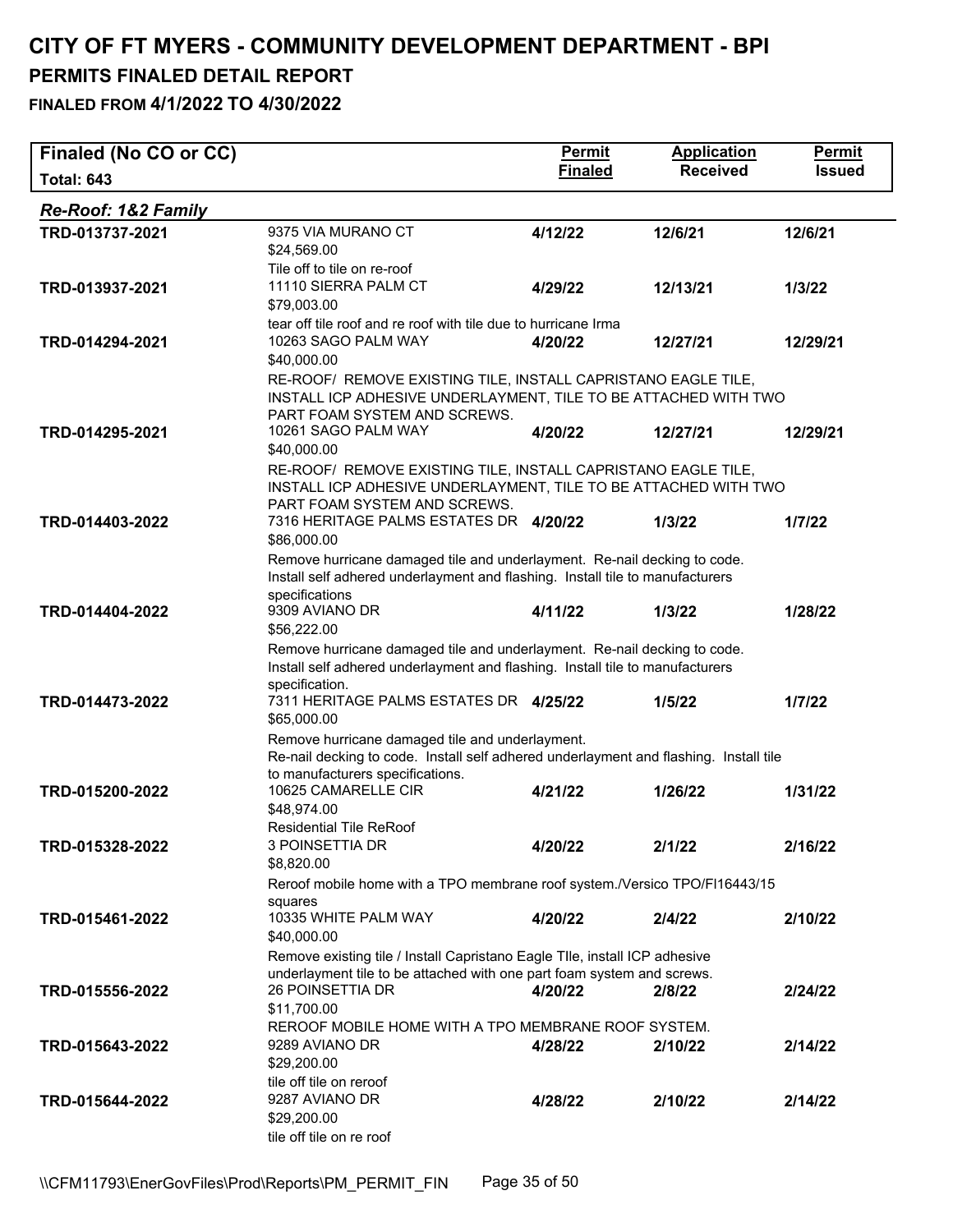| Finaled (No CO or CC)          |                                                                               | <b>Permit</b>  | <b>Application</b> | Permit        |
|--------------------------------|-------------------------------------------------------------------------------|----------------|--------------------|---------------|
| <b>Total: 643</b>              |                                                                               | <b>Finaled</b> | <b>Received</b>    | <b>Issued</b> |
| <b>Re-Roof: 1&amp;2 Family</b> |                                                                               |                |                    |               |
| TRD-015716-2022                | 1862 HANSON ST                                                                | 4/21/22        | 2/11/22            | 2/11/22       |
|                                | \$10,000.00                                                                   |                |                    |               |
|                                | Replace roof shingles and flat roof.                                          |                |                    |               |
| TRD-015872-2022                | 2551 WELCH ST<br>\$8,000.00                                                   | 4/28/22        | 2/16/22            | 2/18/22       |
|                                | MODIFIED OFF MODIFIED ON                                                      |                |                    |               |
| TRD-015879-2022                | 2401 WELCH ST                                                                 | 4/21/22        | 2/17/22            | 2/17/22       |
|                                | \$5,000.00                                                                    |                |                    |               |
|                                | Reroof Remove shingle.                                                        |                |                    |               |
| TRD-015885-2022                | 11245 WINE PALM RD                                                            | 4/1/22         | 2/17/22            | 2/24/22       |
|                                | \$37,849.00                                                                   |                |                    |               |
|                                | TILE RE ROOF                                                                  |                |                    |               |
| TRD-015891-2022                | 11247 WINE PALM RD<br>\$37,849.00                                             | 4/1/22         | 2/17/22            | 2/24/22       |
|                                | TILE RE ROOF                                                                  |                |                    |               |
| TRD-015932-2022                | 10484 CURRY PALM LN                                                           | 4/28/22        | 2/18/22            | 2/25/22       |
|                                | \$77,082.00                                                                   |                |                    |               |
|                                | Remove hurricane damaged tile and underlayment. Re-nail decking to code.      |                |                    |               |
|                                | Install self adhered underlayment and flashing. Install tile to manufacturers |                |                    |               |
|                                | specifications.                                                               |                |                    |               |
| TRD-015933-2022                | 9311 AVIANO DR<br>\$38,000.00                                                 | 4/11/22        | 2/18/22            | 2/24/22       |
|                                | Remove hurricane damaged tile and underlayment. Re-nail decking to code.      |                |                    |               |
|                                | Install self adhered underlayment and flashing. Install tile to manufacturers |                |                    |               |
|                                | specifications.                                                               |                |                    |               |
| TRD-015949-2022                | 3745 MAXINE ST                                                                | 4/14/22        | 2/18/22            | 2/24/22       |
|                                | \$8,680.00                                                                    |                |                    |               |
| TRD-016048-2022                | Shingle re-roof & Flat<br>79 POINSETTIA DR                                    | 4/5/22         | 2/23/22            | 3/2/22        |
|                                | \$5,946.00                                                                    |                |                    |               |
|                                | TPO ROOF-OVER MOBILE HOME FL 12772.1 11 SQ. AT SITE ADDRESS 79                |                |                    |               |
|                                | POINSETTA DR FT MYERS FL 33905 (POINSETTIA PARK)                              |                |                    |               |
| TRD-016054-2022                | 2075 FRANKLIN ST                                                              | 4/20/22        | 2/23/22            | 2/23/22       |
|                                | \$16,000.00                                                                   |                |                    |               |
|                                | Re-Roof<br>282 POINSETTIA DR                                                  |                |                    |               |
| TRD-016055-2022                | \$4,720.00                                                                    | 4/5/22         | 2/23/22            | 3/2/22        |
|                                | TPO ROOF-OVER MOBILE HOME FL12772.1 8 SQ. AT SITE ADDRESS 282                 |                |                    |               |
|                                | POINSETTIA DR N FT MYERS FL 33905 (POINSETTIA PARK)                           |                |                    |               |
| TRD-016207-2022                | 4742 SANTA DEL RAE AVE                                                        | 4/12/22        | 2/28/22            | 4/6/22        |
|                                | \$22,145.96                                                                   |                |                    |               |
|                                | Shingle-Reroof and flat of 2sqs                                               |                |                    |               |
| TRD-016217-2022                | 2134 JEFFCOTT ST<br>\$19,900.00                                               | 4/25/22        | 2/28/22            | 3/2/22        |
|                                | Shingle Reroof with flat                                                      |                |                    |               |
| TRD-016218-2022                | 8129 SILVER BIRCH WAY                                                         | 4/26/22        | 2/28/22            | 3/14/22       |
|                                | \$15,000.00                                                                   |                |                    |               |
|                                | RE-ROOF SHINGLE TO SHINGLE                                                    |                |                    |               |
| TRD-016252-2022                | 8673 PEGASUS DR                                                               | 4/20/22        | 3/1/22             | 3/3/22        |
|                                | \$33,750.00                                                                   |                |                    |               |
|                                | Tear off underlayment and tile. Install new underlayment and tile.            |                |                    |               |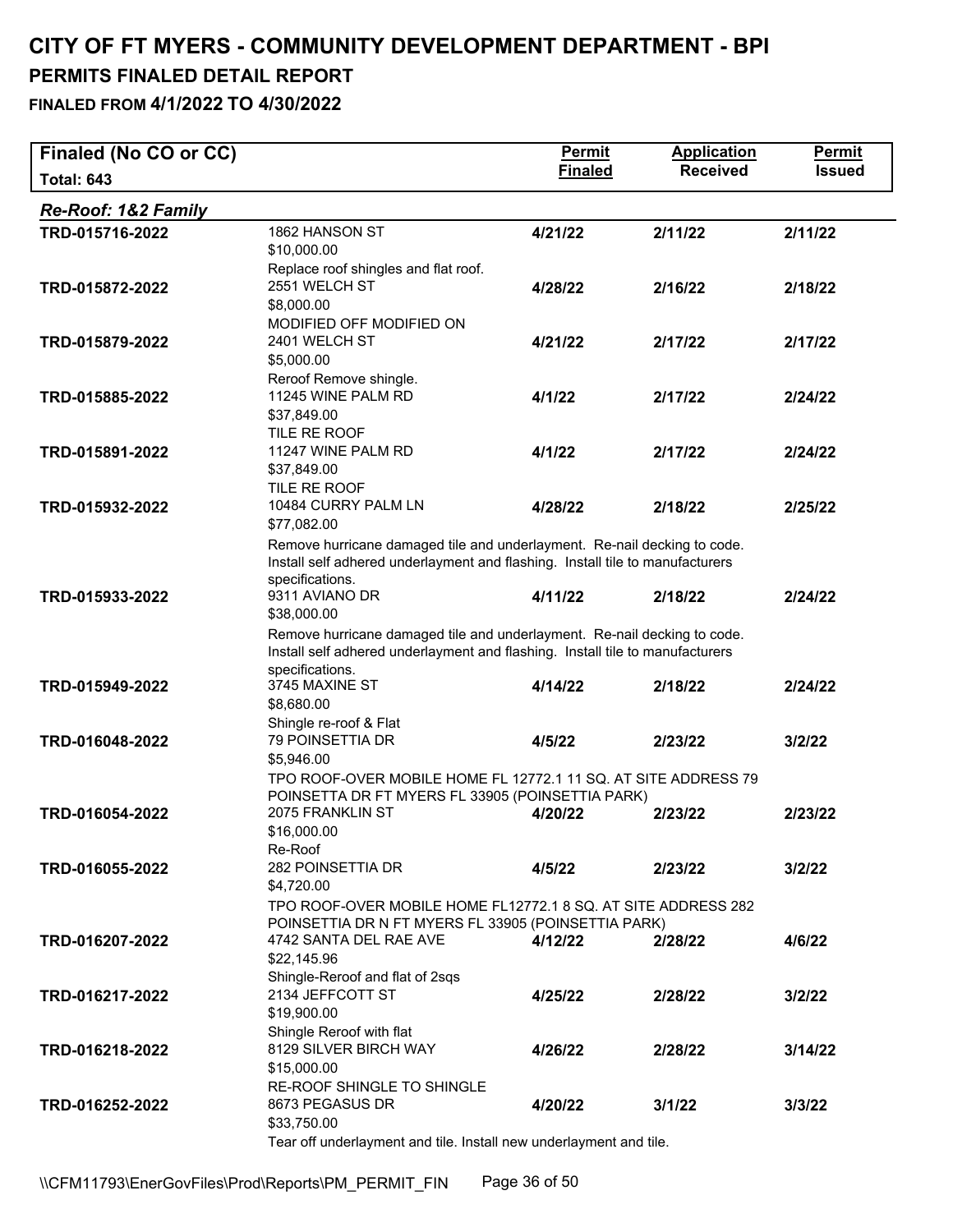| Finaled (No CO or CC)          |                                                                                                                                                                                                                             | <b>Permit</b>  | <b>Application</b> | <b>Permit</b> |  |
|--------------------------------|-----------------------------------------------------------------------------------------------------------------------------------------------------------------------------------------------------------------------------|----------------|--------------------|---------------|--|
| <b>Total: 643</b>              |                                                                                                                                                                                                                             | <b>Finaled</b> | <b>Received</b>    | <b>Issued</b> |  |
| <b>Re-Roof: 1&amp;2 Family</b> |                                                                                                                                                                                                                             |                |                    |               |  |
| TRD-016311-2022                | 1481 GROVE AVE<br>\$16,890.00                                                                                                                                                                                               | 4/18/22        | 3/3/22             | 3/3/22        |  |
|                                | Tear off existing shingle and flat roof. Replace all rotted wood. Replace all valley<br>metal, vents, drip edge and pipe flashing. Lay and peel and stick underlayment.<br>Install new 5V panels. Install modified on flat. |                |                    |               |  |
| TRD-016322-2022                | 2939 NELSON ST<br>\$9,250.00                                                                                                                                                                                                | 4/18/22        | 3/3/22             | 3/3/22        |  |
| TRD-016443-2022                | <b>RE-ROOF MOD BIT</b><br>9156 SHADOW GLEN WAY<br>\$46,500.00                                                                                                                                                               | 4/12/22        | 3/8/22             | 3/11/22       |  |
| TRD-016653-2022                | REMOVE AND REPLACE ROOF, TO METAL<br>1853 BRAMAN AVE<br>\$10,355.79                                                                                                                                                         | 4/4/22         | 3/14/22            | 3/21/22       |  |
| TRD-016658-2022                | Remove and Replace Architectural Shingles<br>8138 SILVER BIRCH WAY<br>\$20,000.00                                                                                                                                           | 4/21/22        | 3/14/22            | 3/18/22       |  |
| TRD-016754-2022                | Shingle Re-Roof<br>1949 PASSAIC AVE<br>\$5,000.00                                                                                                                                                                           | 4/20/22        | 3/16/22            | 3/16/22       |  |
| TRD-016770-2022                | TEAR OFF SHINGLE AND PUT ON<br>3960 SEMINOLE AVE<br>\$4,300.00                                                                                                                                                              | 4/1/22         | 3/16/22            | 3/16/22       |  |
| TRD-016771-2022                | Tear off old shingles - install new shingles.<br>140 RIVERVIEW RD<br>\$11,700.00<br>RE-ROOF                                                                                                                                 | 4/14/22        | 3/16/22            | 3/30/22       |  |
| TRD-016783-2022                | <b>SHINGLES</b><br>1141 SHADOW LN<br>\$2,400.00                                                                                                                                                                             | 4/8/22         | 3/16/22            | 3/22/22       |  |
| TRD-016794-2022                | Tear off rear low slope roof on studio building and replace with modified cap sheet<br>10822 TIBERIO DR<br>\$55,000.00                                                                                                      | 4/7/22         | 3/17/22            | 3/21/22       |  |
|                                | Remove hurricane damaged tile and underlayment. Re-nail decking to code.<br>Install self adhered underlayment and flashing. Install tile to manufacturers                                                                   |                |                    |               |  |
| TRD-016852-2022                | specifications.<br>4360 AVIAN AVE<br>\$12,000.00<br><b>REROOF</b>                                                                                                                                                           | 4/7/22         | 3/18/22            | 3/21/22       |  |
| TRD-016890-2022                | 2540 KENNESAW ST<br>\$12,000.00                                                                                                                                                                                             | 4/13/22        | 3/21/22            | 3/25/22       |  |
| TRD-016925-2022                | Re-roof of a single family home.<br>1436 ROSADA WAY<br>\$12,950.00                                                                                                                                                          | 4/25/22        | 3/22/22            | 4/14/22       |  |
| TRD-016932-2022                | Reroof asphalt shingle to asphalt shingle<br>1140 VESPER DR<br>\$7,990.00                                                                                                                                                   | 4/21/22        | 3/22/22            | 3/28/22       |  |
| TRD-017008-2022                | Re-Roof; Remove the Existing Shingle Roof; Install New Shingle Roof<br>1108 WHITEHEAD CREEK LOOP<br>\$1,000.00<br>Take off old put on new.                                                                                  | 4/6/22         | 3/24/22            | 3/24/22       |  |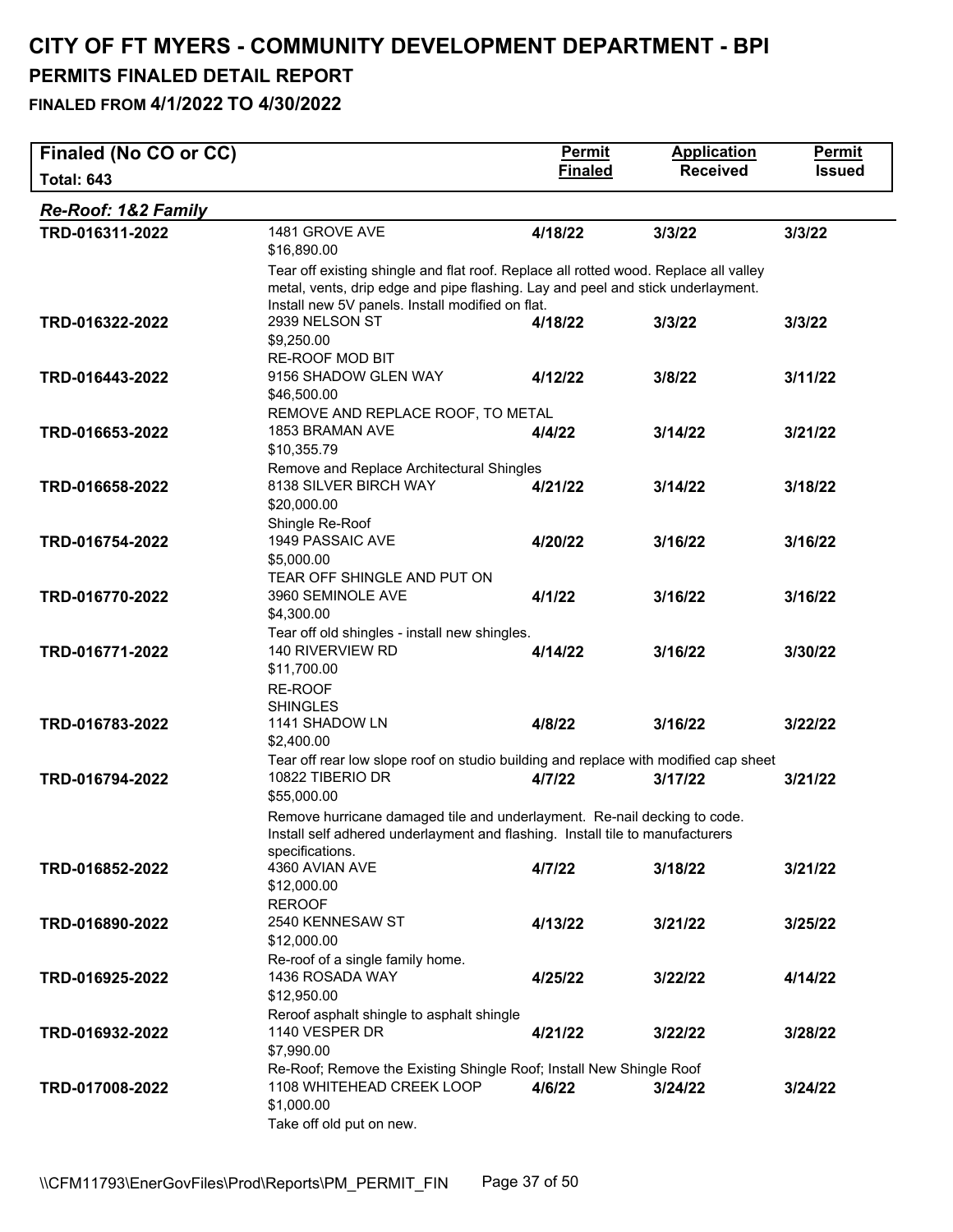| Finaled (No CO or CC)          |                                                                                                               | <b>Permit</b>  | <b>Application</b> | <b>Permit</b> |
|--------------------------------|---------------------------------------------------------------------------------------------------------------|----------------|--------------------|---------------|
| <b>Total: 643</b>              |                                                                                                               | <b>Finaled</b> | <b>Received</b>    | <b>Issued</b> |
| <b>Re-Roof: 1&amp;2 Family</b> |                                                                                                               |                |                    |               |
| TRD-017027-2022                | 3835 LAKE ST                                                                                                  | 4/20/22        | 3/24/22            | 4/8/22        |
|                                | \$5,910.00<br>Tearoff & Re-Roof Shingle                                                                       |                |                    |               |
| TRD-017038-2022                | 1617 SUNSET PL                                                                                                | 4/8/22         | 3/25/22            | 3/25/22       |
|                                | \$11,753.04                                                                                                   |                |                    |               |
|                                | Remove existing insulated rolled modified down sheathing on flat & install a new<br>tapered modified on flat. |                |                    |               |
| TRD-017042-2022                | 1850 CORONADO RD                                                                                              | 4/14/22        | 3/25/22            | 4/4/22        |
|                                | \$4,500.00                                                                                                    |                |                    |               |
|                                | Flat re-roof                                                                                                  |                |                    |               |
| TRD-017103-2022                | 878 ZANA DR                                                                                                   | 4/20/22        | 3/28/22            | 3/28/22       |
|                                | \$10,000.00                                                                                                   |                |                    |               |
|                                | Tear off shingles, re-roof.                                                                                   |                |                    |               |
| TRD-017260-2022                | 1517 BROOKHILL DR                                                                                             | 4/14/22        | 4/1/22             | 4/7/22        |
|                                | \$7,000.00                                                                                                    |                |                    |               |
|                                | RE-ROOF 14 SQ FLAT                                                                                            |                |                    |               |
|                                | 1433 WINKLER AVE                                                                                              |                | 4/7/22             |               |
| TRD-017444-2022                | \$15,727.00                                                                                                   | 4/25/22        |                    | 4/11/22       |
|                                |                                                                                                               |                |                    |               |
|                                | Re-Roof Shingle to Shingle.                                                                                   |                |                    |               |
| TRD-017468-2022                | 2828 CENTRAL AVE                                                                                              | 4/26/22        | 4/7/22             | 4/11/22       |
|                                | \$5,300.00                                                                                                    |                |                    |               |
|                                | REROOF 10 SQUARE OF SHINGLE ROOF                                                                              |                |                    |               |
|                                | Adding scope of flat roof. Will be using Certain Teed MOD BIT, 4 squares                                      |                |                    |               |
| TRD-017528-2022                | 3724 SUNTRUST DR                                                                                              | 4/29/22        | 4/11/22            | 4/11/22       |
|                                | \$4,500.00                                                                                                    |                |                    |               |
|                                | <b>REPLACE SHINGLES</b>                                                                                       |                |                    |               |
| TRD-017551-2022                | 4440 LAGG AVE                                                                                                 | 4/29/22        | 4/11/22            | 4/13/22       |
|                                | \$6,500.00                                                                                                    |                |                    |               |
|                                | Residential Re-roof tear off existing shingle to bare decking and re-apply                                    |                |                    |               |
|                                | underlayment and new shingles                                                                                 |                |                    |               |
| TRD2016-00822                  | 2107 SIMON CT                                                                                                 | 4/11/22        | 3/18/16            | 3/18/16       |
|                                | \$1,500.00                                                                                                    |                |                    |               |
|                                | Roof                                                                                                          |                |                    |               |
| TRD2019-03373                  | 3934 WOODSIDE AVE                                                                                             | 4/4/22         | 11/15/19           | 11/15/19      |
|                                | \$2,350.00                                                                                                    |                |                    |               |
|                                | rerroof tear off shingle roof and install new shingle roof                                                    |                |                    |               |
| <b>Re-Roof: Commercial</b>     |                                                                                                               |                |                    |               |
| TRD-011753-2021                | 23 BARKLEY CIR                                                                                                | 4/5/22         | 9/28/21            | 10/7/21       |
|                                | \$74,465.00                                                                                                   |                |                    |               |
|                                | Tear off existing tile and underlayment. Install new underlayment and tile. Recover                           |                |                    |               |
|                                | existing flat roof with new TPO membrane and Polylso.                                                         |                |                    |               |
| TRD-012014-2021                | 2524 FIRST ST                                                                                                 | 4/11/22        | 10/6/21            | 10/14/21      |
|                                | \$9,734.00                                                                                                    |                |                    |               |
|                                | Shingle re-roof (porch only)                                                                                  |                |                    |               |
| TRD-016006-2022                | 2855 WINKLER AVE #118/122                                                                                     | 4/26/22        | 2/22/22            | 2/22/22       |
|                                | \$2,490.00                                                                                                    |                |                    |               |
|                                |                                                                                                               |                |                    |               |
|                                | TEAR OFF OLD ROOF AND REROOF WITH DIMENSIONAL SHINGLE APT 118 &                                               |                |                    |               |
|                                | 122                                                                                                           |                |                    |               |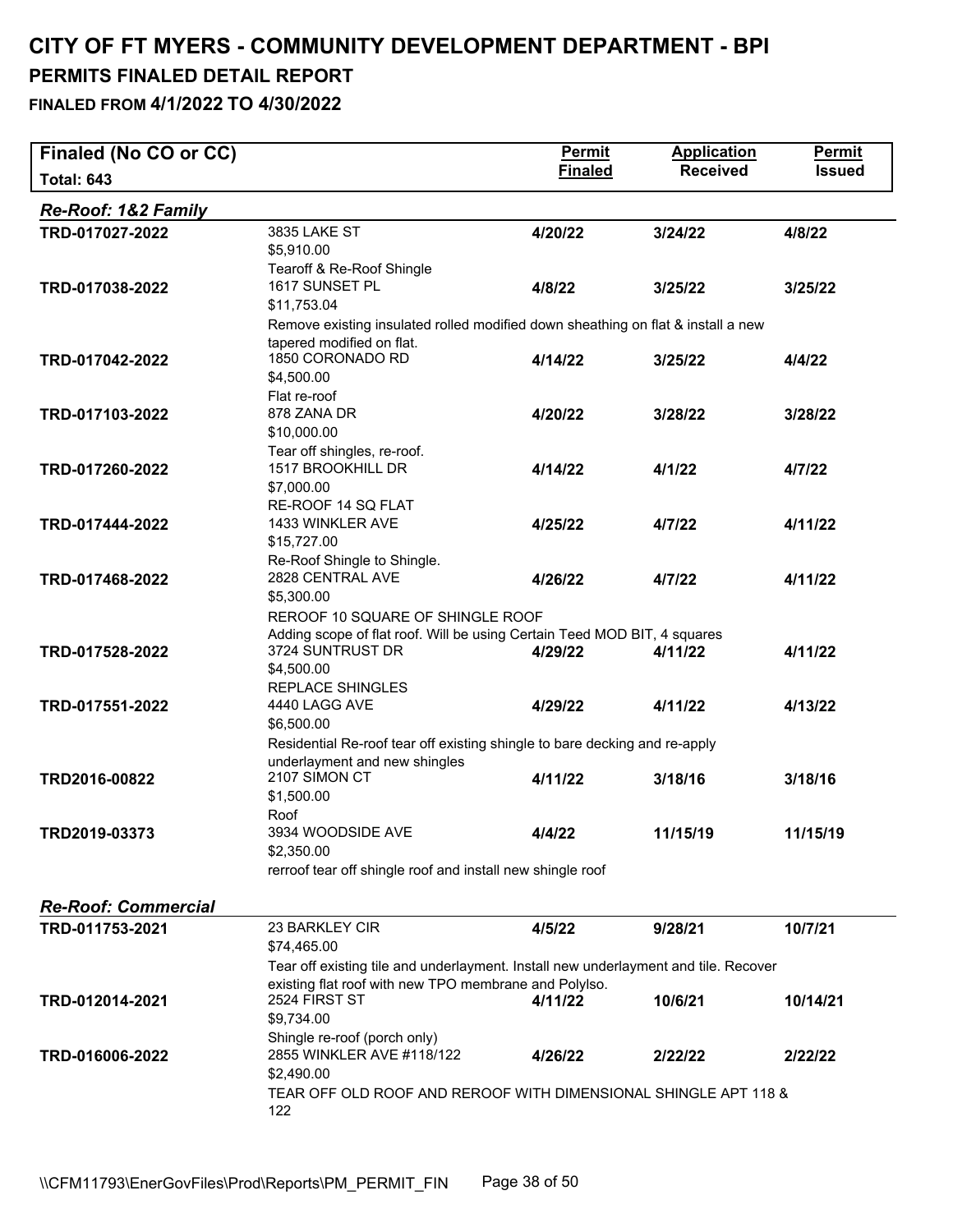| Finaled (No CO or CC)        |                                                                                                                                                                              | <b>Permit</b>  | <b>Application</b> | <b>Permit</b> |
|------------------------------|------------------------------------------------------------------------------------------------------------------------------------------------------------------------------|----------------|--------------------|---------------|
| <b>Total: 643</b>            |                                                                                                                                                                              | <b>Finaled</b> | <b>Received</b>    | <b>Issued</b> |
| <b>Re-Roof: Commercial</b>   |                                                                                                                                                                              |                |                    |               |
| TRD-016613-2022              | 2885 WINKLER AVE #620<br>\$2,405.00                                                                                                                                          | 4/25/22        | 3/11/22            | 3/11/22       |
|                              | TEAR OFF OLD ROOF AND REROOF WITH DIMENSIONAL SHINGLE                                                                                                                        |                |                    |               |
| TRD2020-00549                | 3735 EVANS AVE<br>\$75,000.00                                                                                                                                                | 4/21/22        | 2/25/20            | 2/26/20       |
|                              | JM TPO membrane. *A complete tear off is now required due to wet material under                                                                                              |                |                    |               |
|                              | the exisitng that was found*                                                                                                                                                 |                |                    |               |
| <b>Re-Roof: Multi-Family</b> |                                                                                                                                                                              |                |                    |               |
| TRD-013766-2021              | 11002 MILL CREEK WAY<br>\$120,397.00                                                                                                                                         | 4/18/22        | 12/7/21            | 12/16/21      |
|                              | Remove hurricane damaged tile and underlayment. Re-nail decking to code.<br>Install self adhered underlayment and flashing. Install tile to manufacturers                    |                |                    |               |
| TRD-013769-2021              | specifications.<br>11005 MILL CREEK WAY                                                                                                                                      | 4/18/22        | 12/7/21            | 12/16/21      |
|                              | \$120,397.00                                                                                                                                                                 |                |                    |               |
|                              | Remove hurricane damaged tile and underlayment. Re-nail decking to code.<br>Install self adhered underlayment and flashing. Install tile to manufacturers<br>specifications. |                |                    |               |
| TRD-013770-2021              | 11006 MILL CREEK WAY<br>\$120,397.00                                                                                                                                         | 4/18/22        | 12/7/21            | 12/16/21      |
|                              | Remove hurricane damaged tile and underlayment. Re-nail decking to code.<br>Install self adhered underlayment and flashing. Install tile to manufacturers                    |                |                    |               |
|                              | specifications.                                                                                                                                                              |                |                    |               |
| <b>Right Of Way Only</b>     |                                                                                                                                                                              |                |                    |               |
| SIT2010-00019                | 833 OLEANDER AVE                                                                                                                                                             | 4/20/22        | 2/1/10             | 3/26/10       |
|                              | \$400.00                                                                                                                                                                     |                |                    |               |
|                              | Driveway right of way.                                                                                                                                                       |                |                    |               |
| SIT2019-00426                | 475 MARSH AVE<br>\$10,425.00                                                                                                                                                 | 4/7/22         | 12/2/19            | 1/3/20        |
|                              | sidewalk                                                                                                                                                                     |                |                    |               |
| SITC-005067-2021             | 2017 MONROE ST<br>\$2,500.00                                                                                                                                                 | 4/7/22         | 3/30/21            | 5/11/21       |
|                              | Installation of (5) monitoring wells for contamination assessment purposes related                                                                                           |                |                    |               |
| SITC-011521-2021             | to wiltshire cleaners (FDEP ID ERIC 4844)<br>2250 FIRST ST                                                                                                                   | 4/1/22         | 9/21/21            | 9/24/21       |
|                              | \$7,885.00                                                                                                                                                                   |                |                    |               |
|                              | Block a portion of First and Hendry St at 6 am on Monday, September 27, 2021 for                                                                                             |                |                    |               |
|                              | approximately 45 minutes. This will allow Eagle Crane to remove existing rooftop<br>5-ton A/C condensing unit and set new 5-ton A/C condensing unit.                         |                |                    |               |
| SITC-011956-2021             | 2017 MONROE ST<br>\$15,000.00                                                                                                                                                | 4/7/22         | 10/5/21            | 10/26/21      |
|                              | Installation of eight (8) monitoring wells for contamination assessment purposes                                                                                             |                |                    |               |
| SITC-013302-2021             | related to Wiltshire Cleaners (FDEP Facility ID ERIC 4844)<br>2301 FIRST ST                                                                                                  | 4/21/22        | 11/16/21           | 11/18/21      |
|                              | \$29,606.00                                                                                                                                                                  |                |                    |               |
|                              | Close Jackson St between First St and Bay St on 11/22 from 8am-11am to facilitate<br>Chiller replacement with crane.                                                         |                |                    |               |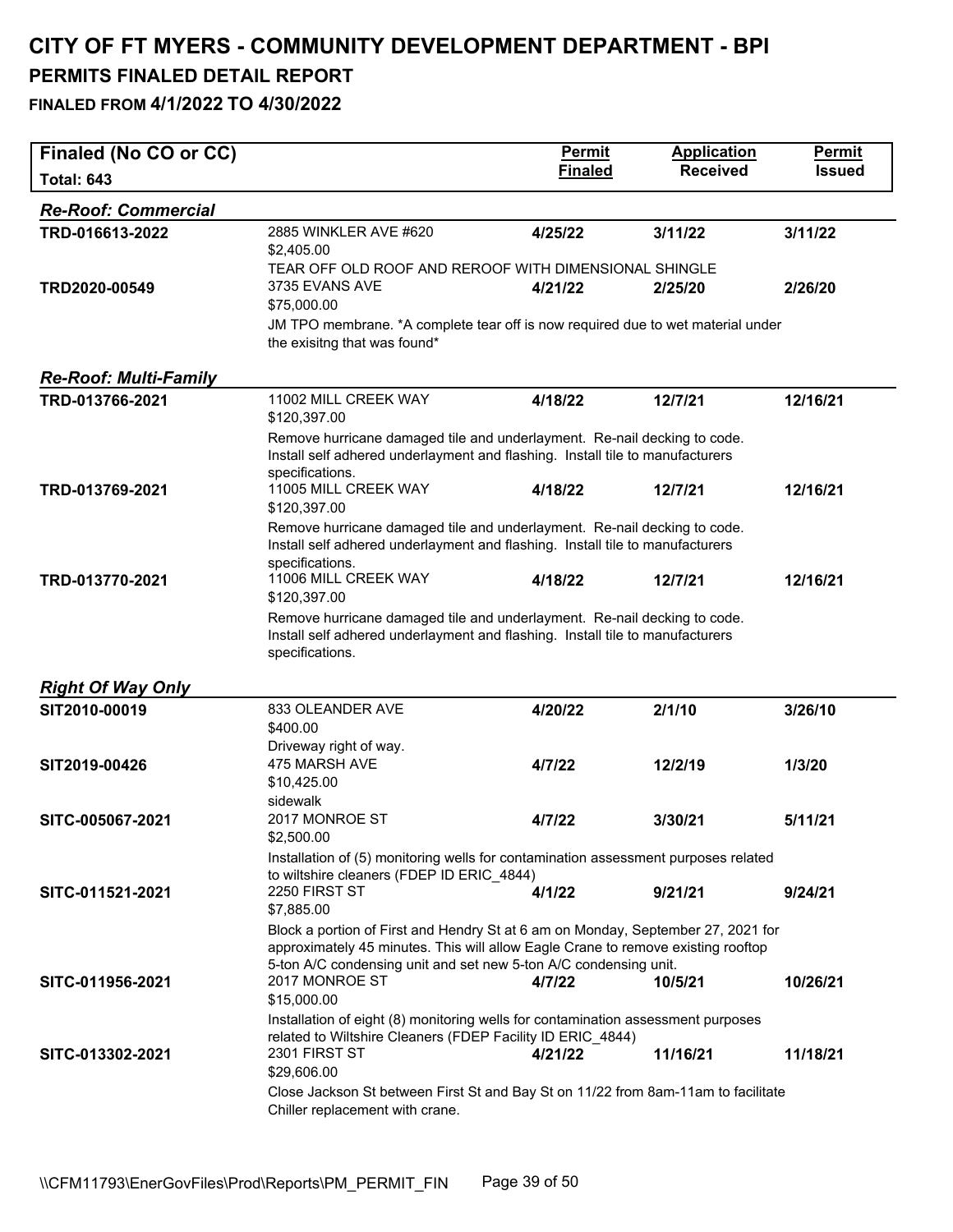| Finaled (No CO or CC)                              |                                                                                                                                                                              | <b>Permit</b>  | <b>Application</b> | <b>Permit</b> |
|----------------------------------------------------|------------------------------------------------------------------------------------------------------------------------------------------------------------------------------|----------------|--------------------|---------------|
| <b>Total: 643</b>                                  |                                                                                                                                                                              | <b>Finaled</b> | <b>Received</b>    | <b>Issued</b> |
| <b>Right Of Way Only</b>                           |                                                                                                                                                                              |                |                    |               |
| SITC-015208-2022                                   | 1527 HENDRY ST<br>\$1,200.00<br>ROAD CLOSURE FOR CRANE LIFT                                                                                                                  | 4/11/22        | 1/27/22            | 2/11/22       |
| Roof: 1&2 Family                                   |                                                                                                                                                                              |                |                    |               |
| TRD-016313-2022                                    | 3874 HAROLD AVE<br>\$2,200.00<br>Replace left side of garage.                                                                                                                | 4/6/22         | 3/3/22             | 3/16/22       |
| TRD2004-00092                                      | 2560 KENNESAW ST<br>\$2,429.00<br>Re-Roof Shingle 11sqRe-Roof Flat Deck 6sq                                                                                                  | 4/4/22         | 5/7/04             | 5/7/04        |
| <b>Roof: Commercial</b>                            |                                                                                                                                                                              |                |                    |               |
| TRD-013413-2021                                    | 2621 FOWLER ST<br>\$59,000.00<br>REROOF SHINGLE TO METAL                                                                                                                     | 4/20/22        | 11/19/21           | 12/7/21       |
| <b>Roof: Multi-Family</b>                          |                                                                                                                                                                              |                |                    |               |
| TRD-013767-2021                                    | 11003 MILL CREEK WAY<br>\$120,397.00                                                                                                                                         | 4/18/22        | 12/7/21            | 12/16/21      |
|                                                    | Remove hurricane damaged tile and underlayment. Re-nail decking to code.<br>Install self adhered underlayment and flashing. Install tile to manufacturers<br>specifications. |                |                    |               |
| TRD-013768-2021                                    | 11004 MILL CREEK WAY<br>\$120,397.00                                                                                                                                         | 4/18/22        | 12/7/21            | 12/14/21      |
|                                                    | Remove hurricane damaged tile and underlayment. Re-nail decking to code.<br>Install self adhered underlayment and flashing. Install tile to manufacturers                    |                |                    |               |
| TRD-013772-2021                                    | specifications.<br>11007 MILL CREEK WAY<br>\$120,397.00                                                                                                                      | 4/18/22        | 12/7/21            | 12/15/21      |
|                                                    | Remove hurricane damaged tile and underlayment. Re-nail decking to code.<br>Install self adhered underlayment and flashing. Install tile to manufacturers<br>specifications. |                |                    |               |
| <b>Sealing &amp; Striping - No Reconfiguration</b> |                                                                                                                                                                              |                |                    |               |
| SITC-014830-2022                                   | 3433-3441 FOWLER ST<br>\$3,666.00<br>Reseal and restripe.                                                                                                                    | 4/6/22         | 1/18/22            | 2/2/22        |
| SITC-015367-2022                                   | 2546 FOWLER ST<br>\$2,004.00                                                                                                                                                 | 4/25/22        | 2/2/22             | 3/1/22        |
|                                                    | Seal and Stripe location as shown in parking lot. Restripe 2 ADA stalls and 12<br>regular stalls.                                                                            |                |                    |               |
| SITC-016241-2022                                   | 4215 PALM BEACH BLVD<br>\$16,000.00                                                                                                                                          | 4/4/22         | 3/1/22             | 3/15/22       |
| SITC-016381-2022                                   | Remove damaged asphalt pavement and replace with new asphalt pavement.<br>3750 LORA ST<br>\$2,659.00<br>Sealcoat/Restripe                                                    | 4/26/22        | 3/4/22             | 3/28/22       |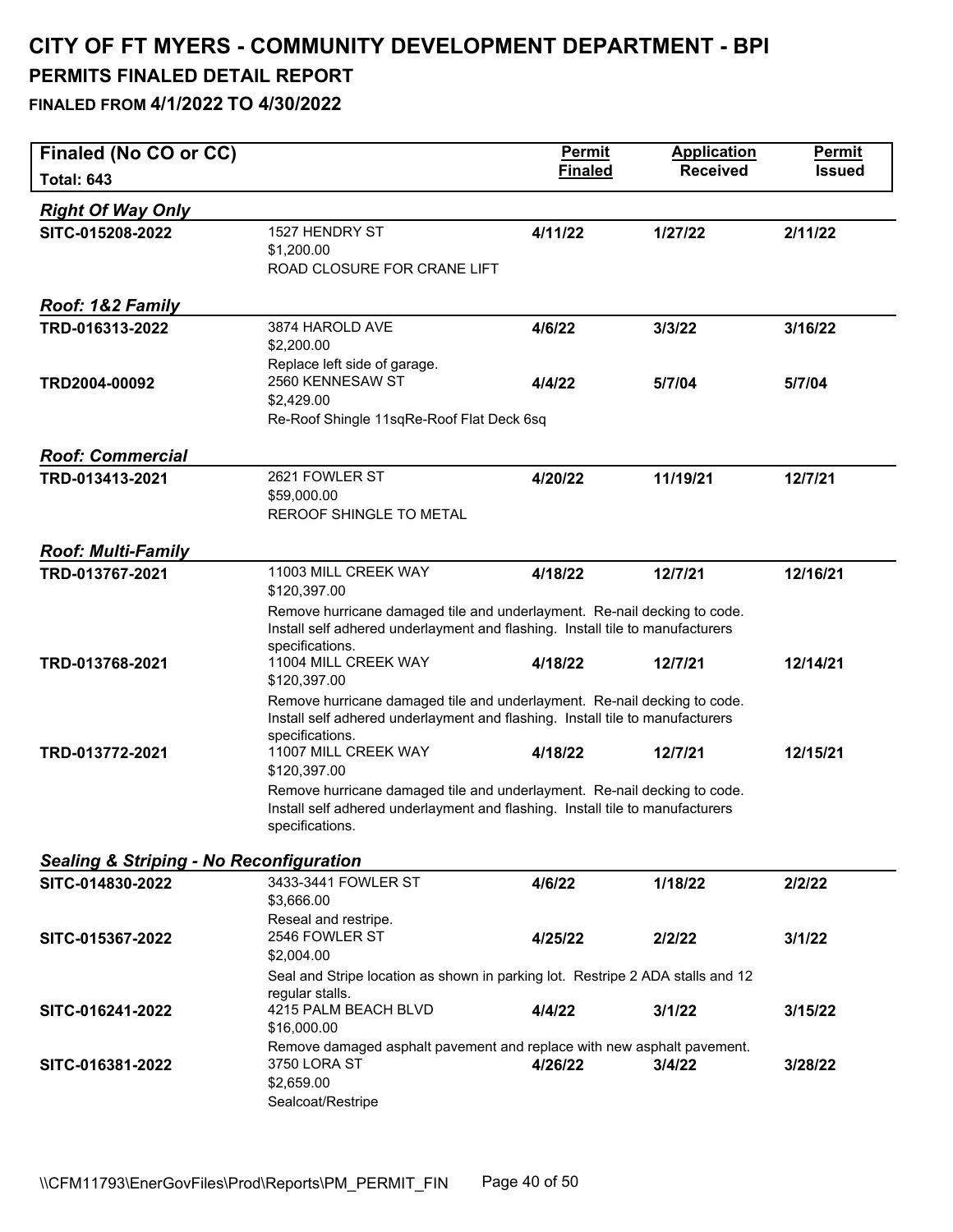| Finaled (No CO or CC)                              |                                                                                    | <b>Permit</b>  | <b>Application</b> | <b>Permit</b> |
|----------------------------------------------------|------------------------------------------------------------------------------------|----------------|--------------------|---------------|
| <b>Total: 643</b>                                  |                                                                                    | <b>Finaled</b> | <b>Received</b>    | <b>Issued</b> |
| <b>Sealing &amp; Striping - No Reconfiguration</b> |                                                                                    |                |                    |               |
| SITC-016774-2022                                   | 1614 COLONIAL BLVD<br>\$6,425.00                                                   | 4/15/22        | 3/16/22            | 4/4/22        |
|                                                    | Reseal and restripe per existing layout. No changes.                               |                |                    |               |
| Sealing & Striping - w/ Reconfiguration            |                                                                                    |                |                    |               |
| SITC-015201-2022                                   | 3862 WASHINGTON AVE                                                                | 4/15/22        | 1/27/22            | 3/9/22        |
|                                                    | \$2,400.00                                                                         |                |                    |               |
|                                                    | Driveway Re-Asphalt 2" (Code Case COD-014467-2022; opened 2/17/2022)               |                |                    |               |
| <b>Sheds/Utility Structure</b>                     |                                                                                    |                |                    |               |
| BLD2020-02775                                      | 1668 MENLO RD<br>\$8,000.00                                                        | 4/18/22        | 9/8/20             | 1/5/21        |
|                                                    | Build Pergola on property<br>1700 MATTHEW DR                                       |                |                    |               |
| BLDC-011744-2021                                   | \$24,000.00                                                                        | 4/6/22         | 9/28/21            | 10/26/21      |
|                                                    | Racquet club shade sail and shade sail structure replacement                       |                |                    |               |
| BLDR-009203-2021                                   | 1431 GRACE AVE                                                                     | 4/28/22        | 7/2/21             | 11/15/21      |
|                                                    | \$2,100.00<br>Set & anchor to ground a 10x8 DCA shed for storage                   |                |                    |               |
| BLDR-010873-2021                                   | 1567 JEFFERSON AVE                                                                 | 4/29/22        | 8/27/21            | 4/6/22        |
|                                                    | \$1,500.00                                                                         |                |                    |               |
|                                                    | Relacing old shed with new shed. New shed is the same footprint as the old shed.   |                |                    |               |
| BLDR-011231-2021                                   | New shed is built with plumbing and electrical.<br>3346 SEMINOLE AVE<br>\$6,035.00 | 4/18/22        | 9/9/21             | 10/28/21      |
|                                                    | SHED, SLAB IS ALREADY ON PROPERTY                                                  |                |                    |               |
| BLDR-011393-2021                                   | 4750 PALMA DE NOVA LN<br>\$2,450.00                                                | 4/8/22         | 9/16/21            | 11/17/21      |
|                                                    | Build a new attached shed with electric.                                           |                |                    |               |
| BLDR-011394-2021                                   | 4742 PALMA DE NOVA LN<br>\$2,450.00                                                | 4/8/22         | 9/16/21            | 11/17/21      |
|                                                    | Build a new attached shed with electric.                                           |                |                    |               |
| BLDR-011395-2021                                   | 4744 PALMA DE NOVA LN                                                              | 4/8/22         | 9/16/21            | 11/17/21      |
|                                                    | \$2,450.00<br>Build a new attached shed with electric.                             |                |                    |               |
| BLDR-011396-2021                                   | 4748 PALMA DE NOVA LN                                                              | 4/8/22         | 9/16/21            | 11/17/21      |
|                                                    | \$2,450.00                                                                         |                |                    |               |
|                                                    | Build a new attached shed with electric.<br>4905 MAJORCA PALMS DR                  |                |                    |               |
| BLDR-011397-2021                                   | \$2,450.00                                                                         | 4/7/22         | 9/16/21            | 11/17/21      |
|                                                    | Build a New attached shed with electric.                                           |                |                    |               |
| BLDR-011553-2021                                   | 4907 MAJORCA PALMS DR<br>\$2,450.00                                                | 4/7/22         | 9/22/21            | 10/29/21      |
|                                                    | build a new attached shed with electric                                            |                |                    |               |
| BLDR-011555-2021                                   | 4785 PALMA DE NOVA LN<br>\$2,450.00                                                | 4/7/22         | 9/22/21            | 10/29/21      |
|                                                    | build a new attached shed w/ electric                                              |                |                    |               |
| BLDR-011864-2021                                   | 4775 PALMA DE NOVA LN                                                              | 4/7/22         | 10/1/21            | 10/29/21      |
|                                                    | \$2,450.00                                                                         |                |                    |               |
|                                                    | BUILD AN ATTACHED SHED W/ ELECTRIC                                                 |                |                    |               |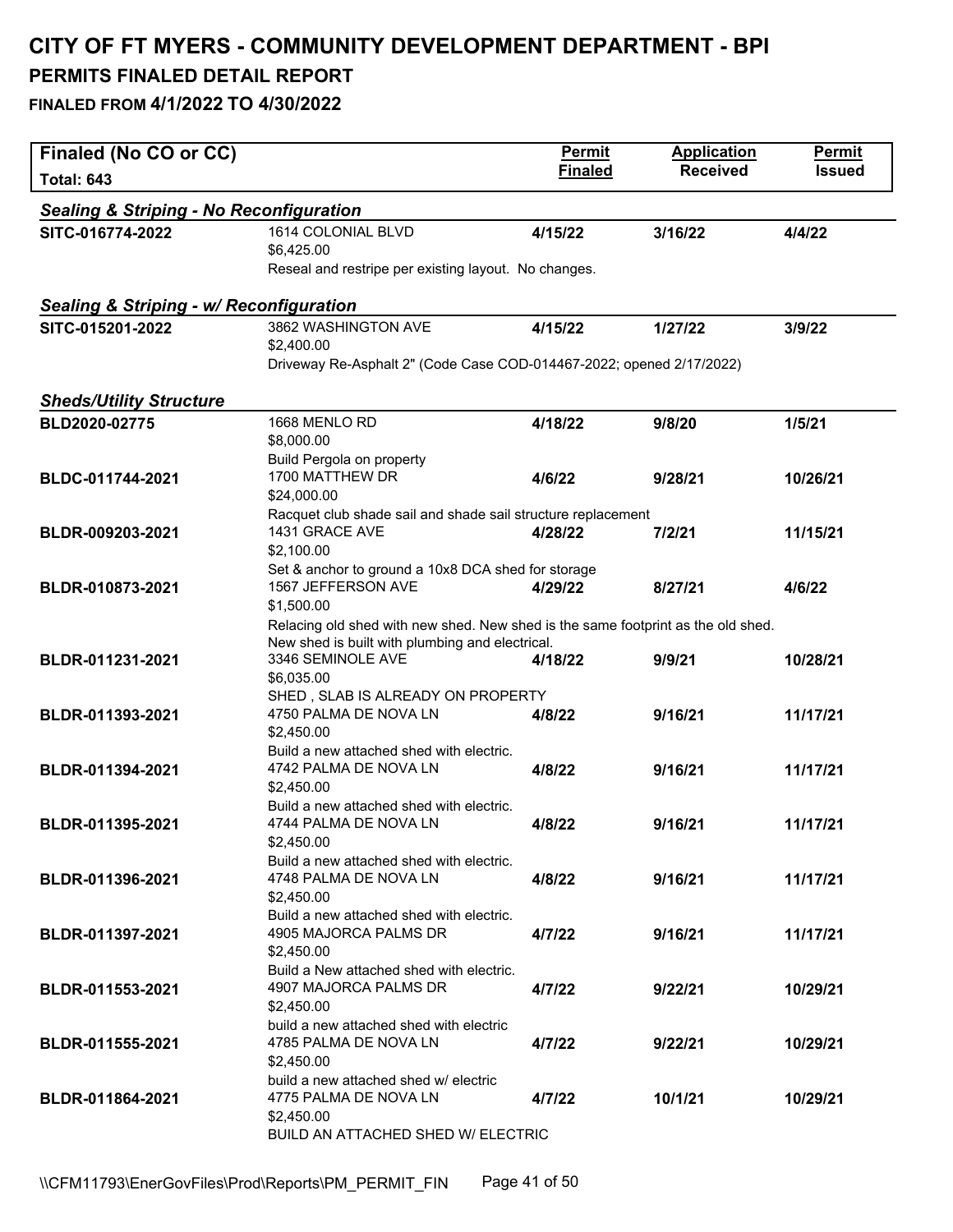| Finaled (No CO or CC)            |                                                                                                | <b>Permit</b>  | <b>Application</b> | Permit        |
|----------------------------------|------------------------------------------------------------------------------------------------|----------------|--------------------|---------------|
| <b>Total: 643</b>                |                                                                                                | <b>Finaled</b> | <b>Received</b>    | <b>Issued</b> |
| <b>Sheds/Utility Structure</b>   |                                                                                                |                |                    |               |
| BLDR-013854-2021                 | 1550 WINKLER AVE                                                                               | 4/11/22        | 12/9/21            |               |
|                                  | \$5,465.00                                                                                     |                |                    | 1/31/22       |
|                                  | Install a Pre-Built Shed in the backyard.                                                      |                |                    |               |
| BLDR-016029-2022                 | <b>15 GEORGE TOWN</b>                                                                          | 4/5/22         | 2/22/22            | 3/7/22        |
|                                  | \$8,334.00                                                                                     |                |                    |               |
|                                  | Build onsite 10'w x 14'L x 10'2"H storage shed - anchored on to existing concrete              |                |                    |               |
|                                  | slab - no other trades                                                                         |                |                    |               |
| <b>Shutter</b>                   |                                                                                                |                |                    |               |
| BLDM-015123-2022                 | 2104 W FIRST ST #3203                                                                          | 4/12/22        | 1/25/22            | 4/5/22        |
|                                  | \$11,586.00                                                                                    |                |                    |               |
|                                  | Install 3 Aluminum roll down hurricane shutters FL29518-r1                                     |                |                    |               |
| BLDM-015393-2022                 | 1920 VIRGINIA AVE #203                                                                         | 4/8/22         | 2/2/22             | 2/22/22       |
|                                  | \$5,681.02                                                                                     |                |                    |               |
| BLDM-015899-2022                 | INSTALL 5 MANUAL ACCORDION SHUTTERS & 1 STORM PANEL<br>10113 COLONIAL COUNTRY CLUB BLV[4/15/22 |                | 2/17/22            | 3/4/22        |
|                                  | \$5,720.00                                                                                     |                |                    |               |
|                                  | Installing 1 motorized rolldown screen FL11291.1                                               |                |                    |               |
| BLDM-015977-2022                 | 2090 W FIRST ST #1506                                                                          | 4/21/22        | 2/22/22            | 3/7/22        |
|                                  | \$11,849.00                                                                                    |                |                    |               |
|                                  | Install 4 aluminum roll down hurricane shutters Unit (F-1506)                                  |                |                    |               |
| BLDM-016578-2022                 | 10014 SKY VIEW WAY #607                                                                        | 4/13/22        | 3/11/22            | 3/30/22       |
|                                  | \$6,686.00<br>Install 1 motorized Rolldown Screen FL#11291.1                                   |                |                    |               |
| BLDM-017011-2022                 | 9595 HEMINGWAY LN #4106                                                                        | 4/14/22        | 3/24/22            | 4/12/22       |
|                                  | \$4,095.25                                                                                     |                |                    |               |
|                                  | INSTALL 2 MANUAL ACCORDION SHUTTERS FL13987-R6                                                 |                |                    |               |
|                                  |                                                                                                |                |                    |               |
| <b>Shutter/Storm Panel (OTC)</b> |                                                                                                |                |                    |               |
| BLDR-010438-2021                 | 4304 AVIAN AVE                                                                                 | 4/15/22        | 8/13/21            | 8/13/21       |
|                                  | \$5,030.94<br>Install (1) FL31658, (8) FL16893                                                 |                |                    |               |
| BLDR-011204-2021                 | 11679 OAKWOOD PRESERVE PL                                                                      | 4/20/22        | 9/8/21             | 9/28/21       |
|                                  | \$14,800.00                                                                                    |                |                    |               |
|                                  | Install 3 roll down screens                                                                    |                |                    |               |
| BLDR-011648-2021                 | 11528 STONECREEK CIR                                                                           | 4/7/22         | 9/24/21            | 10/13/21      |
|                                  | \$9,800.00                                                                                     |                |                    |               |
| BLDR-012518-2021                 | installing hurricane shutters<br>9939 HORSE CREEK RD                                           | 4/29/22        | 10/26/21           | 11/3/21       |
|                                  | \$8,319.00                                                                                     |                |                    |               |
|                                  | Install 2 Motor, RD Screen FL#11291.1                                                          |                |                    |               |
| BLDR-012682-2021                 | 9958 VIA SAN MARCO LOOP                                                                        | 4/18/22        | 10/29/21           | 11/30/21      |
|                                  | \$9,098.00                                                                                     |                |                    |               |
|                                  | Installation of 2 motorized roll down screens impact rated NOA21-0512.04                       |                |                    |               |
| BLDR-013119-2021                 | 10032 OAKHURST WAY                                                                             | 4/11/22        | 11/9/21            | 11/19/21      |
|                                  | \$4,340.00<br>Install 1 hurricane screen with electric 16380.1                                 |                |                    |               |
| BLDR-013382-2021                 | 9321 INDEPENDENCE WAY                                                                          | 4/25/22        | 11/18/21           | 12/1/21       |
|                                  | \$8,447.00                                                                                     |                |                    |               |
|                                  | Installing 2 Moto. Rd Screens FL#: 11291.1                                                     |                |                    |               |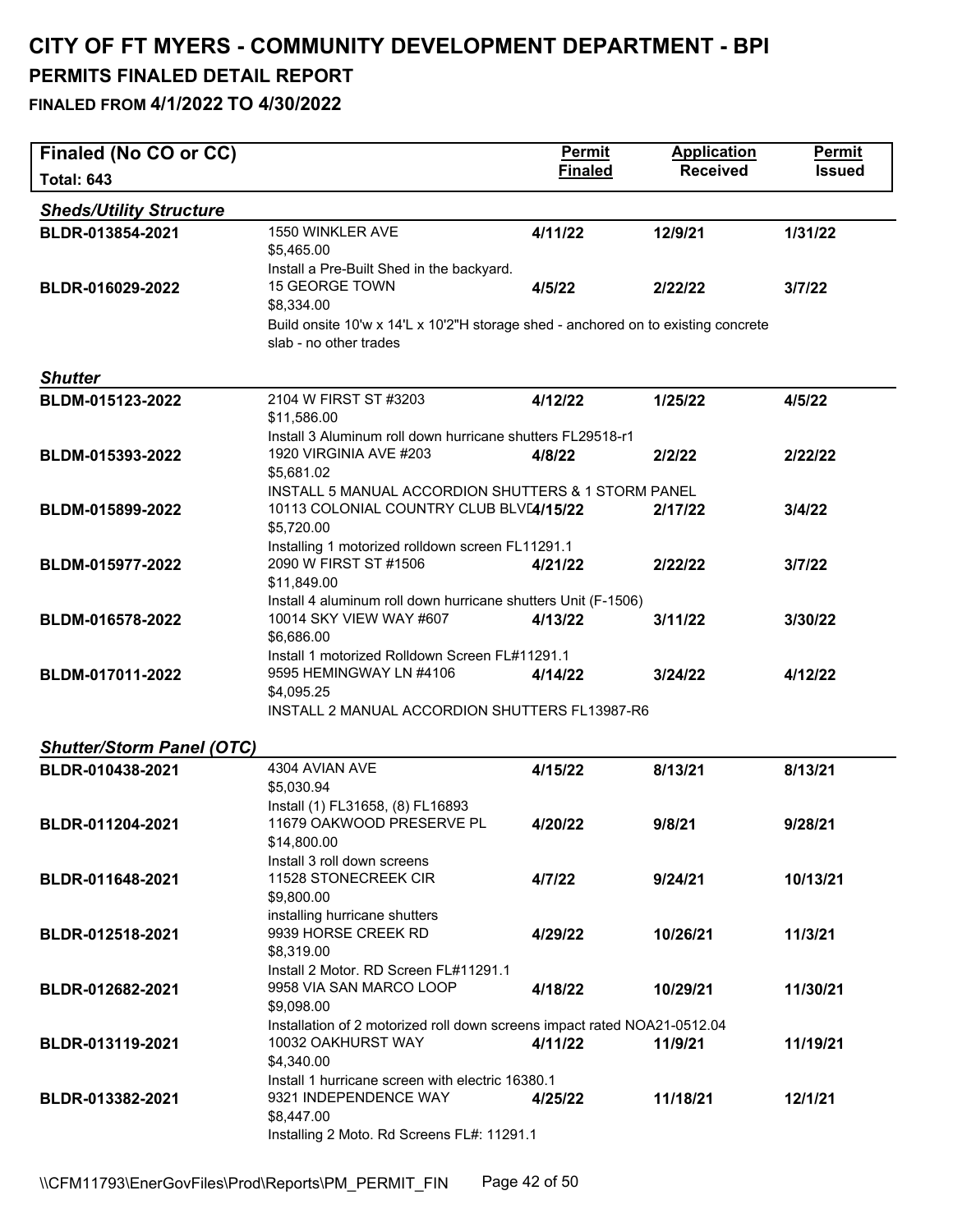| Finaled (No CO or CC)            |                                                                                                                                                                                                                                                     | <b>Permit</b>  | <b>Application</b> | Permit        |
|----------------------------------|-----------------------------------------------------------------------------------------------------------------------------------------------------------------------------------------------------------------------------------------------------|----------------|--------------------|---------------|
| <b>Total: 643</b>                |                                                                                                                                                                                                                                                     | <b>Finaled</b> | <b>Received</b>    | <b>Issued</b> |
| <b>Shutter/Storm Panel (OTC)</b> |                                                                                                                                                                                                                                                     |                |                    |               |
| BLDR-013423-2021                 | <b>11501 ONYX CIR</b><br>\$8,726.00                                                                                                                                                                                                                 | 4/20/22        | 11/21/21           | 12/10/21      |
| BLDR-014052-2021                 | Installaton of clear panels, accordion, shutter and 1 Electric Roll screen<br>FL28390.1, FL1680.1, FL389.2<br>10334 FONTANELLA DR<br>\$6,819.00                                                                                                     | 4/12/22        | 12/16/21           | 12/22/21      |
|                                  | INSTALL 1 ACCORDION SHUTTER AND 1 MOTORIZED HURRICANE ROLL<br><b>SCREEN ON LANAI</b>                                                                                                                                                                |                |                    |               |
| BLDR-014363-2021                 | 11626 GOLDEN OAK TER<br>\$7,620.00                                                                                                                                                                                                                  | 4/19/22        | 12/29/21           | 1/6/22        |
| BLDR-014364-2021                 | Installation of accordion, one manual roll and one opening of clear panel storm<br>shutters<br>10088 PACIFIC PINES AVE<br>\$4,695.00                                                                                                                | 4/25/22        | 12/29/21           | 1/6/22        |
| BLDR-014703-2022                 | Install 1 Motor. RD Screen FL#11291.1<br>11755 MEADOWRUN CIR<br>\$9,350.00                                                                                                                                                                          | 4/21/22        | 1/12/22            | 2/14/22       |
| BLDR-014943-2022                 | installing hurricane shutters<br>11456 TIVERTON TRCE<br>\$7,986.00                                                                                                                                                                                  | 4/26/22        | 1/19/22            | 1/19/22       |
| BLDR-015700-2022                 | INSTALL 2 ELECTRIC ARMOR SCREEN ROLL UPS<br>11958 WESTMORELAND WAY<br>\$6,496.00                                                                                                                                                                    | 4/1/22         | 2/11/22            | 2/17/22       |
| BLDR-015774-2022                 | Install 10 Accordion Shutters FL1850.3<br>10088 OAKHURST WAY<br>\$10,500.00                                                                                                                                                                         | 4/21/22        | 2/14/22            | 3/10/22       |
| BLDR-015779-2022                 | Install 6 accordion shutters and 1 electric roll down FL389.2, FL22558.1<br>9976 HORSE CREEK RD<br>\$1,548.72                                                                                                                                       | 4/18/22        | 2/14/22            | 2/22/22       |
| BLDR-015851-2022                 | installation of accordion shutter FL1850.2<br>11692 MEADOWRUN CIR<br>\$6,585.15                                                                                                                                                                     | 4/15/22        | 2/16/22            | 2/16/22       |
| BLDR-015870-2022                 | INSTALL (11) ACCORDIONS AND (1) MANUAL ROLL UP<br>10338 FONTANELLA DR<br>\$10,800.00                                                                                                                                                                | 4/20/22        | 2/16/22            | 2/18/22       |
| BLDR-016003-2022                 | Install 2 MT RD Screens FL11291.1<br>10023 COLONIAL COUNTRY CLUB BLV[4/15/22<br>\$6,995.00                                                                                                                                                          |                | 2/22/22            | 3/14/22       |
| BLDR-016222-2022                 | Provide & install 1 electric alutech storm tech screen to lanai opening<br>12860 CHADSFORD CIR<br>\$3,614.00                                                                                                                                        | 4/5/22         | 3/1/22             | 3/2/22        |
| BLDR-016362-2022                 | Install 1 Motor. Aluminum RD Shutter FL#39354.1<br>10874 RUTHERFORD RD<br>\$15,365.00                                                                                                                                                               | 4/26/22        | 3/4/22             | 3/10/22       |
| BLDR-016389-2022                 | Installing 9 Accordion Shutters FL1850.3<br>Installing 2 Storm Catcher Rolldown Screens Manual FL11291.1<br>Installing 1 Storm Catcher Rolldown Screen Motorized FL11291.1<br>10844 GLENHURST ST<br>\$1,453.00<br>Install 2 Slide Screens FL11291.1 | 4/12/22        | 3/5/22             | 3/11/22       |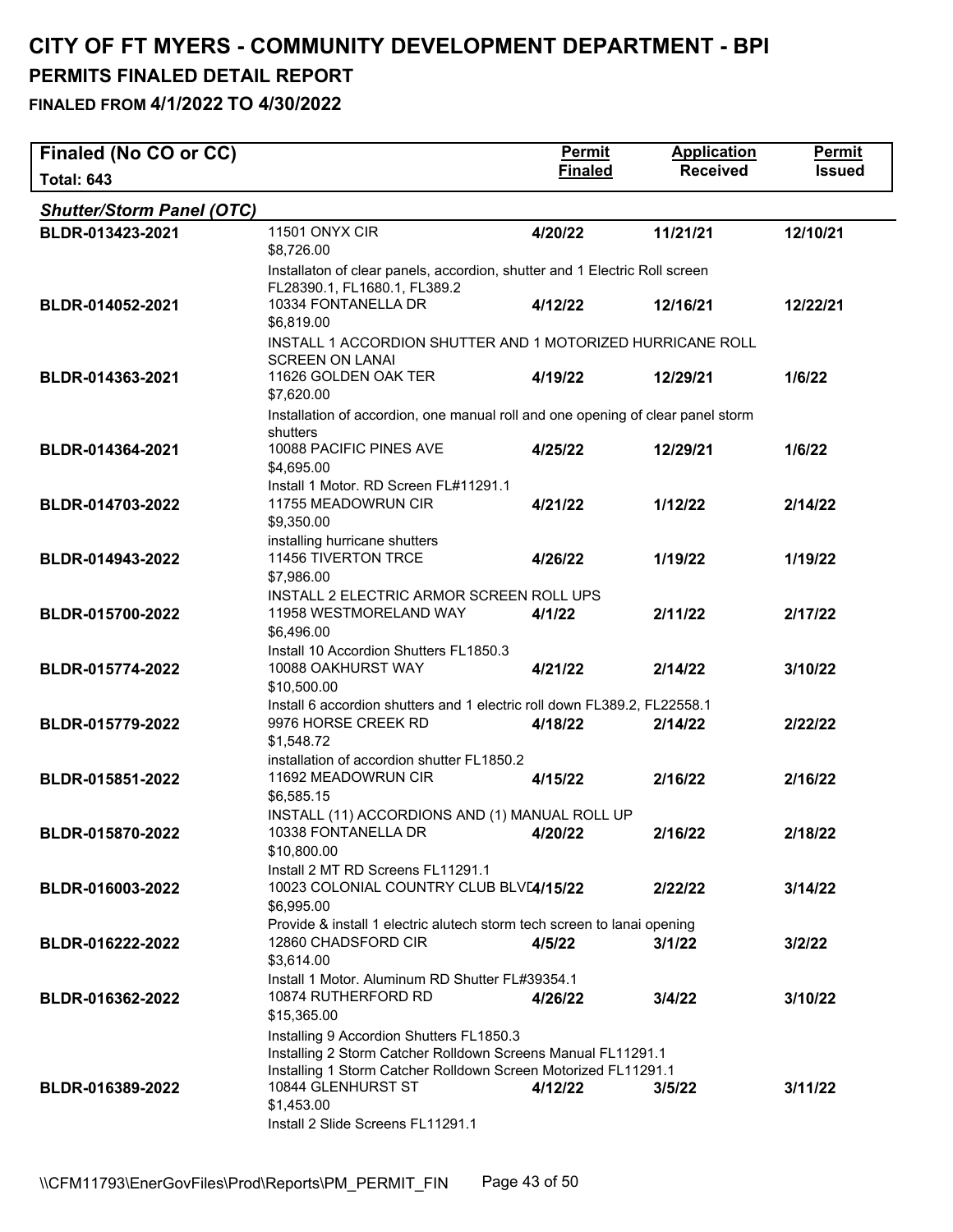| Finaled (No CO or CC)             |                                                                                                                                             | <b>Permit</b>  | <b>Application</b> | <b>Permit</b> |
|-----------------------------------|---------------------------------------------------------------------------------------------------------------------------------------------|----------------|--------------------|---------------|
| <b>Total: 643</b>                 |                                                                                                                                             | <b>Finaled</b> | <b>Received</b>    | <b>Issued</b> |
| <b>Shutter/Storm Panel (OTC)</b>  |                                                                                                                                             |                |                    |               |
| BLDR-016390-2022                  | 10608 PISTOIA DR<br>\$11,899.20                                                                                                             | 4/7/22         | 3/5/22             | 3/11/22       |
| BLDR-016396-2022                  | Install 2 MT RD Screens FL11291.1<br>1615 AVALON PL<br>\$1,732.00                                                                           | 4/5/22         | 3/7/22             | 3/14/22       |
| BLDR-016421-2022                  | Install 3 Vertical Mill Steel Panels FL#11964.2<br>3872 DUNNSTER CT<br>\$4,053.00                                                           | 4/25/22        | 3/7/22             | 3/14/22       |
| BLDR-016618-2022                  | 5 accordion shutters FL16893<br>4418 MYSTIC BLUE WAY<br>\$11,700.00                                                                         | 4/15/22        | 3/12/22            | 3/22/22       |
| BLDR-016821-2022                  | Install 3 MT RD Screens FL11291.1<br>11378 TIVERTON TRCE<br>\$8,507.00                                                                      | 4/14/22        | 3/17/22            | 3/23/22       |
| BLDR-016865-2022                  | Installing 2 Storm Catcher RD Screens Mot. FL11291.1<br>11060 WINE PALM RD<br>\$4,920.00                                                    | 4/12/22        | 3/20/22            | 3/24/22       |
| BLDR-017020-2022                  | Installation of 1 electric roll shutters and 2 manual alum roll shutter FL22558.2<br>9072 SHADOW GLEN WAY<br>\$6,464.00                     | 4/29/22        | 3/24/22            | 3/31/22       |
| BLDR-017080-2022                  | Installing 1 Storm Catcher RD Screen FL11291.1<br>Installing 6 Accordion Shutters FL1850.3<br>11033 MILL CREEK WAY #202<br>\$5,821.00       | 4/12/22        | 3/28/22            | 3/28/22       |
| BLDR-017324-2022                  | 7 accordions<br>10062 VIA COLOMBA CIR<br>\$4,649.00                                                                                         | 4/19/22        | 4/4/22             | 4/8/22        |
|                                   | INSTALLATION OF 1 MANUAL ROLL SHUTTER AND 5 ACCORDION SHUTTER                                                                               |                |                    |               |
| <b>Single Family - Renovation</b> |                                                                                                                                             |                |                    |               |
| BLD2017-01851                     | 2925 ST CHARLES ST<br>\$30,000.00                                                                                                           | 4/20/22        | 6/27/17            | 5/15/18       |
|                                   | New roof, structural repairs, interior drywall repair, kitchen and bathroom renovation                                                      |                |                    |               |
| BLD2017-02747                     | per Engineers report (BLD2017-01500) ((PDOX))<br>3960 BELMONT ST<br>\$5,500.00                                                              | 4/11/22        | 10/10/17           | 10/10/17      |
| BLD2019-03495                     | ***HURRICANE DAMAGE*** FEES WAIVED Rebuild interior and repair roof<br>3865 LORA ST<br>\$18,000.00                                          | 4/29/22        | 11/5/19            | 1/31/20       |
|                                   | Repair structural drywall, electric and plumbing per engineer's drawing<br>(COD2019-04004).                                                 |                |                    |               |
| BLDR-002388-2021                  | 4078 MANNING AVE<br>\$5,000.00                                                                                                              | 4/11/22        | 1/4/21             | 3/5/21        |
| BLDR-011666-2021                  | <b>REMODEL INTERIOR</b><br>1316 CARLENE AVE<br>\$45,000.00                                                                                  | 4/22/22        | 9/24/21            | 11/29/21      |
| BLDR-014627-2022                  | ENCLOSING GARAGE& ADDING BEDROOM & BATHROOM SEE ATTACHED.<br>1505 RANSOM ST<br>\$1,300.00<br>Build wood deck in backyard attached to house. | 4/8/22         | 1/10/22            | 2/8/22        |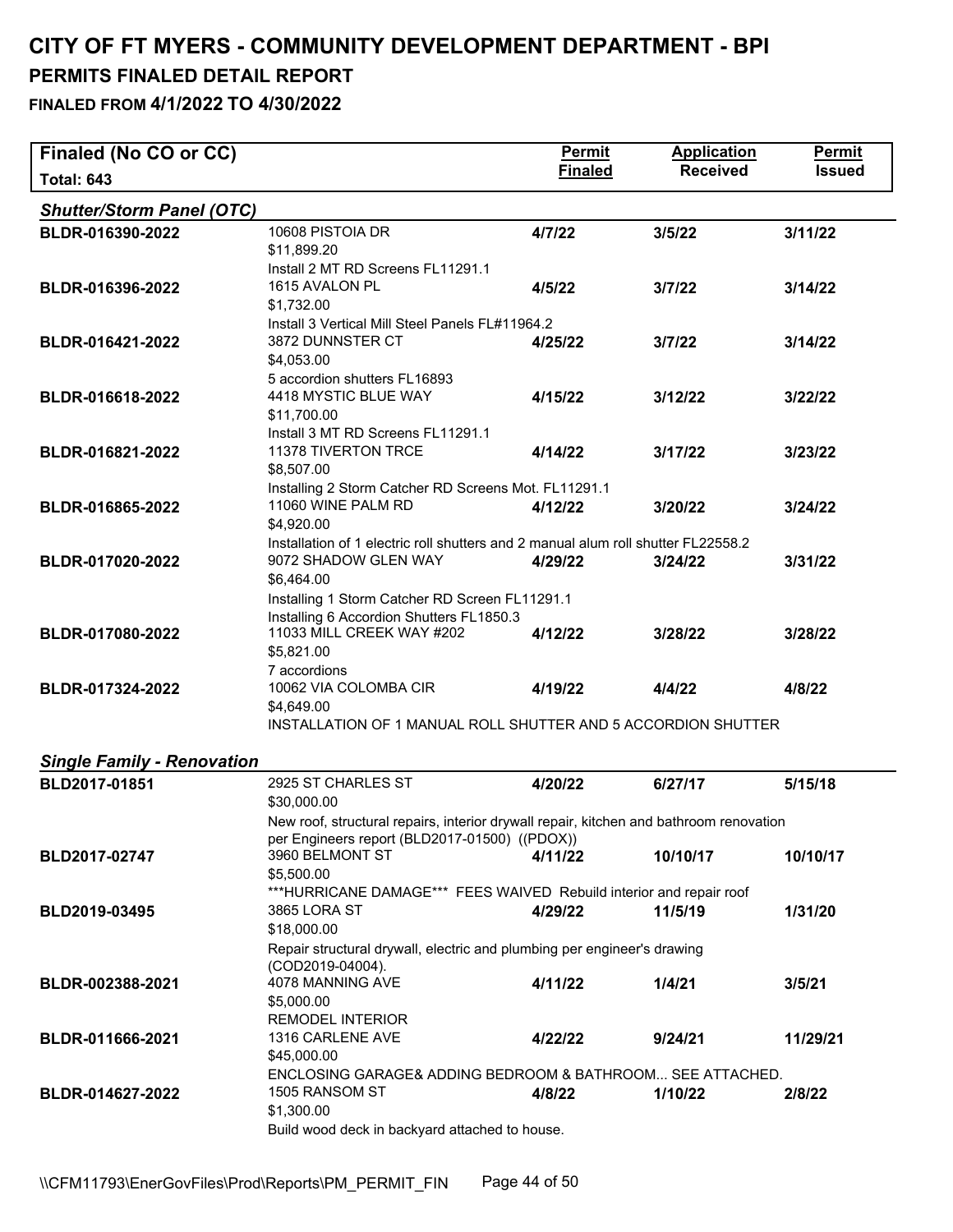**FINALED FROM 4/1/2022 TO 4/30/2022** 

| Finaled (No CO or CC)                   |                                                                                                                                                                                                                                                                                                                                                              | <b>Permit</b>  | <b>Application</b> | <b>Permit</b> |
|-----------------------------------------|--------------------------------------------------------------------------------------------------------------------------------------------------------------------------------------------------------------------------------------------------------------------------------------------------------------------------------------------------------------|----------------|--------------------|---------------|
| <b>Total: 643</b>                       |                                                                                                                                                                                                                                                                                                                                                              | <b>Finaled</b> | <b>Received</b>    | <b>Issued</b> |
| <b>Single Family - Renovation</b>       |                                                                                                                                                                                                                                                                                                                                                              |                |                    |               |
| BLDR-015975-2022                        | <b>45 SEMINOLE CT</b>                                                                                                                                                                                                                                                                                                                                        | 4/11/22        | 2/22/22            | 3/14/22       |
|                                         | \$1,200.00                                                                                                                                                                                                                                                                                                                                                   |                |                    |               |
|                                         | REMOVAL OF OLD ROTTEN WOOD ON OPEN FRONT ENTRY ROOF OF PORCH,<br>REPAIR WITH NEW ROOF AND RE-ROOF.                                                                                                                                                                                                                                                           |                |                    |               |
| BLDR-016364-2022                        | 2762 CORTEZ BLVD<br>\$26,130.00                                                                                                                                                                                                                                                                                                                              | 4/28/22        | 3/4/22             | 4/4/22        |
|                                         | Remodel Kitchen, remove old cabinets and replace with new. Move side by side<br>washer & dryer to a stack unit. Modify plumbing and electric to match stack washer<br>& dryer.                                                                                                                                                                               |                |                    |               |
| <b>Site Work/Utilities</b>              |                                                                                                                                                                                                                                                                                                                                                              |                |                    |               |
| SIT2013-00304                           | 12201 CYPRESS GROVE DR<br>\$1,375,136.30                                                                                                                                                                                                                                                                                                                     | 4/20/22        | 12/12/13           | 10/8/14       |
|                                         | the project consist of site clearing, lake excavation, site filling& roadway & utility<br>infrastructure to serve 49 multi family residential build with 4 units each for a total of<br>196, unit. the project is with the gateway services community development district<br>water &waterwaste franchise area, therefore these facilities will be permitted |                |                    |               |
| SIT2014-00155                           | through gateway community development.<br>11403 TREELINE AVE<br>\$350,775.00                                                                                                                                                                                                                                                                                 | 4/26/22        | 6/23/14            | 8/19/14       |
| SIT2016-00142                           | earthwork only, construction of lakes and filling of future development parcels and<br>right of way areas for phase 4.<br>3771 SCHOOLHOUSE RD E #3809<br>\$2,800,352.55                                                                                                                                                                                      | 4/26/22        | 5/18/16            | 12/6/16       |
| SIT2019-00192                           | Construction of 324 apartment units in 12 buildings with associated infrastucture<br>improvements ((PDOX)) (EXP Date per Executive orders is 12/27/2021)<br>475 MARSH AVE<br>\$16,555.00                                                                                                                                                                     | 4/26/22        | 6/11/19            | 11/4/19       |
|                                         | Owner proposes to convert existing building into a convenience store and<br>restaurant, with associated landscaping, surface parking, storm water detention,<br>and utility infrastructure.                                                                                                                                                                  |                |                    |               |
| SIT2020-00057                           | 3660 DR MARTIN LUTHER KING JR BLVI4/26/22<br>\$240,091.50                                                                                                                                                                                                                                                                                                    |                | 2/14/20            | 10/2/20       |
| SIT2020-00131                           | Develop the vacant parcel into 3-story self-storage facility.<br>3170 OLD METRO PKWY<br>\$59,020.28                                                                                                                                                                                                                                                          | 4/14/22        | 4/13/20            | 6/9/20        |
|                                         | Adding 4000 sf industrial building over a paved area along with drainage and fire<br>line.                                                                                                                                                                                                                                                                   |                |                    |               |
| SITC-016018-2022                        | 4125 CLEVELAND AVE<br>\$500.00                                                                                                                                                                                                                                                                                                                               | 4/7/22         | 2/22/22            | 3/28/22       |
| SITR-016562-2022                        | furnish and install 3/4" backflow device<br>12098 LAKEWOOD PRESERVE PL<br>\$800.00                                                                                                                                                                                                                                                                           | 4/20/22        | 3/10/22            | 4/4/22        |
|                                         | FOOTING FOR EXTENDED LANAI & PAVERS-BACKYARD                                                                                                                                                                                                                                                                                                                 |                |                    |               |
| <b>Solar Electrical: 1&amp;2 Family</b> |                                                                                                                                                                                                                                                                                                                                                              |                |                    |               |
| TRD-013250-2021                         | 12518 CHRASFIELD CHASE<br>\$59,797.50                                                                                                                                                                                                                                                                                                                        | 4/26/22        | 11/15/21           | 1/10/22       |

Installation of Roof-Mounted Photo-Voltaic Solar System and Tesla Powerwall(s)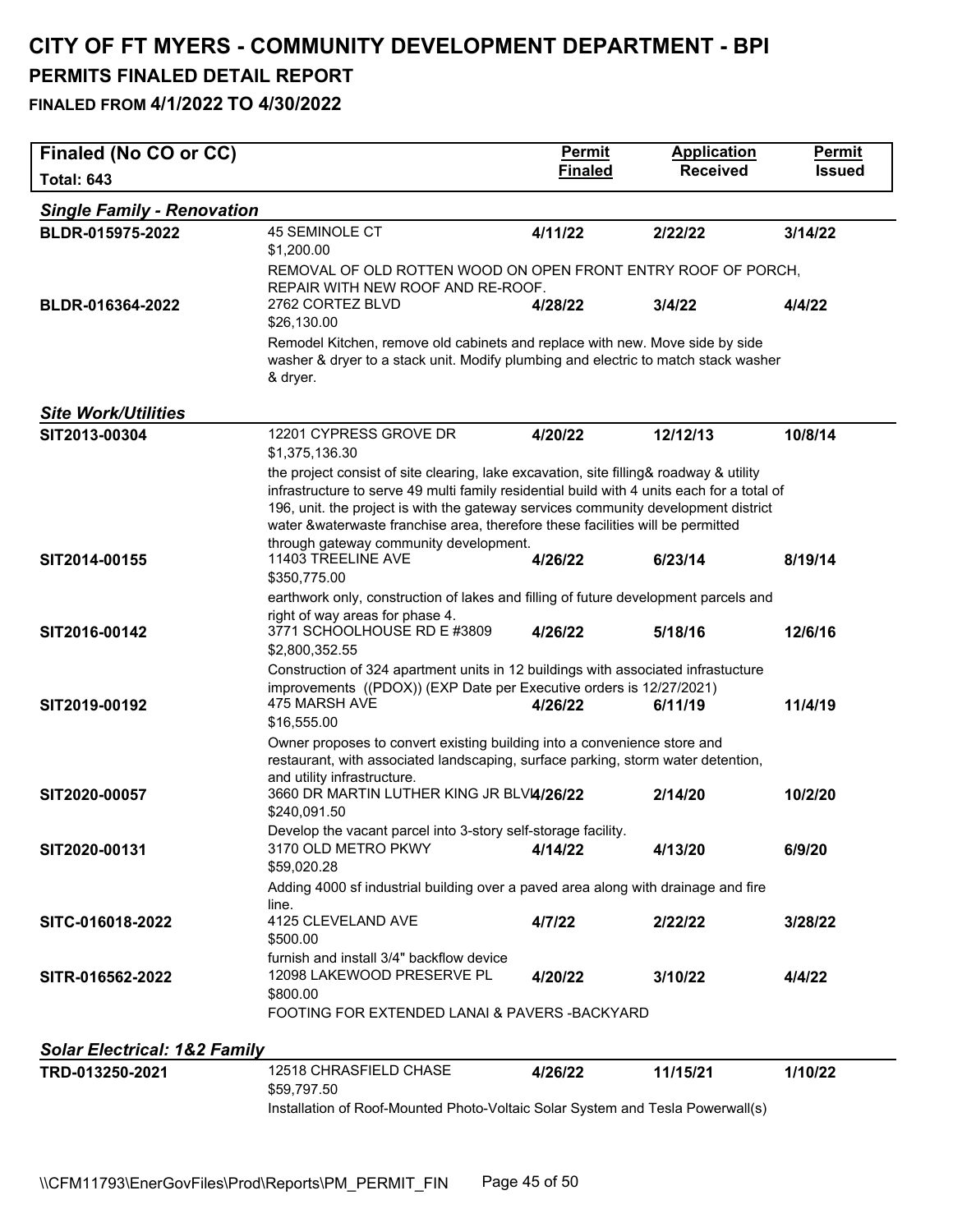| Finaled (No CO or CC)                                       |                                                                                                                                                                     | <b>Permit</b>  | <b>Application</b> | <b>Permit</b> |
|-------------------------------------------------------------|---------------------------------------------------------------------------------------------------------------------------------------------------------------------|----------------|--------------------|---------------|
| <b>Total: 643</b>                                           |                                                                                                                                                                     | <b>Finaled</b> | <b>Received</b>    | <b>Issued</b> |
| <b>Solar Electrical: 1&amp;2 Family</b>                     |                                                                                                                                                                     |                |                    |               |
| TRD-014374-2021                                             | 11888 ARBOR TRACE DR<br>\$37,740.00                                                                                                                                 | 4/11/22        | 12/30/21           | 1/27/22       |
| TRD-014380-2021                                             | INSTALLATION OF PHOTOVOLTAIC SOLAR PANELS ON ROOFTOP, DERATE<br>200A MAIN BREAKER IN METER/MAIN TO 175A<br>10600 HIGHGROVE PL<br>\$67,500.00                        | 4/11/22        | 12/30/21           | 2/24/22       |
|                                                             | INSTALLATION OF PHOTOVOLTAIC SOLAR PANELS ON ROOFTOP, REPLACE<br>200A METER MAIN COMBO WITH NEW SEPARATE 200A METER<br>PAN AND NEW SEPARATE 200A MAIN SERVICE PANEL |                |                    |               |
| TRD-014699-2022                                             | 1759 N MARKLEY CT<br>\$39,544.00<br>Roof Mounted Solar Panel Install                                                                                                | 4/15/22        | 1/12/22            | 2/11/22       |
| TRD-014730-2022                                             | 2768 ST CHARLES ST<br>\$59,148.00                                                                                                                                   | 4/1/22         | 1/12/22            | 2/14/22       |
| TRD-015104-2022                                             | INSTALL RESIDENTIAL ROOF MOUNTED SOLAR PHOTOVOLTAIC SYSTEM<br>3388 E RIVERSIDE DR<br>\$122,723.43                                                                   | 4/13/22        | 1/24/22            | 2/7/22        |
| TRD-015114-2022                                             | spv solar electric<br>3212 WILLIN ST<br>\$33,966.00                                                                                                                 | 4/14/22        | 1/24/22            | 2/4/22        |
| TRD-015323-2022                                             | INSTALLATION OF ROOF MOUNTED PHOTOVOLTAIC SOLAR SYSTEM<br>2775 BROADWAY<br>\$22,135.00                                                                              | 4/14/22        | 1/31/22            | 2/14/22       |
| TRD-015827-2022                                             | INSTALL RESIDENTIAL ROOF MOUNTED SOLAR PHOTOVOLTAIC SYSTEM<br>11664 EROS RD<br>\$37,468.00                                                                          | 4/14/22        | 2/15/22            | 3/17/22       |
| TRD-015928-2022                                             | Installation of Roof Mounted Photovoltaic Solar System<br>8299 SILVER BIRCH WAY<br>\$45,208.00<br>Roof Mounted Solar Panel Install                                  | 4/27/22        | 2/18/22            | 3/4/22        |
| TRD-016113-2022                                             | 11026 RIVER TRENT CT<br>\$47,956.00<br>Roof Mounted Solar Panel Install                                                                                             | 4/6/22         | 2/24/22            | 3/11/22       |
| TRD-016336-2022                                             | 3060 ROYAL GARDENS AVE<br>\$29,652.00                                                                                                                               | 4/15/22        | 3/3/22             | 3/18/22       |
| TRD-016433-2022                                             | Installation of PV solar panels on rooftop.<br>8580 PEGASUS DR<br>\$27.650.00                                                                                       | 4/15/22        | 3/8/22             | 3/17/22       |
|                                                             | Install 9.87kW PV solar system on roof                                                                                                                              |                |                    |               |
| <b>Solar Pool Heater: 1&amp;2 Family</b><br>TRD-015195-2022 | 10483 MIGLIERA WAY                                                                                                                                                  | 4/18/22        | 1/26/22            | 1/31/22       |
|                                                             | \$2,485.00                                                                                                                                                          |                |                    |               |
| TRD-016704-2022                                             | Install solar pool heat with manual control<br>10670 PRATO DR<br>\$2,485.00                                                                                         | 4/11/22        | 3/15/22            | 3/21/22       |
| TRD-016706-2022                                             | Install solar pool heat with auto control<br>9046 SHADOW GLEN WAY<br>\$2,485.00<br>Install solar pool heat with manual Control                                      | 4/5/22         | 3/15/22            | 3/21/22       |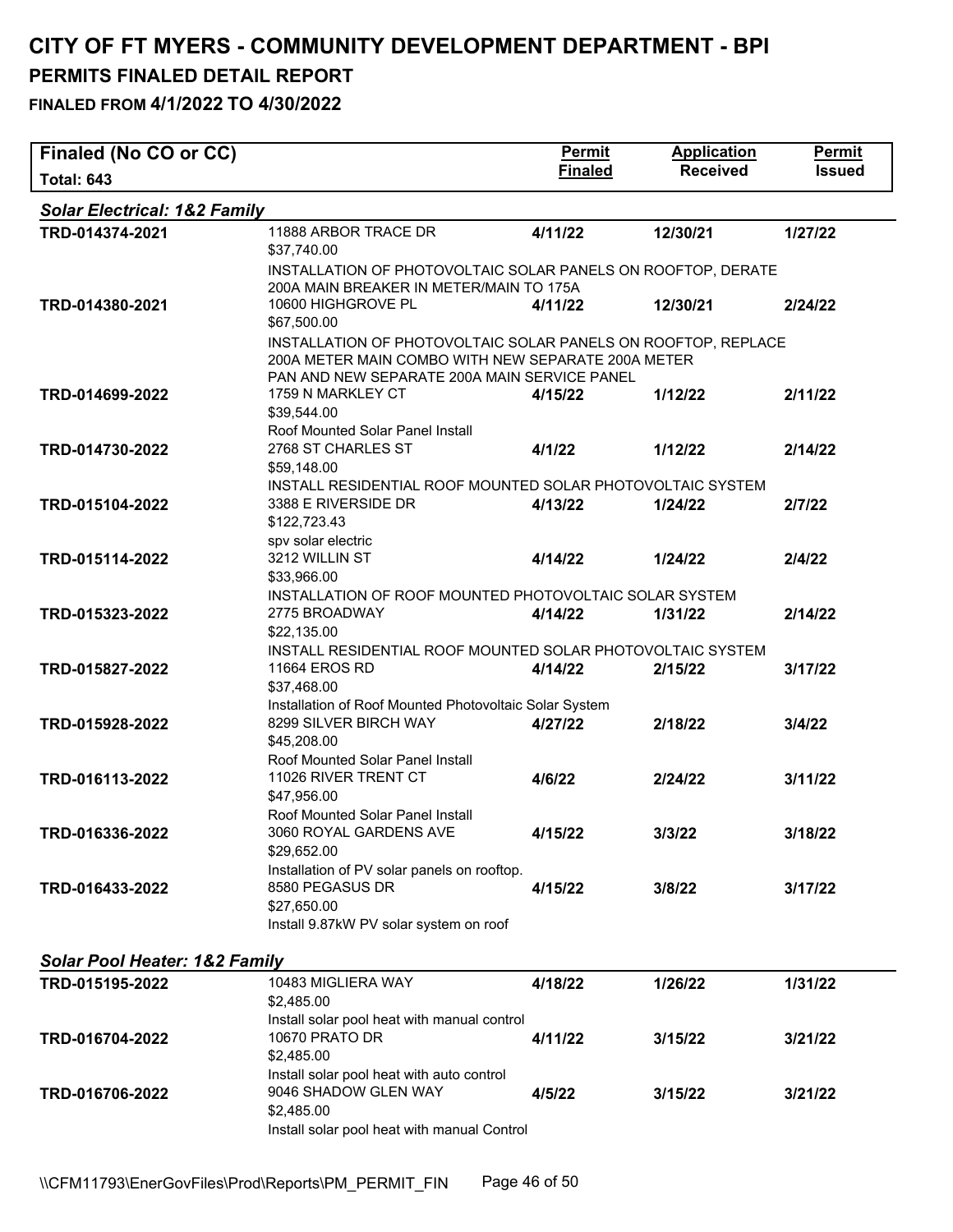| Finaled (No CO or CC)                                     |                                                                                                                                                          | Permit         | <b>Application</b> | <b>Permit</b> |
|-----------------------------------------------------------|----------------------------------------------------------------------------------------------------------------------------------------------------------|----------------|--------------------|---------------|
| <b>Total: 643</b>                                         |                                                                                                                                                          | <b>Finaled</b> | <b>Received</b>    | <b>Issued</b> |
| <b>Solar Pool Heater: 1&amp;2 Family</b>                  |                                                                                                                                                          |                |                    |               |
| TRD-016708-2022                                           | 10264 SAGO PALM WAY<br>\$2,485.00<br>Install solar pool heat with manual control                                                                         | 4/12/22        | 3/15/22            | 3/21/22       |
| TRD-016985-2022                                           | 11318 TIVERTON TRCE<br>\$2,000.00                                                                                                                        | 4/5/22         | 3/23/22            | 3/28/22       |
| TRD2018-02027                                             | INSTALLATION OF POOL SOLAR PANELS ON THE ROOF TO HEAT THE POOL<br>9914 VIA SAN MARCO LOOP<br>\$2,485.00                                                  | 4/27/22        | 7/9/18             | 7/9/18        |
|                                                           | INSTALL SOLAR HEAT WITH MANUAL CONTROL                                                                                                                   |                |                    |               |
| <b>Special Event (Tent Permit)</b>                        |                                                                                                                                                          |                |                    |               |
| TEMP-012542-2021                                          | 2000 W FIRST ST                                                                                                                                          | 4/8/22         | 10/26/21           | 11/3/21       |
|                                                           | FT MYERS BOAT SHOW                                                                                                                                       |                |                    |               |
| TEMP-013245-2021                                          | 2450 FIRST ST                                                                                                                                            | 4/21/22        | 11/15/21           | 11/24/21      |
|                                                           | <b>FANDOM FEST</b>                                                                                                                                       |                |                    |               |
| <b>Upgrade Alteration Repair: 1&amp;2 Family</b>          |                                                                                                                                                          |                |                    |               |
| TRD-006295-2021                                           | 2861 VALENCIA WAY                                                                                                                                        | 4/21/22        | 5/6/21             | 5/6/21        |
|                                                           | \$2,300.00<br>Replace existing meter with 320 amp meter/main disconnect.                                                                                 |                |                    |               |
| TRD-013655-2021                                           | 1958 HIGH ST                                                                                                                                             | 4/15/22        | 12/2/21            | 12/2/21       |
|                                                           | \$1,700.00                                                                                                                                               |                |                    |               |
| TRD-016416-2022                                           | upgrade outside service and inside panel. Replace in and out panel.<br>1334 RIO VISTA                                                                    | 4/18/22        | 3/7/22             | 3/22/22       |
|                                                           | \$7,400.00                                                                                                                                               |                |                    |               |
|                                                           | upgrade one 100 amp panel and upgrade one 200 amp panel                                                                                                  |                |                    |               |
| <b>Upgrade Alteration Repair: Commercial</b>              |                                                                                                                                                          |                |                    |               |
| TRD-012659-2021                                           | 1936 COMMERCIAL DR<br>\$900.00                                                                                                                           | 4/20/22        | 10/28/21           | 10/28/21      |
|                                                           | Install Back Flow                                                                                                                                        |                |                    |               |
| <b>Utility Connection (Connect to City Owned Utility)</b> |                                                                                                                                                          |                |                    |               |
| SIT2020-00138                                             | 3771 SCHOOLHOUSE RD E #3809                                                                                                                              | 4/26/22        | 4/20/20            | 9/2/20        |
|                                                           | \$8,500.00<br>Sanitary sewer connections, water main connections, Storm Drain tie ins and                                                                |                |                    |               |
|                                                           | driveway connections included on construction for City of Fort Myers<br>SIT2016-00142. See attached highlighted master site, drainage, utility plans for |                |                    |               |
| SITC-015709-2022                                          | reference.<br>9250 BEN C PRATT SIX MILE CYPRESS 4/7/22<br>\$2,000.00                                                                                     |                | 2/11/22            | 3/10/22       |
|                                                           | repair root damage on sewer line                                                                                                                         |                |                    |               |
| <b>Wall Sign</b>                                          |                                                                                                                                                          |                |                    |               |
| SIGN-005406-2021                                          | 3700 FOWLER ST                                                                                                                                           | 4/11/22        | 4/9/21             | 5/5/21        |
|                                                           | Erect Aluminum Light Box and LED Channel Letters on Wall                                                                                                 |                |                    |               |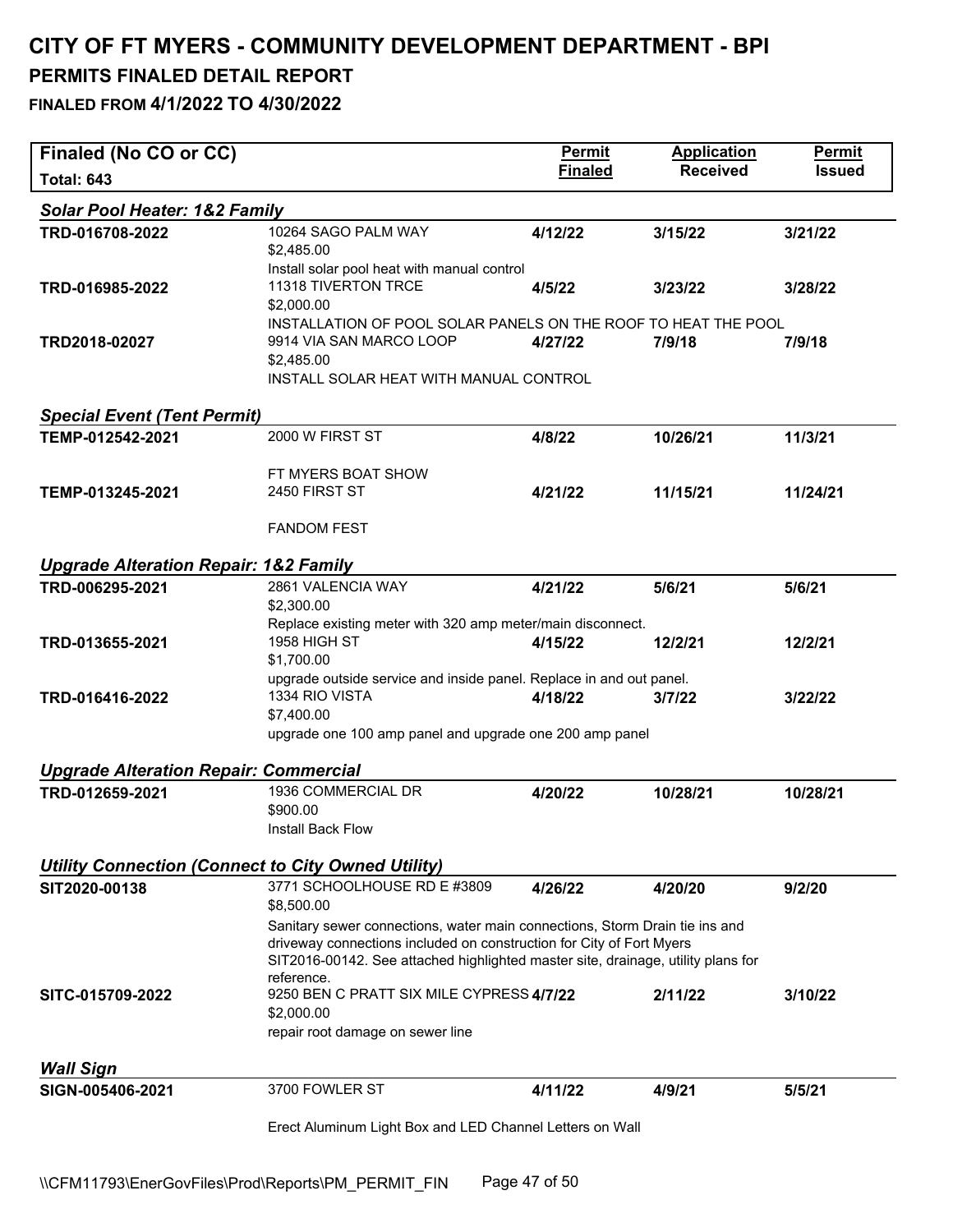#### **CITY OF FT MYERS - COMMUNITY DEVELOPMENT DEPARTMENT - BPI PERMITS FINALED DETAIL REPORT FINALED FROM 4/1/2022 TO 4/30/2022**

| Finaled (No CO or CC) |                                                                                               | <b>Permit</b><br><b>Finaled</b> | <b>Application</b><br><b>Received</b> | <b>Permit</b><br><b>Issued</b> |
|-----------------------|-----------------------------------------------------------------------------------------------|---------------------------------|---------------------------------------|--------------------------------|
| <b>Total: 643</b>     |                                                                                               |                                 |                                       |                                |
| <b>Wall Sign</b>      |                                                                                               |                                 |                                       |                                |
| SIGN-012404-2021      | 10580 COLONIAL BLVD #105                                                                      | 4/6/22                          | 10/21/21                              | 11/10/21                       |
|                       | Install 1 set of illuminated channel letter on front elevation for supercuts                  |                                 |                                       |                                |
| SIGN-013251-2021      | 3230 FORUM BLVD                                                                               | 4/21/22                         | 11/15/21                              | 12/21/21                       |
|                       | Install wall sign for Premier Womens Care                                                     |                                 |                                       |                                |
| SIGN-014511-2022      | 2125 VICTORIA AVE                                                                             | 4/5/22                          | 1/6/22                                | 2/25/22                        |
|                       | Non-illuminated wall-mounted sign letters: "Sunshine State Law, PLLC"                         |                                 |                                       |                                |
| SIGN-014828-2022      | 10676 COLONIAL BLVD                                                                           | 4/29/22                         | 1/18/22                               | 2/7/22                         |
|                       | Install Wall sign for Fresh Nails                                                             |                                 |                                       |                                |
| SIGN-014859-2022      | 4601 FOWLER ST                                                                                | 4/21/22                         | 1/18/22                               | 3/7/22                         |
|                       |                                                                                               |                                 |                                       |                                |
| SIGN-015079-2022      | install vinyl graphics<br>2540 WINKLER AVE                                                    | 4/13/22                         | 1/24/22                               | 4/5/22                         |
|                       |                                                                                               |                                 |                                       |                                |
|                       | Install certified foot & ankle wall sign.<br>4329 CLEVELAND AVE #201                          |                                 |                                       |                                |
| SIGN-015327-2022      |                                                                                               | 4/11/22                         | 2/1/22                                | 2/16/22                        |
|                       | Erect LED Light Box                                                                           |                                 |                                       |                                |
| SIGN-015432-2022      | 3559 FOWLER ST                                                                                | 4/11/22                         | 2/3/22                                | 2/23/22                        |
|                       | install wall sign                                                                             |                                 |                                       |                                |
| SIGN-015527-2022      | 3135 HANSON ST                                                                                | 4/21/22                         | 2/8/22                                | 2/24/22                        |
|                       |                                                                                               |                                 |                                       |                                |
| SIGN-015636-2022      | Install non- illuminated wall sign on south elevation of building<br>4125 CLEVELAND AVE #1345 | 4/20/22                         | 2/9/22                                | 3/7/22                         |
|                       |                                                                                               |                                 |                                       |                                |
|                       | Install of front lit channel letters<br>10993 COLONIAL BLVD                                   |                                 |                                       |                                |
| SIGN-015655-2022      |                                                                                               | 4/25/22                         | 2/10/22                               | 2/25/22                        |
|                       | Furnish and install 1 LED lit S/F wall sign                                                   |                                 |                                       |                                |
| SIGN-016424-2022      | 3135 HANSON ST                                                                                | 4/21/22                         | 3/7/22                                | 3/28/22                        |
|                       | Install Non illuminated wall sign on East Elevation of Building                               |                                 |                                       |                                |
|                       |                                                                                               |                                 |                                       |                                |
| <b>Windows/Doors</b>  |                                                                                               |                                 |                                       |                                |
| BLDC-011818-2021      | 2637 DR MARTIN LUTHER KING JR BLVI4/1/22<br>\$4,000.00                                        |                                 | 9/30/21                               | 12/15/21                       |
|                       | Install new exterior door, necessary lighting and signage                                     |                                 |                                       |                                |
| BLDM-007163-2021      | 2828 JACKSON ST #G2<br>\$9,107.00                                                             | 4/15/22                         | 6/3/21                                | 10/14/21                       |
|                       | Install impact patio door (FL10208.1) and two impact deadlites (FL11028.3) and                |                                 |                                       |                                |
|                       | one prime door (FL161.1) in existing under truss lanai.                                       |                                 |                                       |                                |
| BLDM-009706-2021      | 10104 POPPY HILL DR<br>\$11,909.00                                                            | 4/15/22                         | 7/20/21                               | 8/5/21                         |
|                       | Replace size for size 5 Vinyl single hung FL-16412.1, 1 Aluminum SGD 7000                     |                                 |                                       |                                |
|                       | FL-27113.12 and 1 Vinyl Horizontal Roller FL-16804.6.                                         |                                 |                                       |                                |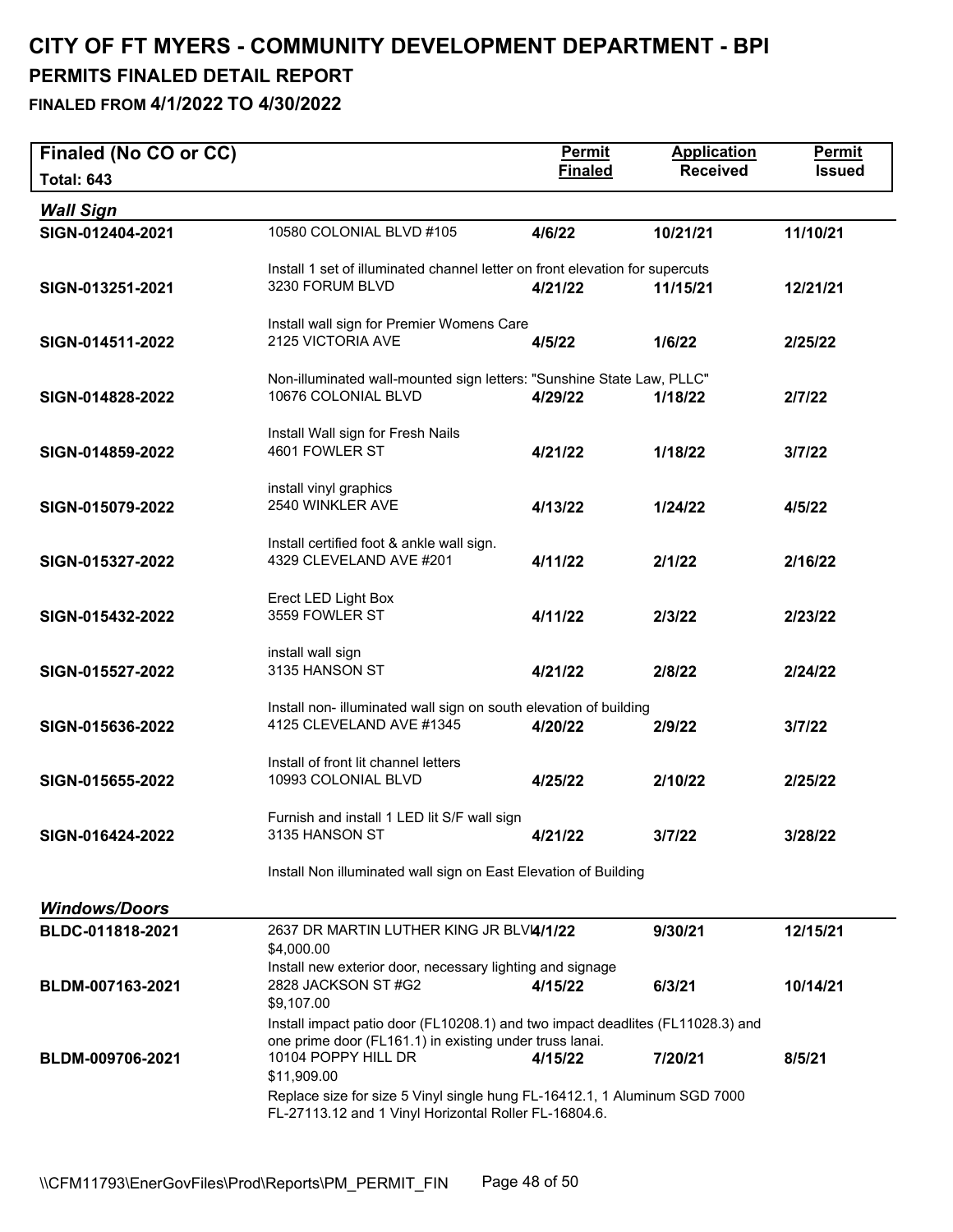| Finaled (No CO or CC) |                                                                                                                                                                                                              | Permit         | <b>Application</b> | <b>Permit</b> |  |  |
|-----------------------|--------------------------------------------------------------------------------------------------------------------------------------------------------------------------------------------------------------|----------------|--------------------|---------------|--|--|
| <b>Total: 643</b>     |                                                                                                                                                                                                              | <b>Finaled</b> | <b>Received</b>    | <b>Issued</b> |  |  |
| <b>Windows/Doors</b>  |                                                                                                                                                                                                              |                |                    |               |  |  |
| BLDM-010512-2021      | 8056 QUEEN PALM LN #646<br>\$3,912.79                                                                                                                                                                        | 4/4/22         | 8/16/21            | 9/15/21       |  |  |
| BLDM-011725-2021      | Installation of new impact windows size for size<br>3643 PINE OAK CIR #104<br>\$6,999.00<br>Like size replacement of windows                                                                                 | 4/15/22        | 9/28/21            | 10/18/21      |  |  |
| BLDM-013249-2021      | 10460 WASHINGTONIA PALM WAY #1334/13/22<br>\$5,796.00                                                                                                                                                        |                | 11/15/21           | 12/1/21       |  |  |
| BLDM-013869-2021      | Replacing 4 SXS SH 176s - Vinyl Single Hung FL#: 16412.1<br>11017 MILL CREEK WAY #1008<br>\$10,139.00                                                                                                        | 4/1/22         | 12/9/21            | 12/21/21      |  |  |
| BLDM-013963-2021      | Install 4 impact windows size for size and 6 accordion shutters<br>10370 MCARTHUR PALM LN #2925<br>\$3,727.00                                                                                                | 4/14/22        | 12/13/21           | 1/31/22       |  |  |
|                       | ENCLOSE INTERIOR OF GOLF COURSE LAKE LANAI WITH REMOVABLE<br>ACRYCLIC WINDBREAKERS (NON-IMPACT)                                                                                                              |                |                    |               |  |  |
| BLDM-016506-2022      | 11006 MILL CREEK WAY #2006<br>\$11,921.00<br>Install 7 impact windows                                                                                                                                        | 4/29/22        | 3/9/22             | 3/18/22       |  |  |
| BLDR-003497-2021      | 1332 BRADFORD RD<br>\$12,668.40                                                                                                                                                                              | 4/7/22         | 2/9/21             | 2/22/21       |  |  |
| BLDR-007671-2021      | REPLACE 8 WINDOWS SIZE FOR SIZE WITH IMPACT FL14705-R7<br>2635 FORD ST<br>\$20,381.30                                                                                                                        | 4/15/22        | 6/17/21            | 7/16/21       |  |  |
| BLDR-011235-2021      | REPLACE 13 WINDOWS SIZE4SIZE WITH IMPACT FL242-R28, FL239-R28<br>66 TIMBERLAND CIR S<br>\$72,154.00                                                                                                          | 4/8/22         | 9/9/21             | 9/24/21       |  |  |
|                       | Replace 5 Doors size for size with Impact Doors - FL20470.6, FL20468.7,<br>FL20468.9 & Replace 35 Windows size for size with Vinyl Impact Windows -<br>FL16412.1, FL16804.3, FL14608.5, FL16804.5, FL16804.4 |                |                    |               |  |  |
| BLDR-011740-2021      | 1729 HANSON ST<br>\$11,630.00                                                                                                                                                                                | 4/14/22        | 9/28/21            | 10/18/21      |  |  |
| BLDR-012461-2021      | Remove and replace windows size for size<br>4604 WATERSCAPE LN<br>\$16,650.00                                                                                                                                | 4/8/22         | 10/22/21           | 12/1/21       |  |  |
| BLDR-012883-2021      | REPLACE SIZE FOR SIZE 6 WINDOWS FOR IMPACT & INSTALL 2 ELECTRIC<br>ROLLING HURRICANE SCREENS<br>2222 CARVER AVE                                                                                              | 4/28/22        | 11/3/21            | 11/18/21      |  |  |
|                       | \$1,200.00<br>remove (2) exit doors and replace with new size for size                                                                                                                                       |                |                    |               |  |  |
| BLDR-013156-2021      | 3266 BIRCHIN LN<br>\$25,000.00                                                                                                                                                                               | 4/12/22        | 11/10/21           | 11/29/21      |  |  |
| BLDR-013292-2021      | Replace (13) windows size for size Impact<br>2911 MAGNOLIA ST<br>\$19,700.00                                                                                                                                 | 4/11/22        | 11/16/21           | 11/30/21      |  |  |
| BLDR-013405-2021      | Like size replacement of windows and/or doors<br>FL17472.2, FL17184.06, FL15054.18, NOA 20-0402.03<br>3854 WASHINGTON AVE<br>\$13,276.00<br>Remove/replace size for size windows 5 impact FL15780.6          | 4/6/22         | 11/19/21           | 12/2/21       |  |  |